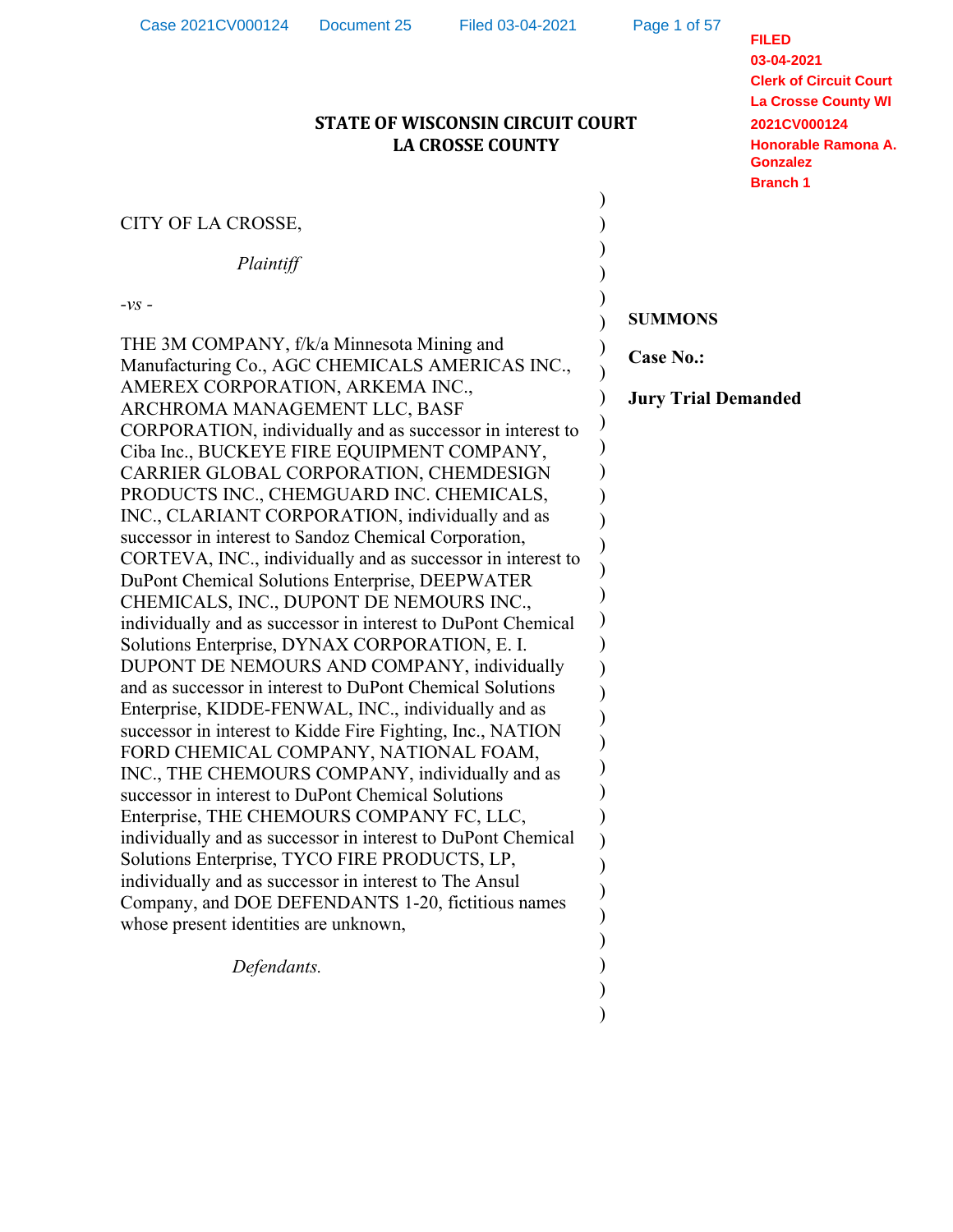THE STATE OF WISCONSIN, to each party named above as a Defendant:

You are hereby notified that the Plaintiffs named above have filed a lawsuit or other legal action against you. The Complaint, which is attached, states the nature and basis of the legal action.

Within forty-five (45) days of receiving this Summons, you must respond with a written Answer, as that term is used in Chapter 802 of the Wisconsin Statutes, to the Complaint. The Court may reject or disregard an Answer that does not follow the requirements of the statutes. The Answer must be sent or delivered to the Court, whose address is La Crosse County Courthouse, 333 Vine St, La Crosse, WI 54601, and to the attorneys for Plaintiff, Crueger Dickinson LLC, whose address is 4532 North Oakland Avenue, Whitefish Bay, Wisconsin 53211.

You may have an attorney help or represent you. If you do not provide a proper Answer within forty-five (45) days, the Court may grant judgment against you for the award of money damages or other legal action requested in the Complaint, and you may lose your right to object to anything that is or may be incorrect in the Complaint. A judgment may be enforced as provided by law. A judgment awarding money damages may become a lien against any real estate you own now or in the future, and may also be enforced by garnishment or seizure of property.

DATED this 4<sup>th</sup> day of March 2021.

Respectfully submitted,

#### **CRUEGER DICKINSON, LLC**

Electronically Signed By: */s/ Erin Dickinson, Esq.* Charles J. Crueger, Esq. (SBN: 1029825)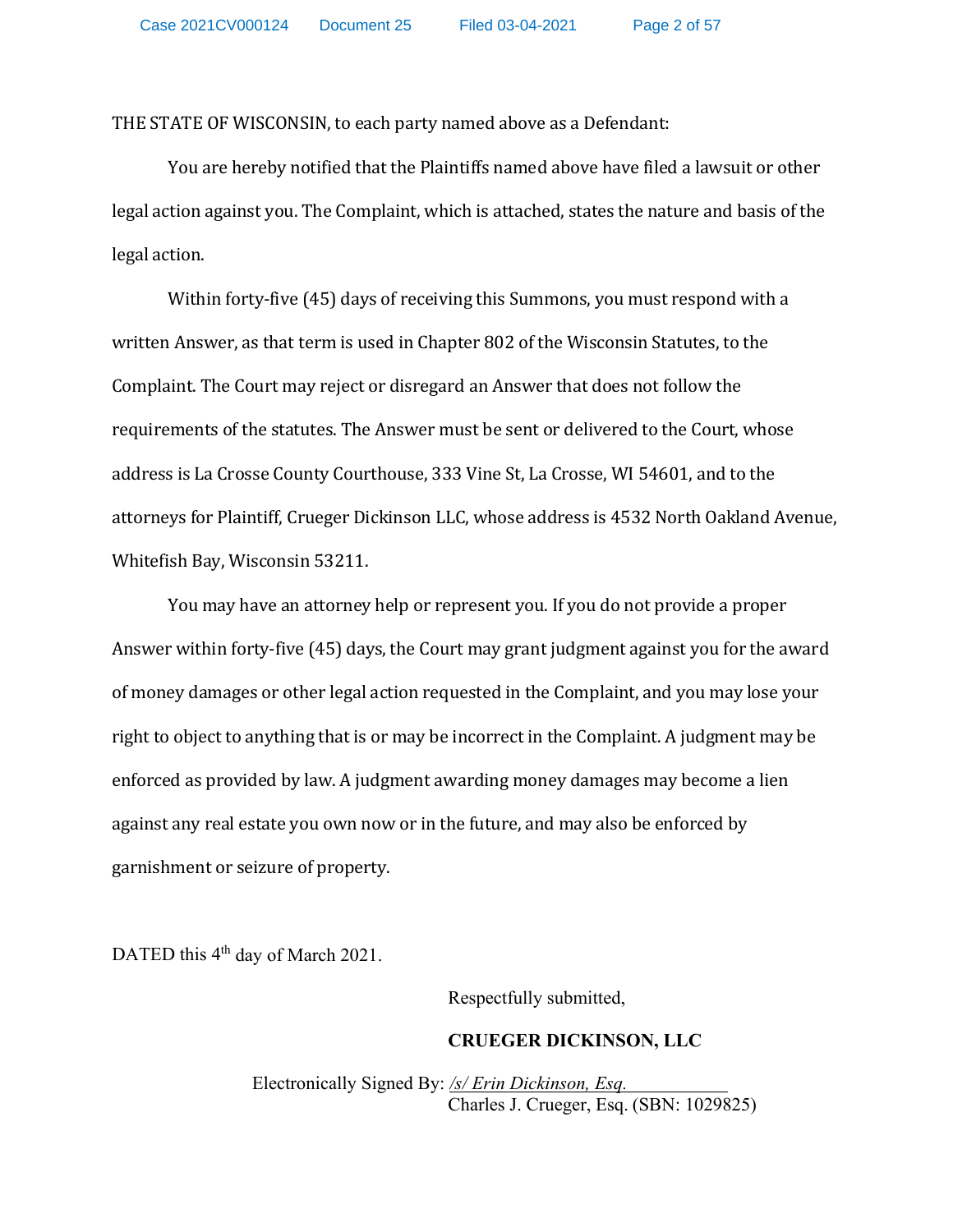Erin K. Dickinson, Esq. (SBN: 1036707) Benjamin A. Kaplan, Esq. (SBN: 1082802) 4532 N. Oakland Ave, Whitefish Bay, WI 53211 (414) 210-3868 [cjc@cruegerdickinson.com](mailto:cjc@cruegerdickinson.com) [ekd@cruegerdickinson.com](mailto:ekd@cruegerdickinson.com) [bak@cruegerdickinson.com](mailto:bak@cruegerdickinson.com)

### **NAPOLI SHKOLNIK, PLLC**

Paul J. Napoli, Esq. Andrew W. Croner, Esq. Michelle Greene, Esq. 360 Lexington Avenue, 11th Fl. New York, New York 10017 (212) 397-1000 [pnapoli@nsprlaw.com](mailto:pnapoli@nsprlaw.com) [acroner@napolilaw.com](mailto:acroner@napolilaw.com) [mgreene@napolilaw.com](mailto:mgreene@napolilaw.com)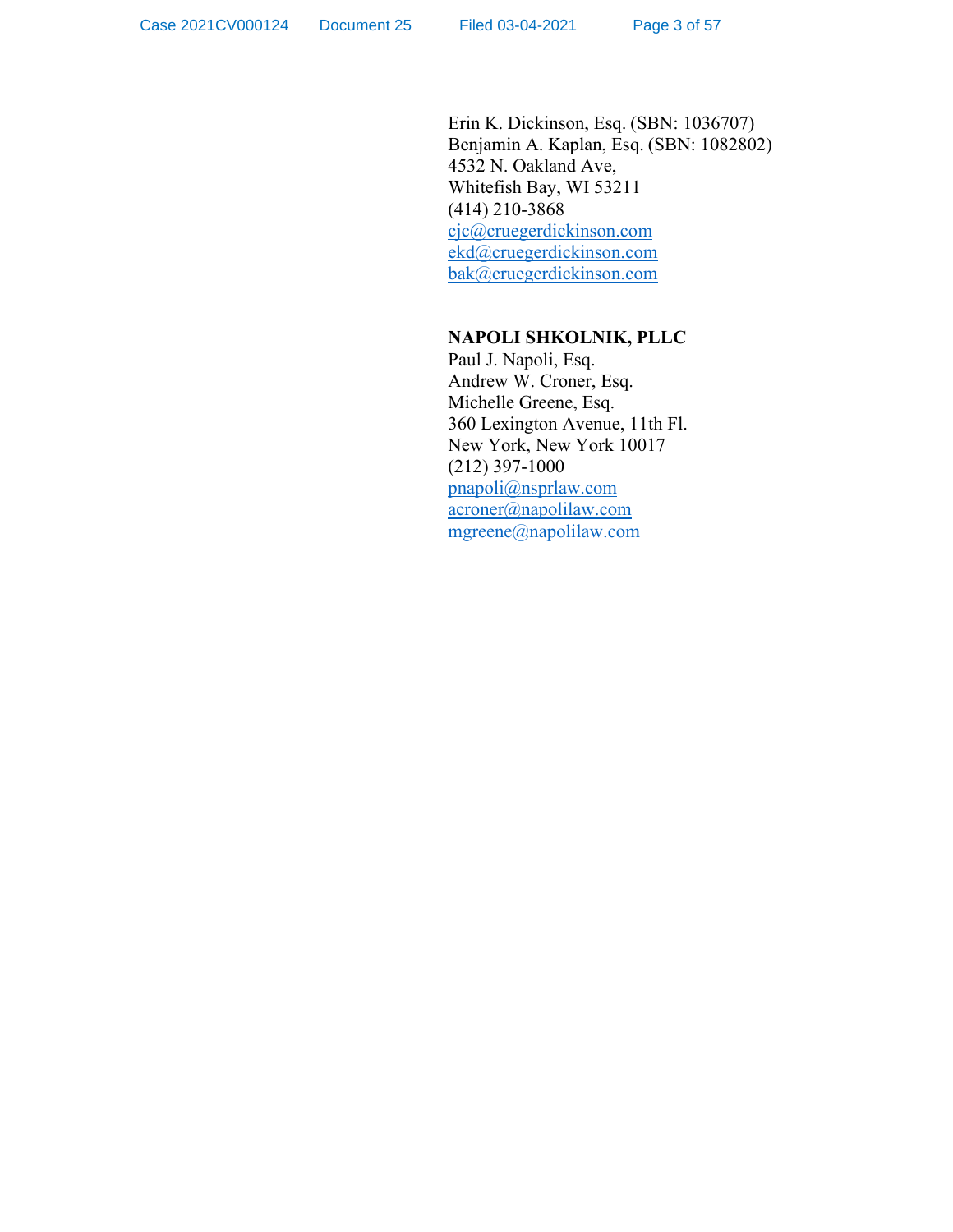| 50 ZUZ I U V UUU I Z <del>ii</del><br><b>DUCATION ZU</b><br>THUR VU-VT-ZVZ L<br><b>STATE OF WISCONSIN CIRCUIT COURT</b><br><b>LA CROSSE COUNTY</b>                                                                                                                                                                                                                                                                                                                                                                           | <b>FILED</b><br>03-04-2021<br><b>Clerk of Circuit Court</b><br><b>La Crosse County WI</b><br>2021CV000124<br>Honorable Ramona A.<br><b>Gonzalez</b><br><b>Branch 1</b> |  |
|------------------------------------------------------------------------------------------------------------------------------------------------------------------------------------------------------------------------------------------------------------------------------------------------------------------------------------------------------------------------------------------------------------------------------------------------------------------------------------------------------------------------------|------------------------------------------------------------------------------------------------------------------------------------------------------------------------|--|
| CITY OF LA CROSSE,                                                                                                                                                                                                                                                                                                                                                                                                                                                                                                           |                                                                                                                                                                        |  |
| Plaintiff                                                                                                                                                                                                                                                                                                                                                                                                                                                                                                                    |                                                                                                                                                                        |  |
| $-VS$ -                                                                                                                                                                                                                                                                                                                                                                                                                                                                                                                      | <b>COMPLAINT</b>                                                                                                                                                       |  |
| THE 3M COMPANY, f/k/a Minnesota Mining and<br>Manufacturing Co., AGC CHEMICALS AMERICAS INC.,                                                                                                                                                                                                                                                                                                                                                                                                                                | <b>Case No.:</b>                                                                                                                                                       |  |
| AMEREX CORPORATION, ARKEMA INC.,<br>ARCHROMA MANAGEMENT LLC, BASF<br>CORPORATION, individually and as successor in interest to                                                                                                                                                                                                                                                                                                                                                                                               | <b>Jury Trial Demanded</b>                                                                                                                                             |  |
| Ciba Inc., BUCKEYE FIRE EQUIPMENT COMPANY,<br>CARRIER GLOBAL CORPORATION, CHEMDESIGN<br>PRODUCTS INC., CHEMGUARD INC. CHEMICALS,<br>INC., CLARIANT CORPORATION, individually and as<br>successor in interest to Sandoz Chemical Corporation,<br>CORTEVA, INC., individually and as successor in interest to<br>DuPont Chemical Solutions Enterprise, DEEPWATER<br>CHEMICALS, INC., DUPONT DE NEMOURS INC.,<br>individually and as successor in interest to DuPont Chemical<br>Solutions Enterprise, DYNAX CORPORATION, E. I. |                                                                                                                                                                        |  |
| DUPONT DE NEMOURS AND COMPANY, individually<br>and as successor in interest to DuPont Chemical Solutions<br>Enterprise, KIDDE-FENWAL, INC., individually and as<br>successor in interest to Kidde Fire Fighting, Inc., NATION                                                                                                                                                                                                                                                                                                |                                                                                                                                                                        |  |
| FORD CHEMICAL COMPANY, NATIONAL FOAM,<br>INC., THE CHEMOURS COMPANY, individually and as<br>successor in interest to DuPont Chemical Solutions                                                                                                                                                                                                                                                                                                                                                                               |                                                                                                                                                                        |  |
| Enterprise, THE CHEMOURS COMPANY FC, LLC,<br>individually and as successor in interest to DuPont Chemical                                                                                                                                                                                                                                                                                                                                                                                                                    |                                                                                                                                                                        |  |
| Solutions Enterprise, TYCO FIRE PRODUCTS, LP,<br>individually and as successor in interest to The Ansul<br>Company, and DOE DEFENDANTS 1-20, fictitious names<br>whose present identities are unknown,                                                                                                                                                                                                                                                                                                                       |                                                                                                                                                                        |  |
| Defendants.                                                                                                                                                                                                                                                                                                                                                                                                                                                                                                                  |                                                                                                                                                                        |  |
|                                                                                                                                                                                                                                                                                                                                                                                                                                                                                                                              |                                                                                                                                                                        |  |

Case 2021CV000124 Document 25 Filed 03-04-2021

Page 4 of 57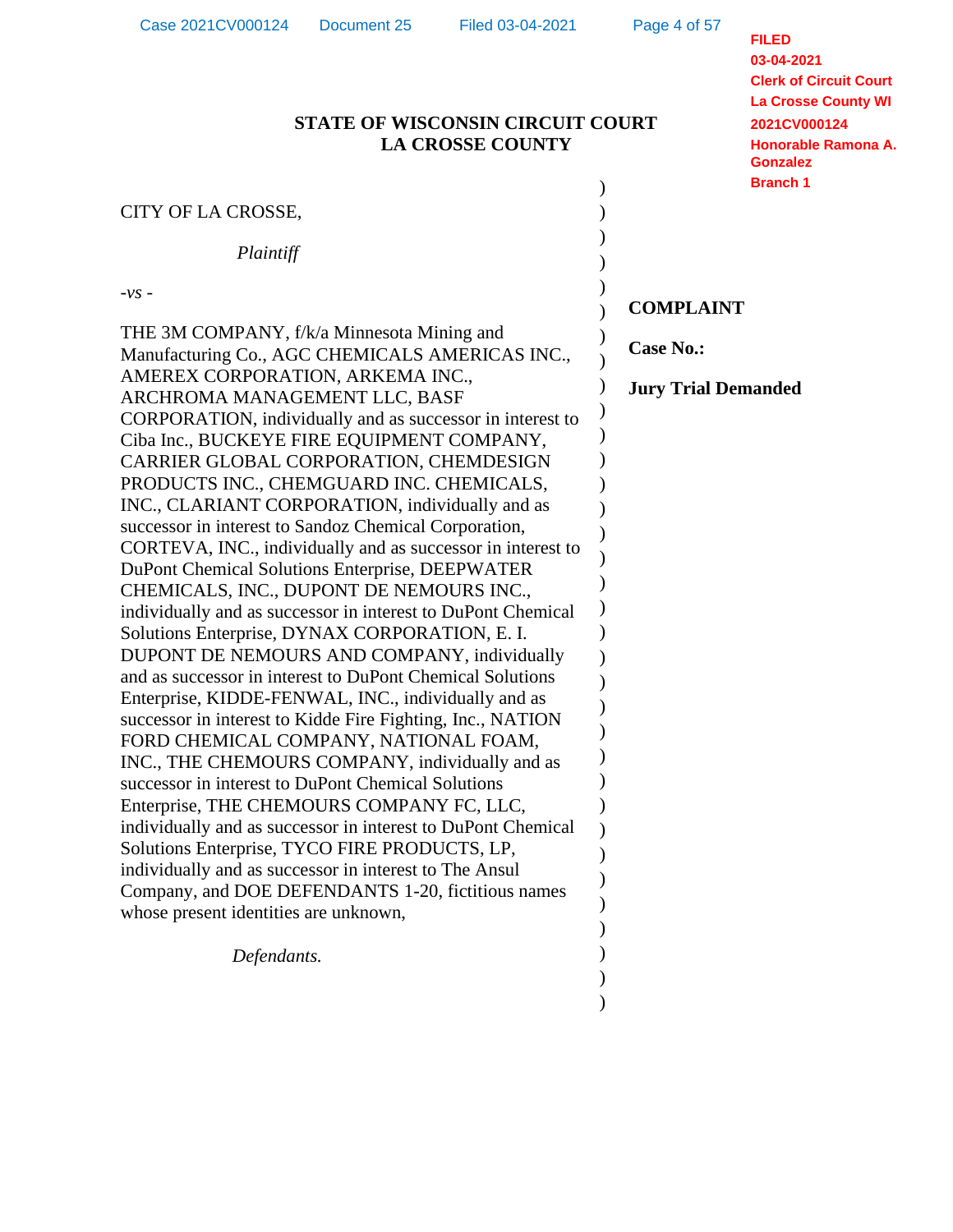Case 2021CV000124 Document 25 Filed 03-04-2021 Page 5 of 57

#### **COMPLAINT AND DEMAND FOR JURY TRIAL**

CITY OF LA CROSSE (the "City"), by and through undersigned counsel, hereby files this Complaint against Defendants, 3M COMPANY, f/k/a Minnesota Mining and Manufacturing Co., AGC CHEMICALS AMERICAS INC., AMEREX CORPORATION, ARKEMA INC., ARCHROMA MANAGEMENT LLC, BASF CORPORATION, BUCKEYE FIRE EQUIPMENT COMPANY, CARRIER GLOBAL CORPORATION, CHEMDESIGN PRODUCTS INC., CHEMGUARD INC., CHEMICALS, INC., CLARIANT CORPORATION, CORTEVA, INC., DEEPWATER CHEMICALS, INC., DUPONT DE NEMOURS INC., DYNAX CORPORATION, E. I. DUPONT DE NEMOURS AND COMPANY, KIDDE-FENWAL, INC., NATION FORD CHEMICAL COMPANY, NATIONAL FOAM, INC., THE CHEMOURS COMPANY, THE CHEMOURS COMPANY FC, LLC, TYCO FIRE PRODUCTS LP, and DOE DEFENDANTS 1-20, fictitious names whose present identifies are unknown (collectively "Defendants"), and alleges, upon information and belief, as follows:

#### **INTRODUCTION**

1. Defendants have contaminated the City of La Crosse's (hereinafter "Plaintiff" or the "City"), public water supply wells as well as private wells located in the flow zone from the City's airport. Therefore, the City brings this action against Defendants to protect the public health, safety, welfare, and the environment and recover the substantial cost of the treatment and removal of the contamination.

2. Defendants manufactured, marketed, and sold aqueous film-forming foam ("AFFF"), a firefighting product used to control and extinguish aviation, marine, fuel, and other flammable liquid fires ("the AFFF Products").

3. Defendants' AFFF Products contained per- and poly-fluoroalkyl substances ("PFAS"), including perfluorooctane sulfonate ("PFOS") and perfluorooctanoic acid ("PFOA"),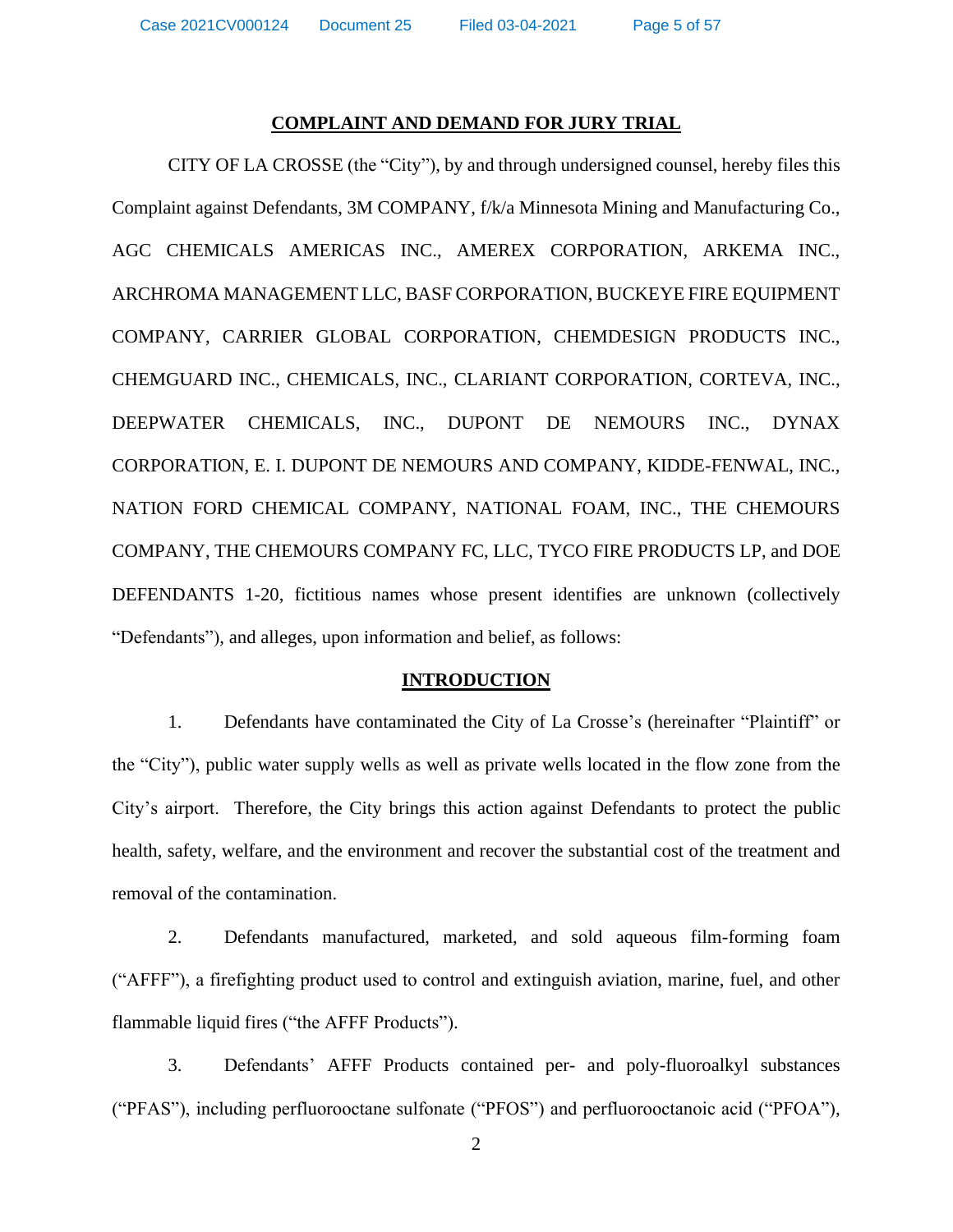chemicals that Defendants have known for decades would contaminate the water and cause adverse health effects and could have foreseen would cause a profound risk to public health in communities such as the City.

4. PFOS and PFOA chemicals that seep into the soil and water are dangerous because they are mobile, persist in the environment, bioaccumulate in individual organisms and humans, and biomagnify up the food chain.

5. PFOS and PFOA chemicals are associated with multiple significant adverse health effects in humans, including but not limited to kidney cancer, testicular cancer, high cholesterol, thyroid disease, ulcerative colitis, and pregnancy-induced hypertension.

6. Defendants were aware since the 1960s and 1970s that PFOA and PFOS were toxic, do not biodegrade, are persistent in the environment, move easily through soil and groundwater, and pose a significant risk to human health and health and safety; yet Defendants elected to manufacture and sell products utilizing these chemicals without warning their customers, placing profits over public health and safety.

7. Defendants elected to include PFOA and/or PFOS in their AFFF Products knowing it was dangerous and even though there was no requirement to do so.

8. Defendants designed, manufactured, marketed, distributed, and/or sold AFFF Products knowing that the PFOA and/or PFOS in these Products would be released into the environment during fire protection, training, and response activities, even when used as directed and intended by Defendants.

9. Despite their knowledge, Defendants kept this information hidden from customers like the City and the firefighters who would use and be directly exposed to their products.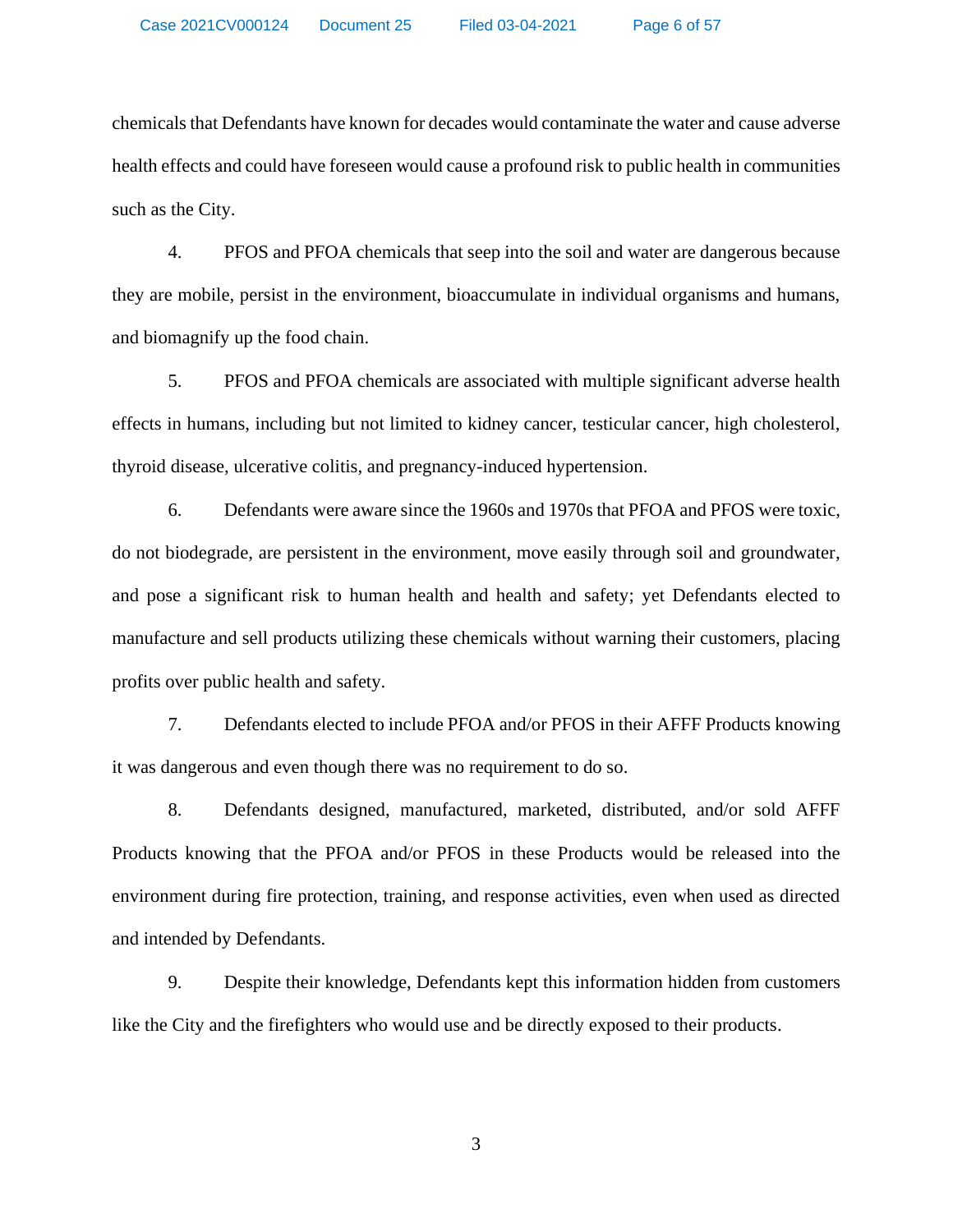Case 2021CV000124 Document 25 Filed 03-04-2021 Page 7 of 57

10. Civilian and military airports, fire departments and industrial facilities used AFFF Products containing PFOA and PFOS for decades for firefighting and training, including at the La Crosse Regional Airport ("LSE"), unaware of the environmental and health risk and hazards of using Defendants' AFFF Products.

11. These sites have been linked to contamination of surface and groundwater, as well as public drinking water wells, with PFOA, PFOS, and other perfluorinated chemicals ("PFCs") throughout the country. The City is the latest example.

12. Unaware of the hidden dangers of the chemicals contained in Defendants AFFF Products, the City routinely used Defendants' AFFF Products in fire training exercises, to fight fires and in annual testing. As a result, the PFOA/PFOS Defendants used in their AFFF Products seeped into the ground water at LSE airport and into a flow zone south of the airport, contaminating both municipal and private wells used to supply residents with drinking water.

13. As a result of the contamination caused by Defendants' AFFF Products, the City has had to engage in testing to try and determine the extent of the contamination, to retain consulting experts to discuss remediation, supply bottled water to residents, and is facing additional substantial cost and future expenses as a result of Defendants' conduct. Indeed, testing has revealed PFOA/PFOS contamination far above proposed state and federal standards.

14. Defendants' AFFF Products have created an unreasonable danger to public health and safety in the City of La Crosse. This condition must be remediated to protect the public health.

15. The City brings this action to recover the costs incurred and to be incurred by the City in investigating, monitoring, remediating, treating, and otherwise responding to the PFOA/PFOS water contamination crisis in the City of La Crosse, to stem the threat to public health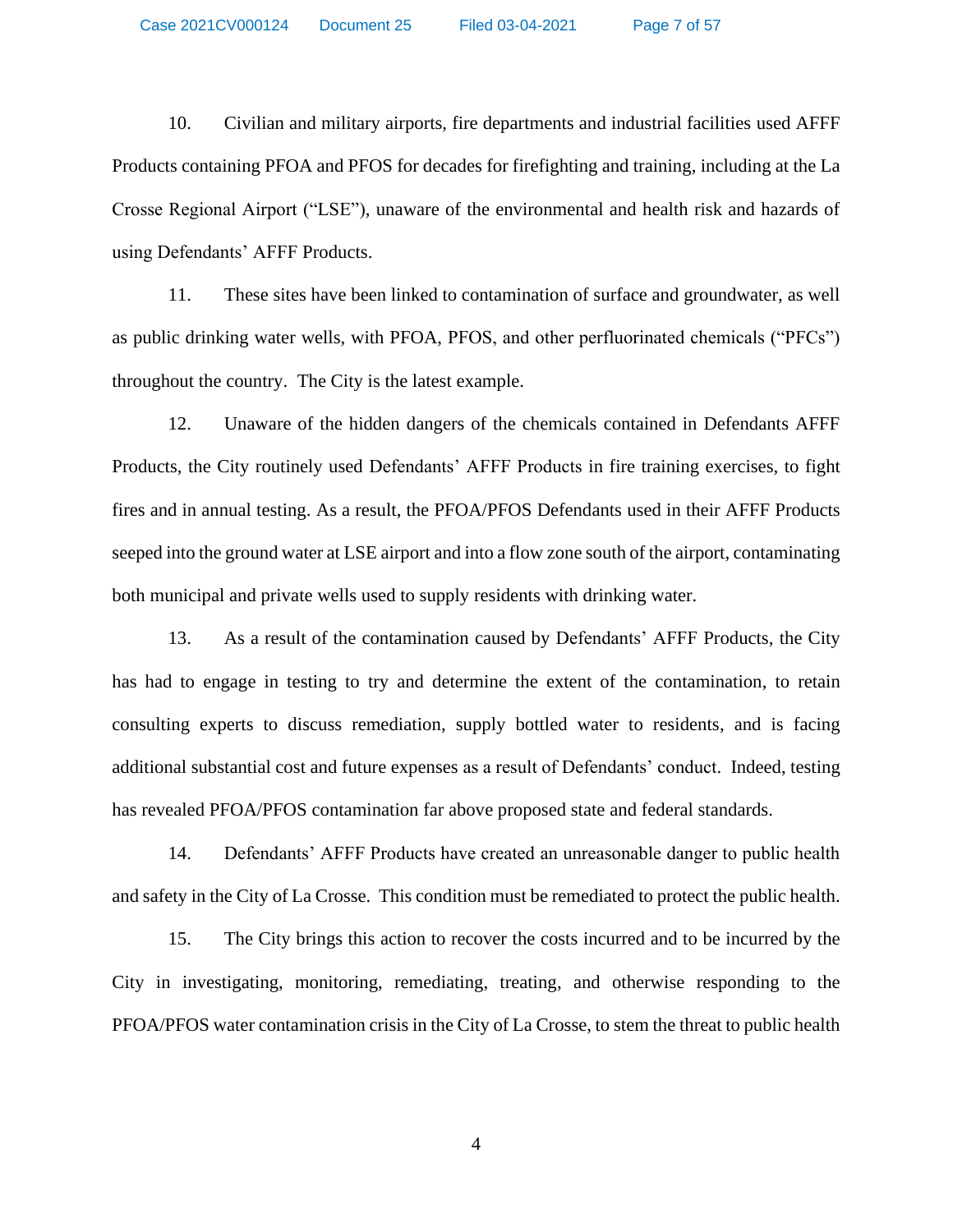and the environment caused by Defendants' AFFF products, and to ensure the cost of the water treatment be borne by the polluters—Defendants—not the City and its residents.

#### **JURISDICTION AND VENUE**

16. This Court has personal jurisdiction over Defendants, ChemDesign Products Inc.; Chemguard, Inc.; Tyco Fire Products LP pursuant to Wis. Stat. §§ 801.05(1)(d), (4), and (5) due to Defendants' engagement in substantial and not isolated activities within this state and have their principal place of business in Wisconsin.

17. Upon information and belief, this Court has personal jurisdiction over 3M COMPANY, f/k/a Minnesota Mining and Manufacturing Co., AGC CHEMICALS AMERICAS INC., AMEREX CORPORATION, ARKEMA INC., ARCHROMA MANAGEMENT LLC, BASF CORPORATION, BUCKEYE FIRE EQUIPMENT COMPANY, CARRIER GLOBAL CORPORATION, CHEMDESIGN PRODUCTS INC., CHEMGUARD INC., CHEMICALS, INC., CLARIANT CORPORATION, CORTEVA, INC., DEEPWATER CHEMICALS, INC., DUPONT DE NEMOURS INC., DYNAX CORPORATION, E. I. DUPONT DE NEMOURS AND COMPANY, KIDDE-FENWAL, INC., NATION FORD CHEMICAL COMPANY, NATIONAL FOAM, INC., THE CHEMOURS COMPANY, THE CHEMOURS COMPANY FC, LLC, TYCO FIRE PRODUCTS LP, and DOE DEFENDANTS 1-20, under Wis. Stat. §§  $801.05(1)(d)$ , (4), and (5) as they do business in Wisconsin by manufacturing and selling materials in this State and/or to this State.

18. Upon information and belief, and at all times relevant to the Complaint, these Defendants conducted substantial business in Wisconsin, solicited sales of AFFF Products to numerous firefighting customers in this State, including the City, sold and delivered AFFF Products for use in this State by numerous firefighting customers, including the City, registered to do business in this State, and otherwise availed themselves to the legal rights in Wisconsin thereby.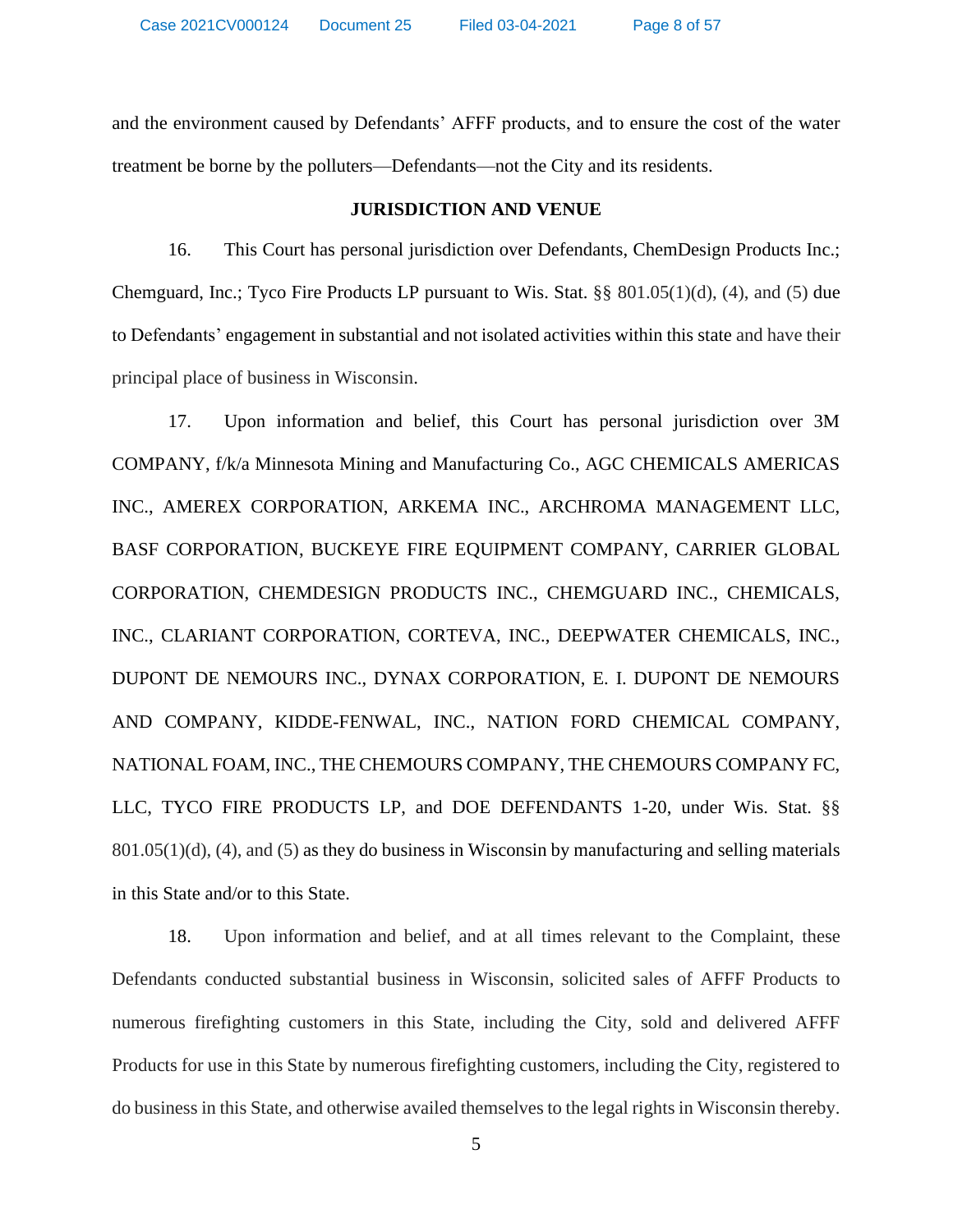19. This Court has personal jurisdiction over these Defendants as they engage in business in Wisconsin such that it is reasonably foreseeable that they would be subject to jurisdiction of the courts of this State.

20. Upon information and belief, these Defendants also maintained websites accessible to Wisconsin customers.

21. Venue is proper under Wis. Stat. §§ 801.50(2) (a) & (b), as the claim arose within the La Crosse County and it is in this county where the tangible personal property subject to this claim is situated.

#### **PARTIES**

# **A. Plaintiff**

22. Plaintiff City of La Crosse is a municipal corporation organized under the laws of the State of Wisconsin, with its principal place of business located at 400 La Crosse Street, La Crosse, WI 54601.

23. Plaintiff's City Water Utility is responsible for operating and maintaining 15 wells, two reservoirs, over 220 miles of watermain and the main pumping station.

24. Through the City's Water Utility, the City provides high quality, safe, potable water to its residents and to some residents in the surrounding municipalities. The Water Utility serves most developed areas within the City limits and the designated fringe areas abutting the City limits as established by the Common Council on May 14, 1953, and Dec. 8, 2005.

25. The City Water Utility operates as a public enterprise but receives no tax money. Instead, it operates on revenues from the sale of water and from private and public fire-protection fees, with the revenue from the sale of water services constituting the major source of income.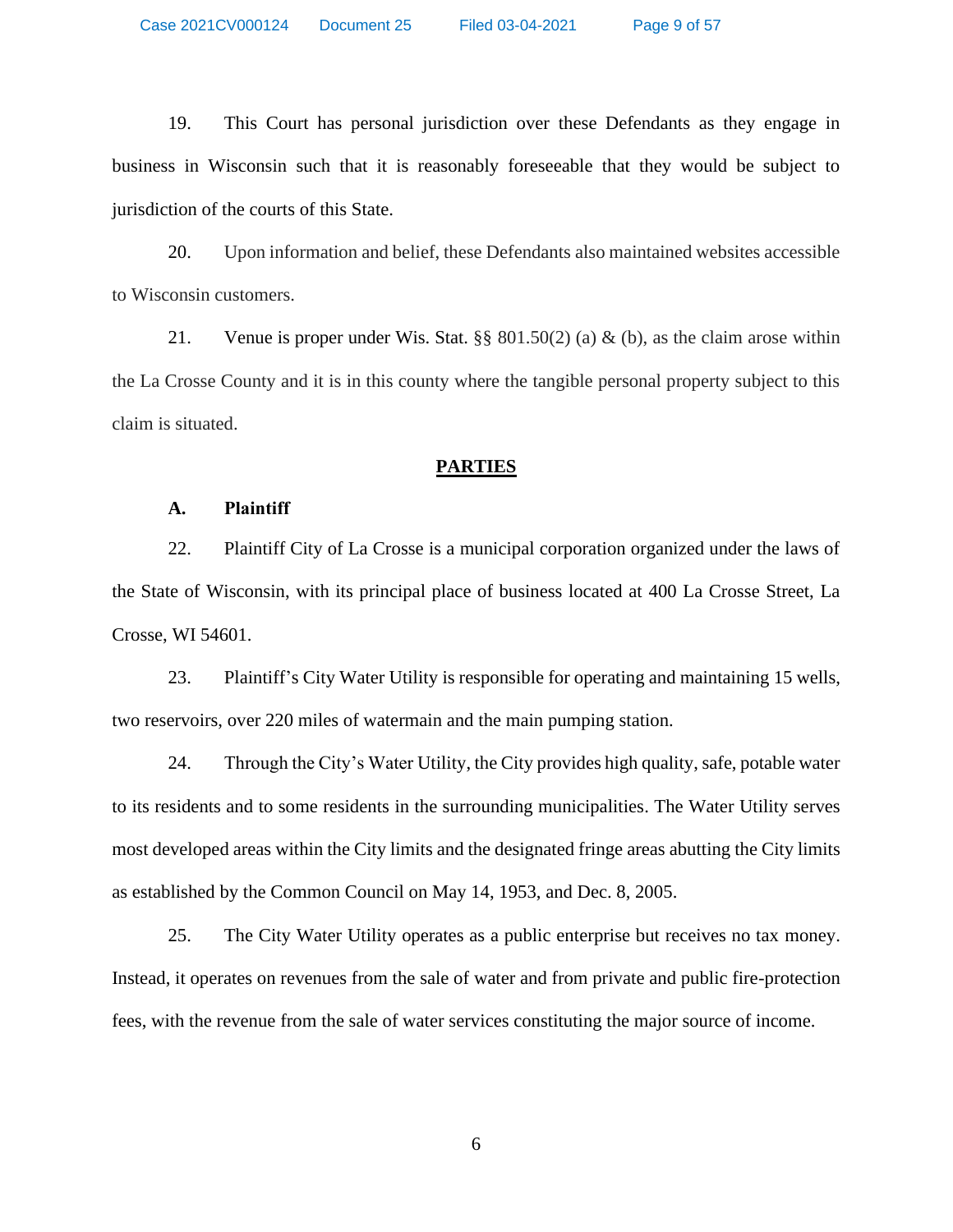Case 2021CV000124 Document 25 Filed 03-04-2021 Page 10 of 57

26. The City operates the La Crosse Fire Department which responds to calls for fire suppression, emergency medical services, and all-hazards rescue as well as promoting fire safety and reducing risks to the community.

27. The City also operates the La Crosse Regional Airport ("LSE"). Several municipal wells are located on or near the airport.

28. For decades, Defendants' AFFF Products were used at the LSE in routine fire training exercises, crash applications and routine testing required by the FAA. As Plaintiff was unaware of the serious dangers of the PFOS and PFOA chemicals contained in Defendants' AFFF Products, those products were discharged onto the soil during these training exercises, applications and testing.

29. Starting in or around 2014, the City Water Utility was chosen as a participant in US Environmental Protection Agency's third round of its Unregulated Contaminant Monitoring Rule (UCMR3) program. This program required water utilities throughout the country to sample for unregulated contaminants such as PFOA and PFOS.

30. As a result of the UCMR3 sampling, perfluoro-octanesulfonic acid (PFOS) and perfluorooctanoic acid (PFOA) were detected above recommended levels in La Crosse Well 23 during 2014 and 2016. Later, PFOA and PFOS were also detected above recommended levels in City Well 24.

31. Upon receiving these samples, Plaintiff contacted the Wisconsin Department of Natural Resources ("WDNR") to make the agency aware of the results of its samples and to engage the agency in identifying and analyzing the sources of the contamination and its scope.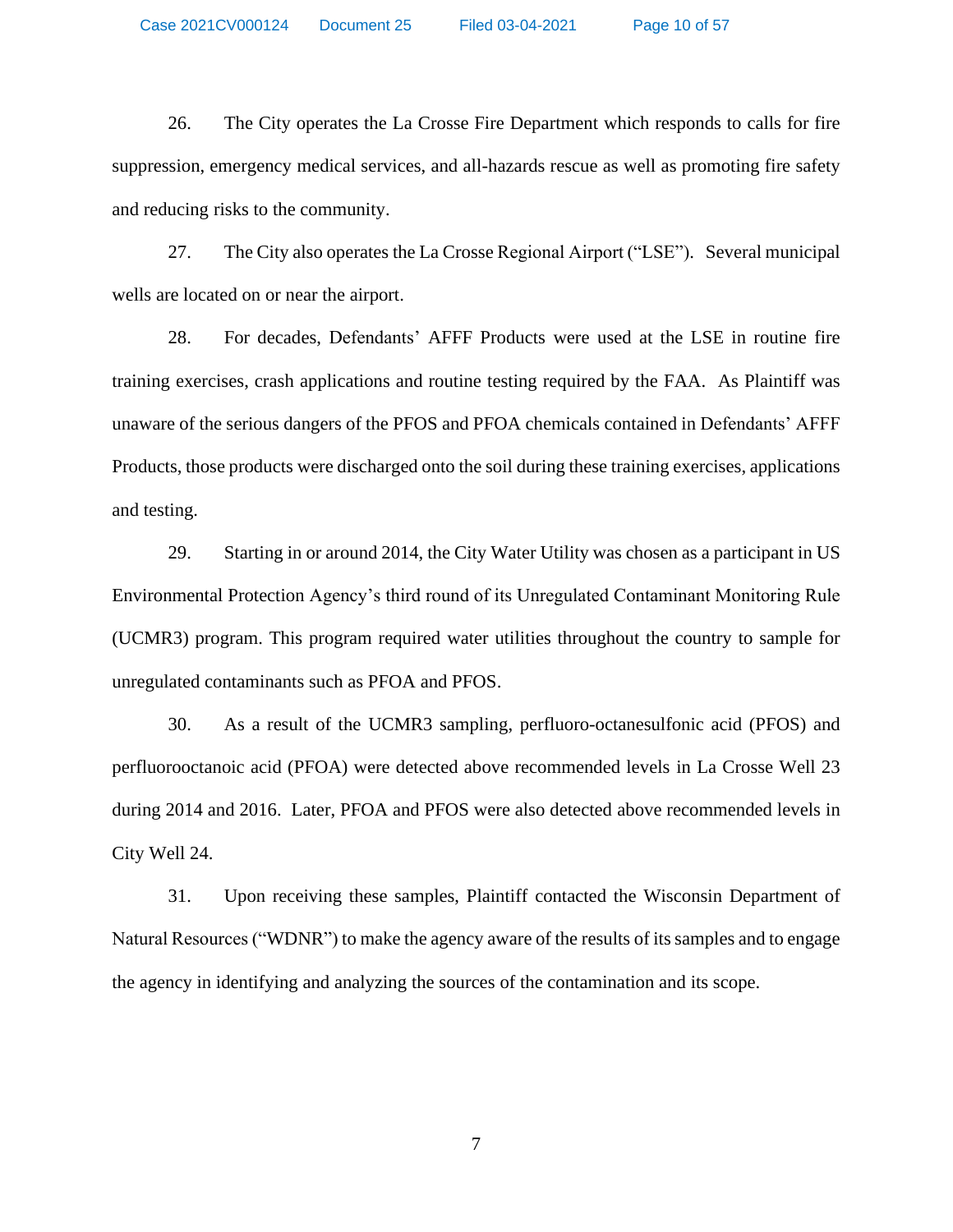32. After reviewing the initial sampling data, the Wisconsin DNR concluded that impacts to municipal wells 23 and 24 posed "a threat to public health, safety, welfare or the environment" and that this "threat to the environment" was created by fire-fighting foam.

33. The fire-fighting foams causing the risk to public health and safety were the AFFF Products manufactured and sold by Defendants.

34. Unaware of the dangers Defendants' AFFF Products posed, those products were used in in unchanged form and were discharged into the environment for decades through the foreseeable training, storage and use of the AFFF at the LSE.

35. Defendants' AFFF Products containing PFOA and PFOS contaminated the groundwater supply that Plaintiff was using to supply its residents.

36. After PFOS and PFOA contamination was discovered at the LSE, Plaintiff began an aggressive testing program to determine the bounds of the contamination and ensure that residents were protected from these chemicals' dangerous effects.

37. Beginning in October 2020, Plaintiff sampled over 100 wells including municipal and private residential wells. PFOA and PFOS contaminants were detected in dozens of private wells in the flow zone from the airport.

38. Additionally, upon learning of the contamination, Plaintiff took immediate action to protect the affected residents, including expanded and regular testing, supplying bottled water to affected residents and taking its two contaminated municipal wells offline so that contaminated water would not reach La Crosse area residents.

39. Plaintiff continues to actively monitor the PFOS and PFOA contamination and its risk to its water supply, continues to supply water to impacted residents, and is facing costly remediation solutions.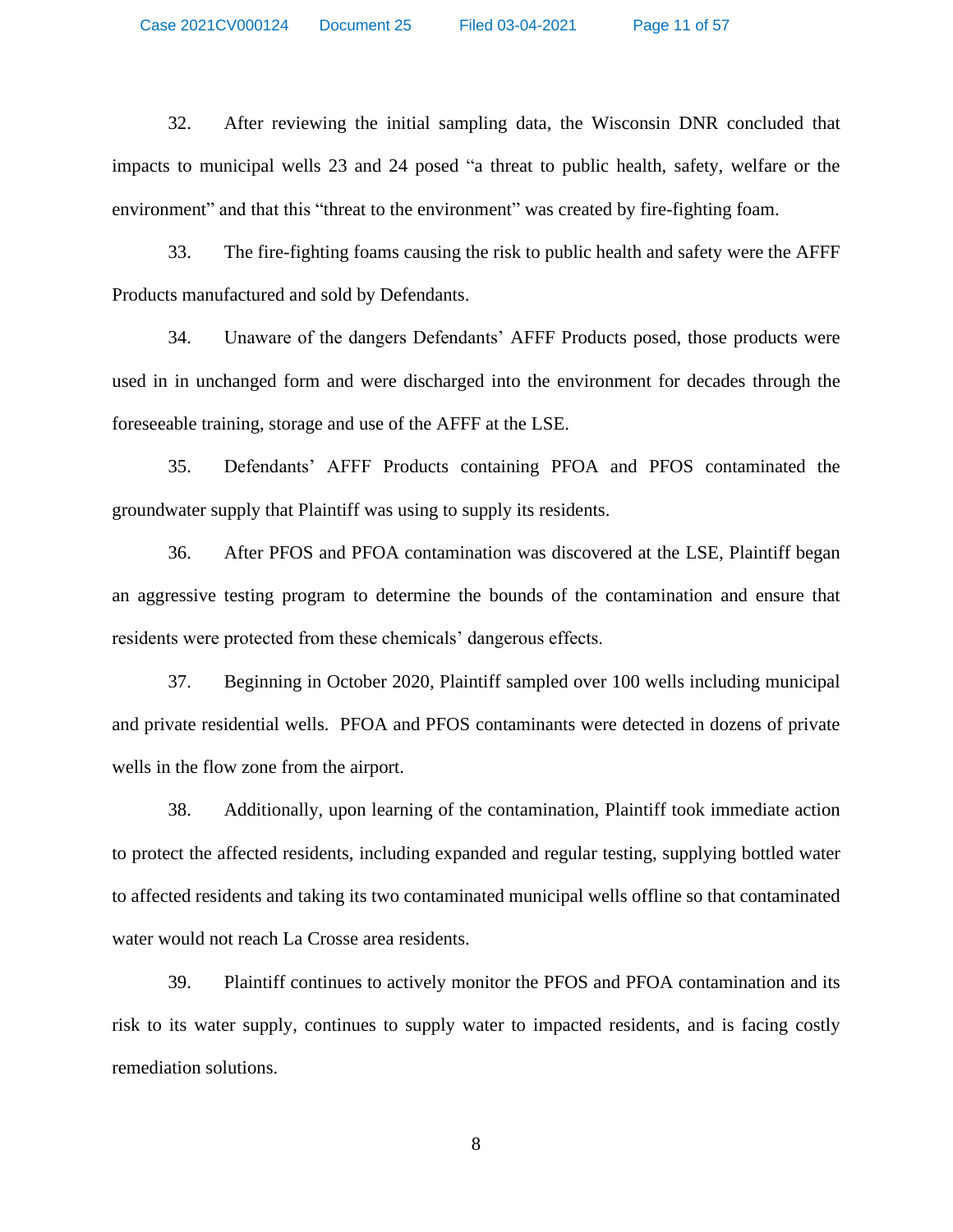Case 2021CV000124 Document 25 Filed 03-04-2021 Page 12 of 57

40. Plaintiff has incurred and will incur expenses to deal with the contaminated water and infrastructure modifications to ensure each residential and commercial property is served clean and safe water and will incur future sampling and remediation costs for PFOA and PFOS.

41. To date, Plaintiff has had to bear all the burden of contamination caused by Defendants. Plaintiff's lawsuit seeks to hold Defendants' accountable for these costs as well as abating the public nuisance Defendants caused in the community.

### **B. Defendants**

42. The term "Defendants" refers to all Defendants named herein jointly and severally.

### i. The AFFF Defendants

43. The term "AFFF Defendants" refers collectively to Defendants 3M Company, Amerex Corporation, Buckeye Fire Equipment Company, Carrier Global Corporation, Chemguard Inc., Kidde-Fenwal, Inc., National Foam, Inc., and Tyco Fire Products L.P..

44. Defendant The 3M Company f/k/a Minnesota Mining and Manufacturing Co. ("3M") is a corporation organized and existing under the laws of the State of Delaware, with its principal place of business located at 3M Center, St. Paul, Minnesota 55144-1000.

45. Beginning before 1970 and until at least 2002, 3M designed, manufactured, marketed, distributed, and sold AFFF containing PFAS, including but not limited to PFOA and PFOS.

46. Defendant Amerex Corporation ("Amerex") is a corporation organized and existing under the laws of the State of Alabama, with its principal place of business located at 7595 Gadsden Highway, Trussville, AL 35173.

47. Amerex is a manufacturer of firefighting products. Beginning in 1971, it was a manufacturer of hand portable and wheeled extinguishers for commercial and industrial applications.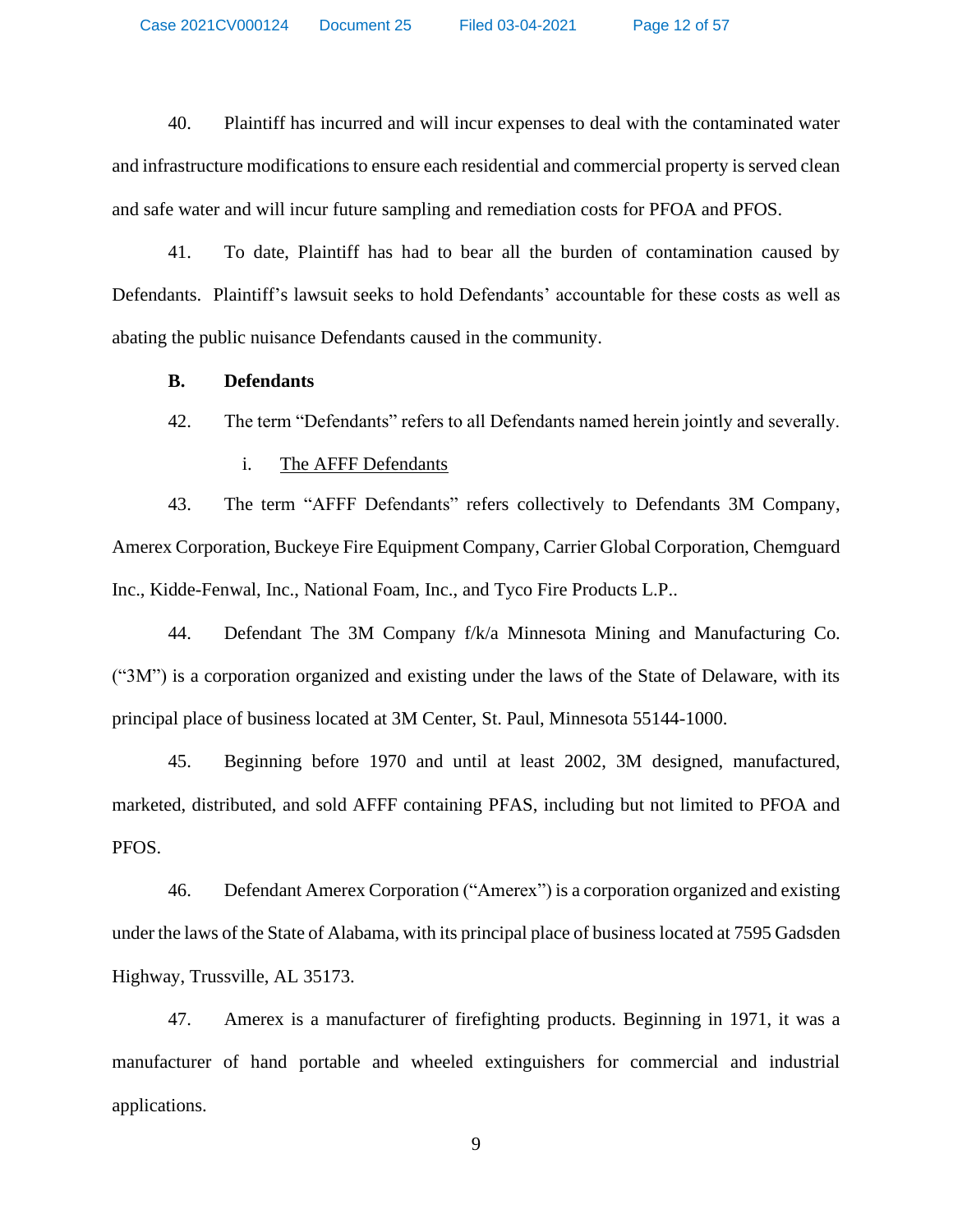48. In 2011, Amerex acquired Solberg Scandinavian AS, one of the largest manufacturers of AFFF products in Europe.

49. On information and belief, beginning in 2011, Amerex designed, manufactured, marketed distributed, and sold AFFF containing PFAS, including but not limited to PFOA and PFOS.

50. Defendant Tyco Fire Products LP ("Tyco") is a limited partnership organized under the laws of the State of Delaware, with its principal place of business located at One Stanton Street, Marinette, Wisconsin 54143-2542.

51. Tyco is the successor in interest of The Ansul Company ("Ansul"), having acquired Ansul in 1990.

52. Beginning in or around 1975, Ansul designed, manufactured, marketed, distributed, and sold AFFF containing PFAS, including but not limited to PFOA and PFOS.

53. After Tyco acquired Ansul in 1990, Tyco/Ansul continued to design, manufacture, market, distribute, and sell AFFF products containing PFAS, including but not limited to PFOA and PFOS.

54. Defendant Chemguard, Inc. ("Chemguard") is a corporation organized under the laws of the State of Texas, with its principal place of business located at One Stanton Street, Marinette, Wisconsin 54143.

55. On information and belief, Chemguard designed, manufactured, marketed, distributed, and sold AFFF products containing PFAS, including but not limited to PFOA and PFOS.

56. On information and belief, Chemguard was acquired by Tyco International Ltd. in 2011.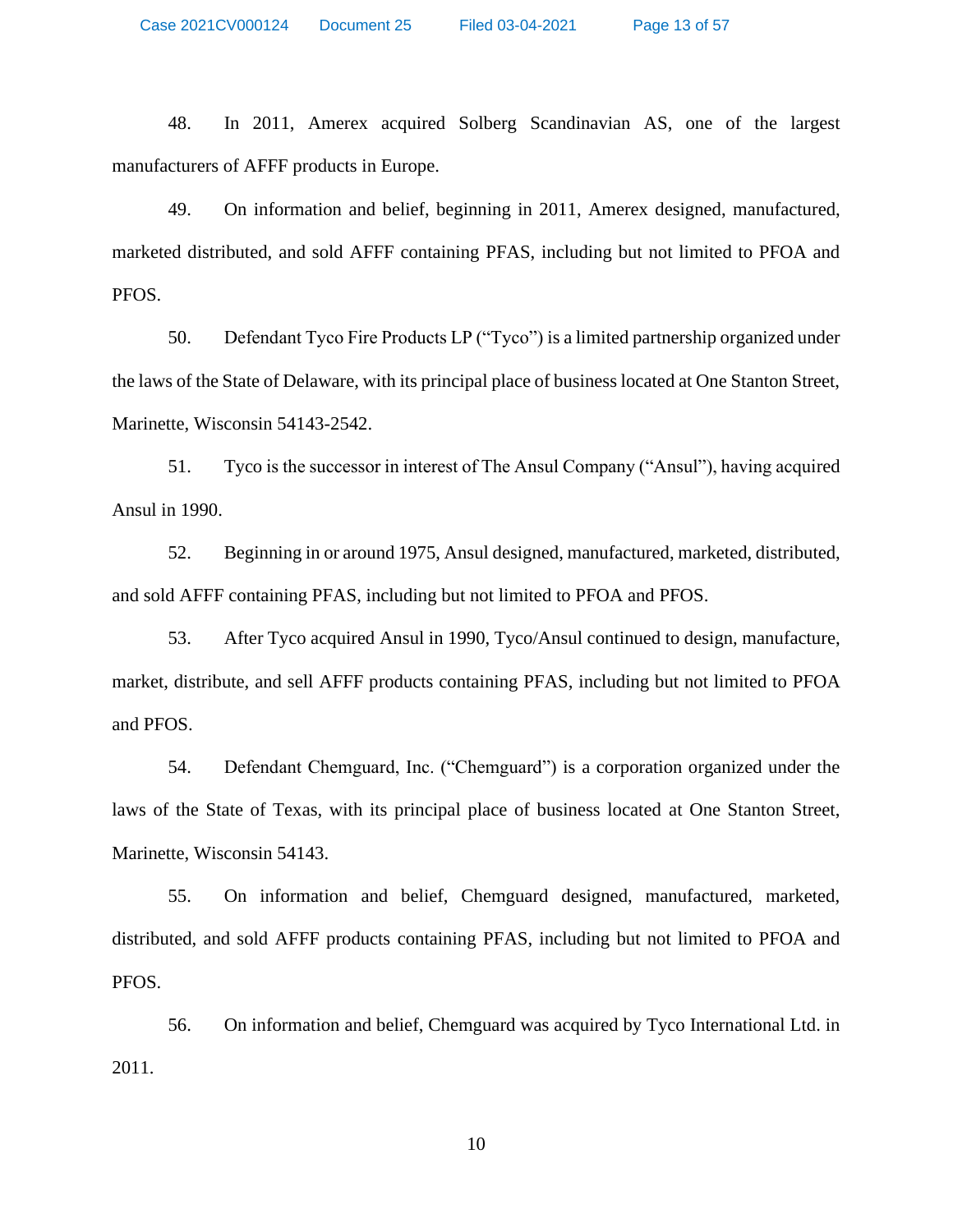57. Defendant Buckeye Fire Equipment Company ("Buckeye") is a corporation organized under the laws of the State of Ohio, with its principal place of business located at 110 Kings Road, Kings Mountain, North Carolina 28086.

58. On information and belief, Buckeye designed, manufactured, marketed, distributed, and sold AFFF products containing PFAS, including but not limited to PFOA and PFOS.

59. Defendant National Foam, Inc. ("National Foam") is a corporation organized under the laws of the State of Delaware, with its principal place of business located at 141 Junny Road, Angier, North Carolina 27501.

60. Beginning in or around 1973, National Foam designed, manufactured, marketed, distributed, and sold AFFF containing PFAS, including but not limited to PFOA and PFOS.

61. On information and belief, National Foam currently manufactures the Angus brand of AFFF products and is a subsidiary of Angus International Safety Group.

62. On information and belief, National Foam merged with Chubb Fire Ltd. to form Chubb National Foam, Inc. in or around 1988.

63. On information and belief, Chubb is or has been composed of different subsidiaries and/or divisions, including but not limited to, Chubb Fire & Security Ltd., Chubb Security, PLC, Red Hawk Fire & Security, LLC, and/or Chubb National Foam, Inc. (collectively referred to as "Chubb").

64. On information and belief, Chubb was acquired by Williams Holdings in 1997.

65. On information and belief, Angus Fire Armour Corporation had previously been acquired by Williams Holdings in 1994.

66. On information and belief, Williams Holdings was demerged into Chubb and Kidde P.L.C. in or around 2000.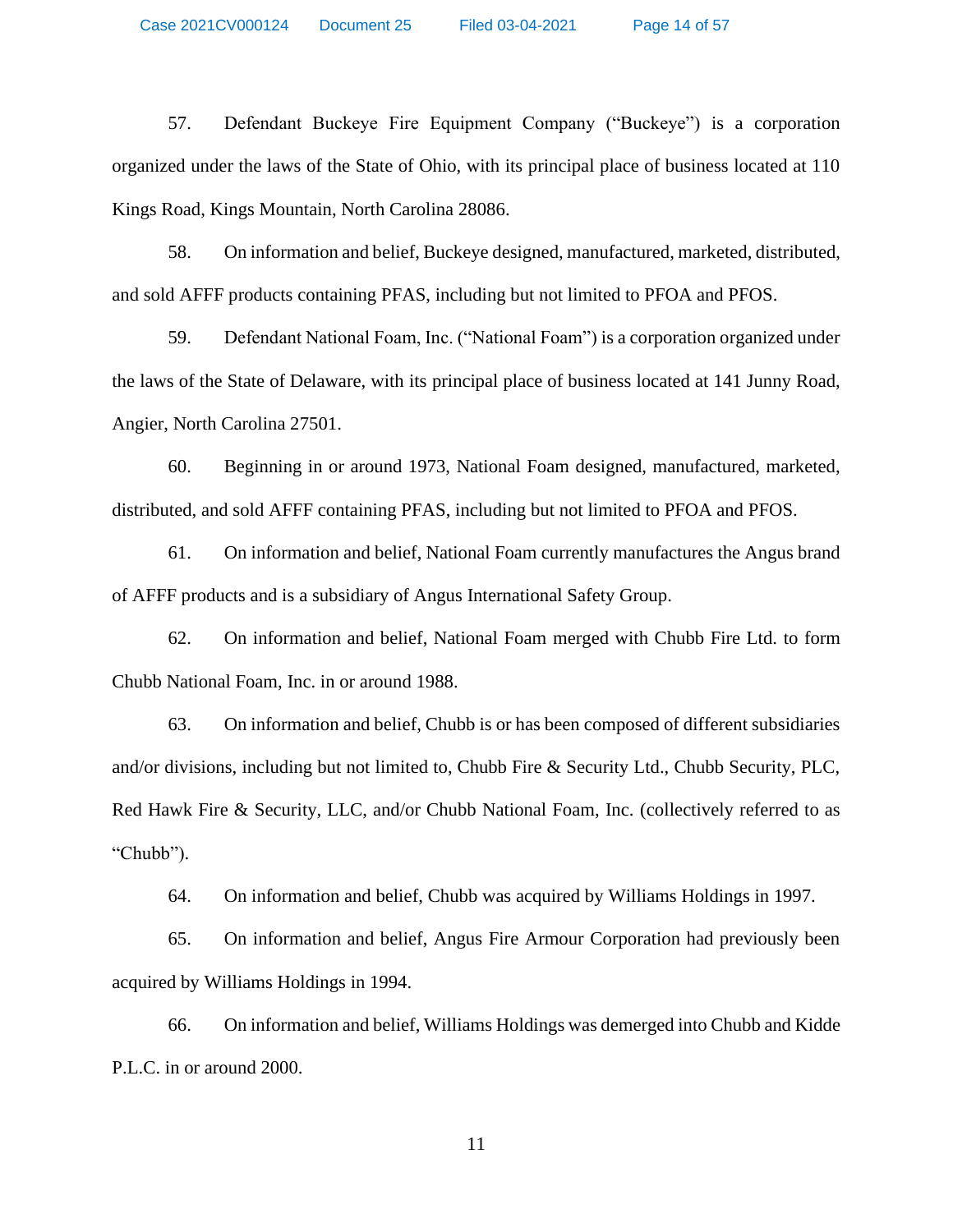67. On information and belief, when Williams Holdings was demerged, Kidde P.L.C. became the successor in interest to National Foam System, Inc. and Angus Fire Armour Corporation.

68. On information and belief, Kidde P.L.C. was acquired by United Technologies Corporation in or around 2005.

69. On information and belief, Angus Fire Armour Corporation and National Foam separated from United Technologies Corporation in or around 2013.

70. Defendant Kidde-Fenwal, Inc. ("Kidde-Fenwal") is a corporation organized under the laws of the State of Delaware, with its principal place of business at One Financial Plaza, Hartford, Connecticut 06101.

71. On information and belief, Kidde-Fenwal was an operating subsidiary of Kidde P.L.C. and manufactured AFFF following Kidde P.L.C.'s acquisition by United Technologies Corporation.

72. On information and belief, Kidde-Fenwal is the entity that divested the AFFF business unit now operated by National Foam in 2013.

73. Defendant Carrier Global Corporation ("Carrier") is a corporation organized under the laws of the State of Delaware, with its principal place of business at 13995 Pasteur Boulevard, Palm Beach Gardens, Florida 33418.

74. On information and belief, Carrier was formed in March 2020 when United Technologies Corporation spun off its fire and security business before it merged with Raytheon Company in April 2020.

75. On information and belief, Kidde-Fenwal became a subsidiary of Carrier when United Technologies Corporation spun off its fire and security business in March 2020.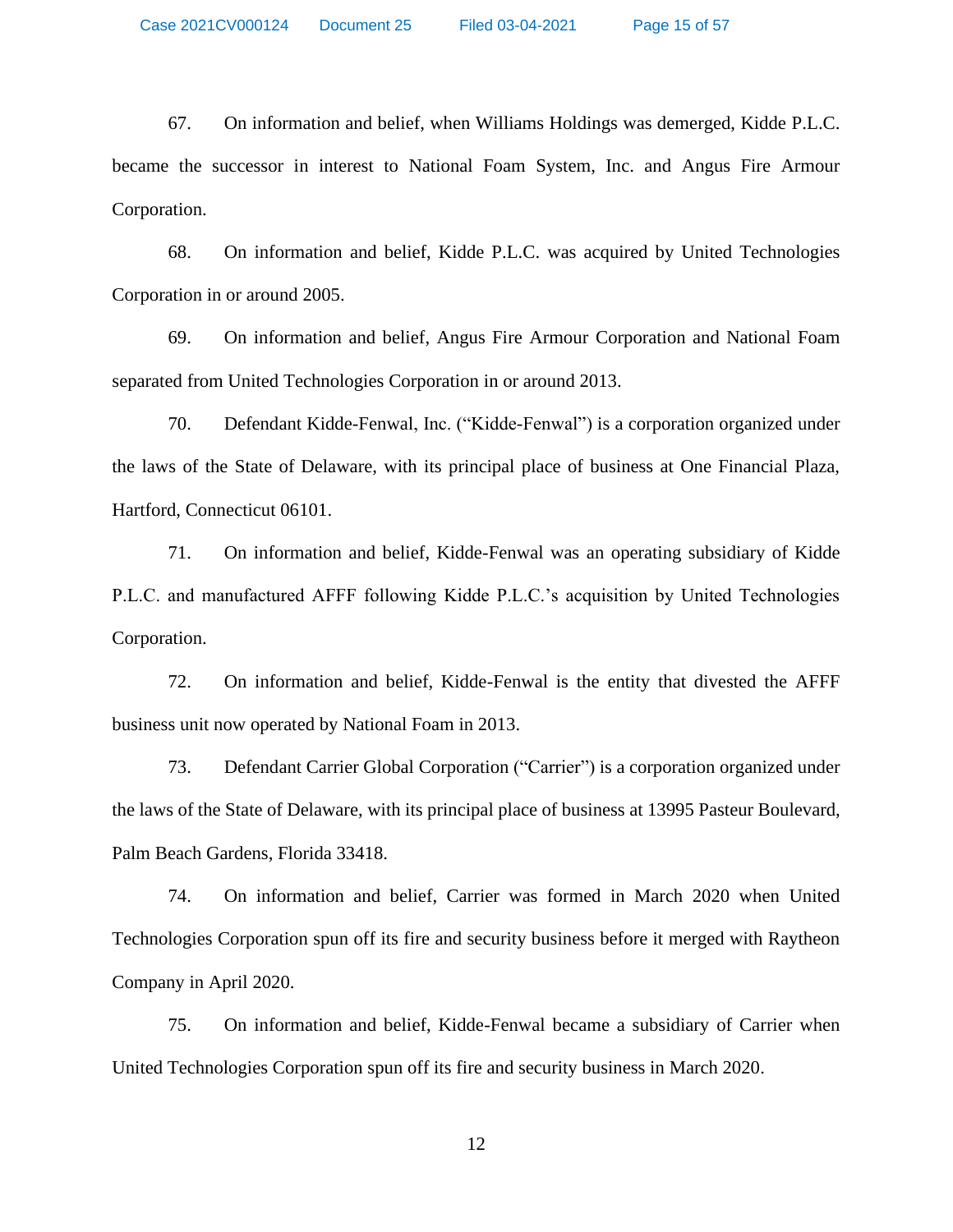76. On information and belief, the AFFF Defendants designed, manufactured, marketed, distributed, and sold AFFF products containing PFOS, PFOA, and/or their chemical precursors that were stored, handled, used, trained with, tested equipment with, otherwise discharged, and/or disposed at LSE.

### ii. The Fluorosurfactant Defendants

77. The term **"**Fluorosurfactant Defendants**"** refers collectively to Defendants 3M, Arkema, Inc., BASF Corporation, ChemDesign Products Incorporated, Chemguard Inc., Deepwater Chemicals, Inc., E.I. DuPont de Nemours and Company, The Chemours Company, The Chemours Company FC, LLC, DuPont de Nemours Inc., and Dynax Corporation.

78. Defendant Arkema, Inc. is a corporation organized and existing under the laws of Pennsylvania, with its principal place of business at 900 First Avenue, King of Prussia, PA 19406.

79. Arkema, Inc. develops specialty chemicals and polymers.

80. Arkema, Inc. is an operating subsidiary of Arkema France, S.A.

81. On information and belief, Arkema, Inc. designed, manufactured, marketed, distributed, and sold fluorosurfactants containing PFOS, PFOA, and/or their chemical precursors for use in AFFF products.

82. Defendant BASF Corporation ("BASF") is a corporation organized under the laws of the State of Delaware, with its principal place of business located at 100 Park Avenue, Florham Park, New Jersey 07932.

83. On information and belief, BASF is the successor-in-interest to Ciba. Inc. (f/k/a Ciba Specialty Chemicals Corporation).

84. On information and belief, Ciba Inc. designed, manufactured, marketed, distributed, and sold fluorosurfactants containing PFOS, PFOA, and/or their chemical precursors for use in AFFF products.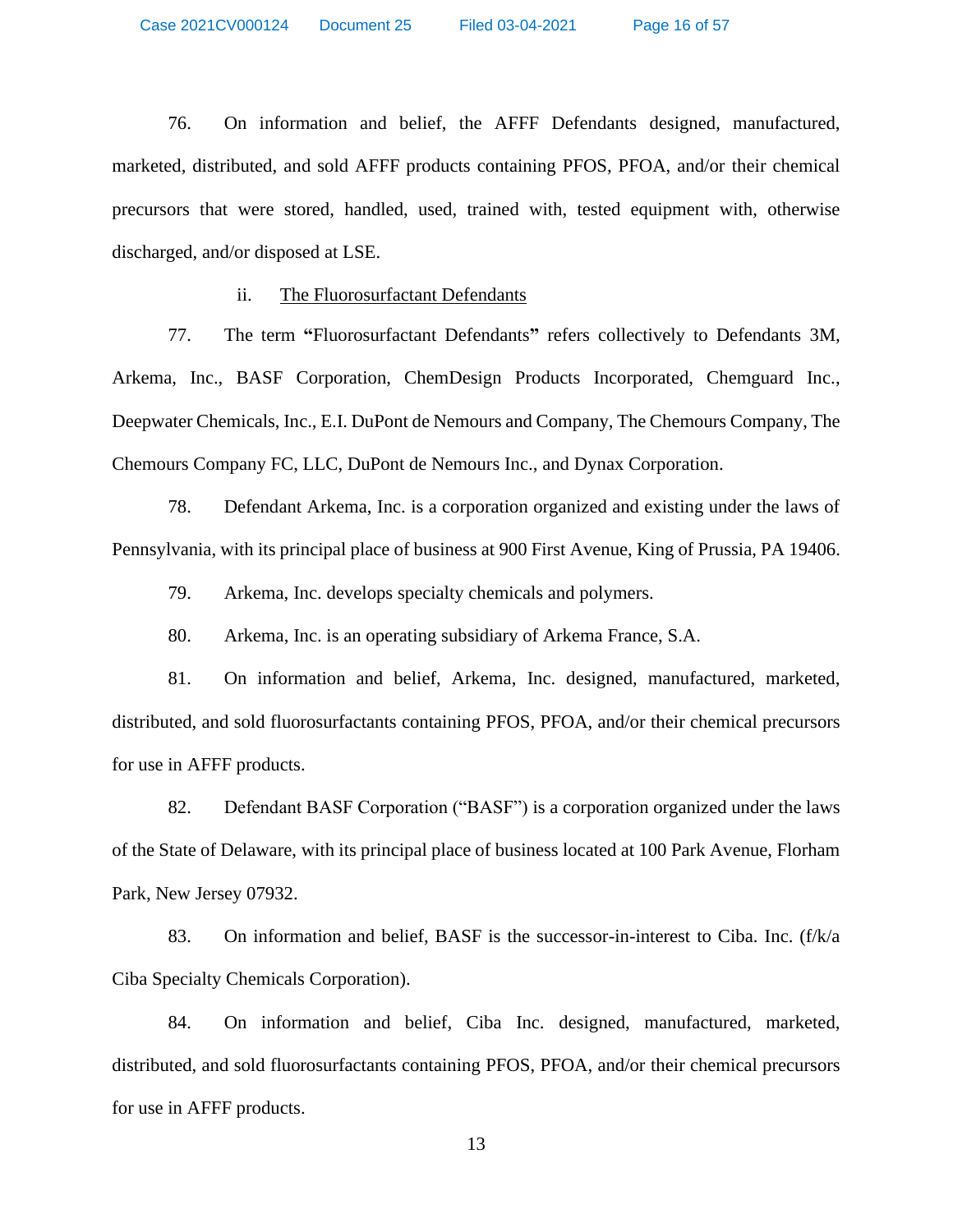85. Defendant ChemDesign Products Inc. ("ChemDesign") is a corporation organized under the laws of Delaware, with its principal place of business located at 2 Stanton Street, Marinette, WI, 54143.

86. On information and belief, ChemDesign designed, manufactured, marketed, distributed, and sold fluorosurfactants containing PFOS, PFOA, and/or their chemical precursors for use in AFFF products.

87. Defendant Deepwater Chemicals, Inc. ("Deepwater") is a corporation organized under the laws of Delaware, with its principal place of business located at 196122 E County Road 40, Woodward, OK, 73801.

88. On information and belief, Deepwater Chemicals designed, manufactured, marketed, distributed, and sold fluorosurfactants containing PFOS, PFOA, and/or their chemical precursors for use in AFFF products.

89. Defendant Dynax Corporation ("Dynax") is a corporation organized under the laws of the State of Delaware, with its principal place of business located at 103 Fairview Park Drive, Elmsford, New York 10523.

90. On information and belief, Dynax entered into the AFFF market on or about 1991 and quickly became a leading global producer of fluorosurfactants and fluorochemical stabilizers containing PFOS, PFOA, and/or their chemical precursors.

91. On information and belief, Dynax designed, manufactured, marketed, distributed, and sold fluorosurfactants and fluorochemical stabilizers containing PFOS, PFOA, and/or their chemical precursors for use in AFFF products.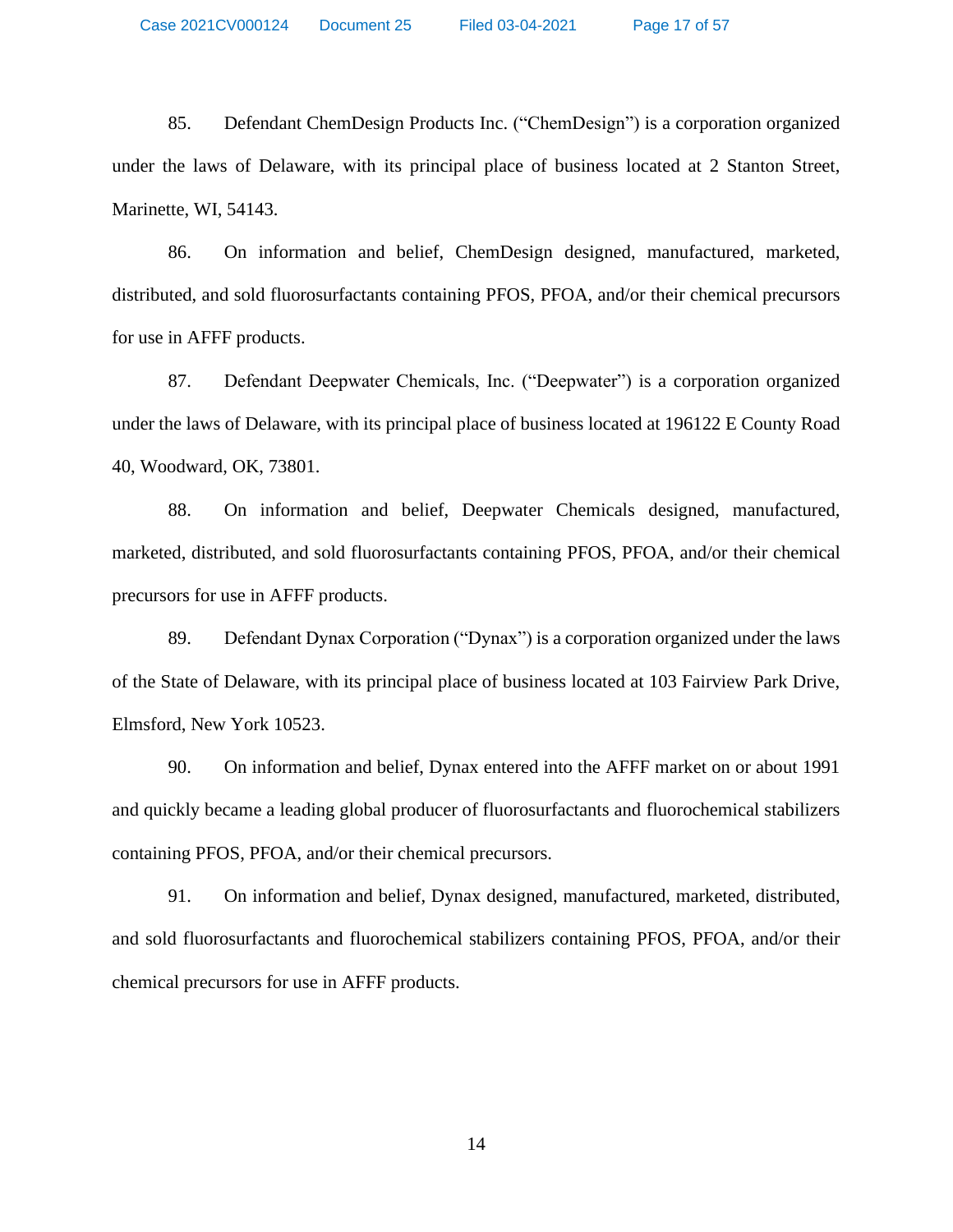92. Defendant E.I. du Pont de Nemours & Company ("DuPont") is a corporation organized under the laws of the State of Delaware, with its principal place of business located at 974 Centre Road, Wilmington, Delaware 19805.

93. Defendant The Chemours Company ("Chemours Co.") is a limited liability company organized under the laws of the State of Delaware, with its principal place of business located at 1007 Market Street, P.O. Box 2047, Wilmington, Delaware, 19899.

94. In 2015, DuPont spun off its performance chemicals business to Chemours Co., along with vast environmental liabilities which Chemours Co. assumed, including those related to PFOS and PFOA and fluorosurfactants. On information and belief, Chemours Co. has supplied fluorosurfactants containing PFOS and PFOA, and/or their chemical precursors to manufacturers of AFFF products.

95. On information and belief, Chemours Co. was incorporated as a subsidiary of DuPont as of April 30, 2015. From that time until July 2015, Chemours Co. was a wholly-owned subsidiary of DuPont.

96. In July 2015, DuPont spun off Chemours Co. and transferred to Chemours Co. its "performance chemicals" business line, which includes its fluoroproducts business, distributing shares of Chemours Co. stock to DuPont stockholders, and Chemours Co. has since been an independent, publicly-traded company.

97. Defendant The Chemours Company FC, LLC ("Chemours FC") is a limited liability company organized under the laws of the State of Delaware, with its principal place of business located at 1007 Market Street, Wilmington, Delaware, 19899.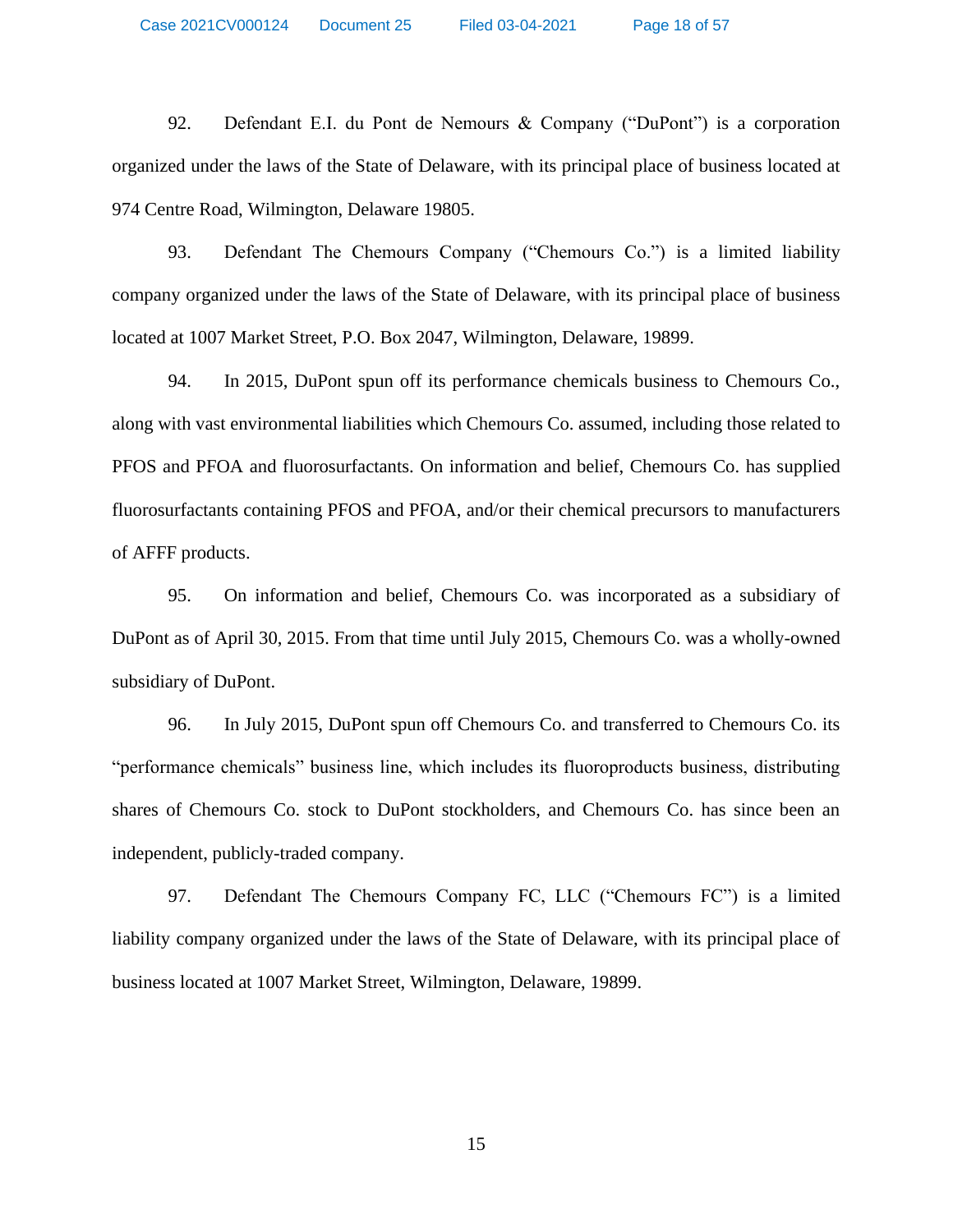98. Defendant Corteva, Inc. ("Corteva") is a corporation organized and existing under the laws of Delaware, with its principal place of business at 974 Centre Rd., Wilmington, Delaware 19805.

99. Defendant Dupont de Nemours Inc. f/k/a DowDuPont, Inc. ("Dupont de Nemours Inc.") is a corporation organized and existing under the laws of Delaware, with its principal place of business at 974 Centre Road, Wilmington, Delaware 19805 and 2211 H.H. Dow Way, Midland, Michigan 48674.

100. On June 1, 2019, DowDuPont separated its agriculture business through the spinoff of Corteva.

101. Corteva was initially formed in February 2018. From that time until June 1, 2019, Corteva was a wholly-owned subsidiary of DowDuPont.

102. On June 1, 2019, DowDuPont distributed to DowDuPont stockholders all issued and outstanding shares of Corteva common stock by way of a pro-rata dividend. Following that distribution, Corteva became the direct parent of E. I. Du Pont de Nemours & Co.

103. Corteva holds certain DowDuPont assets and liabilities, including DowDuPont's agriculture and nutritional businesses.

104. On June 1, 2019, DowDuPont, the surviving entity after the spin-off of Corteva and of another entity known as Dow, Inc., changed its name to DuPont de Nemours, Inc., to be known as DuPont ("New DuPont"). New DuPont retained assets in the specialty products business lines following the above-described spin-offs, as well as the balance of the financial assets and liabilities of E.I DuPont not assumed by Corteva.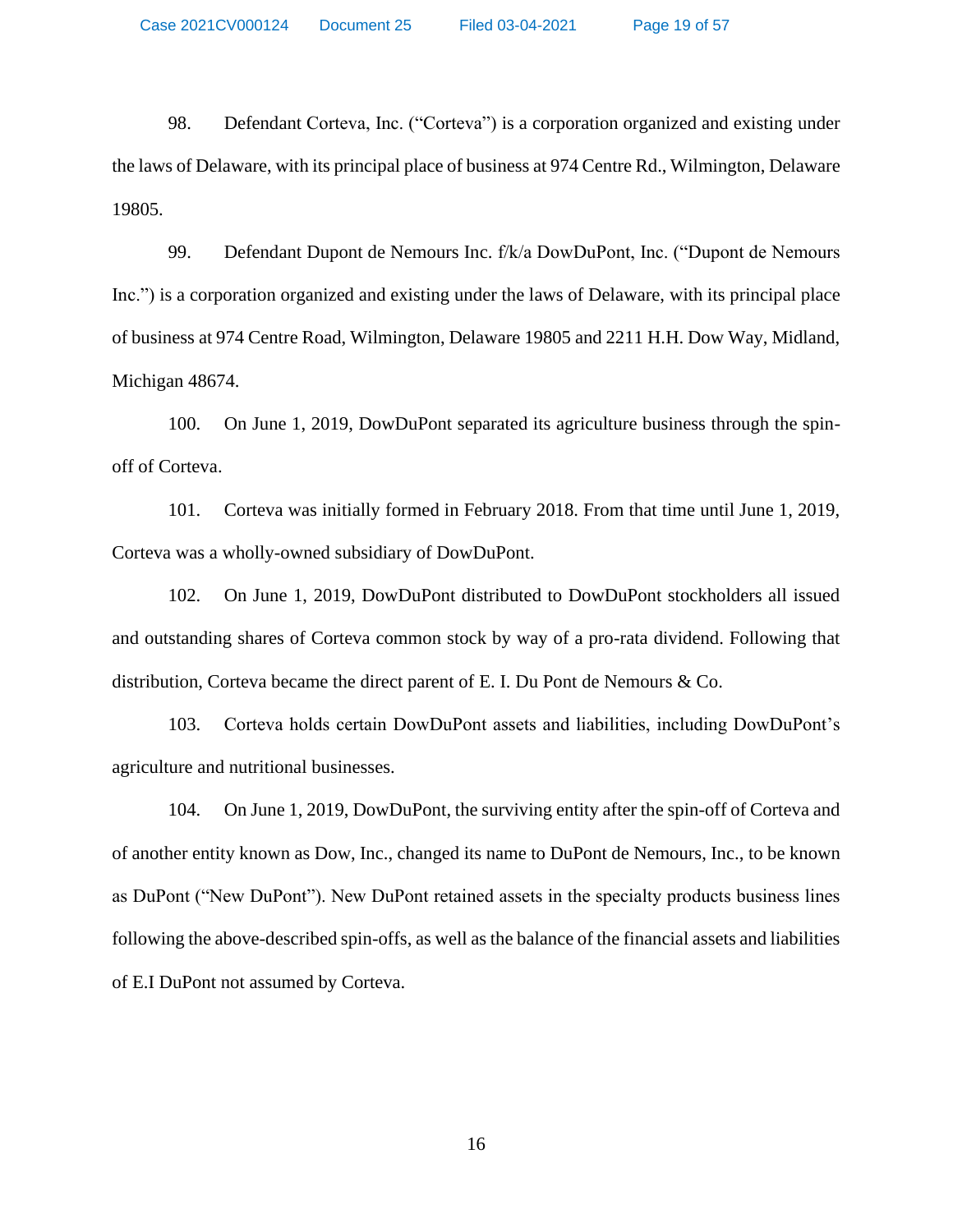105. Defendants E. I. Du Pont de Nemours and Company; The Chemours Company; The Chemours Company FC, LLC; Corteva, Inc.; and DuPont de Nemours, Inc. are collectively referred to as "DuPont" throughout this Complaint.

106. On information and belief, DuPont designed, manufactured, marketed, distributed, and sold fluorosurfactants containing PFOS, PFOA, and/or their chemical precursors for use in AFFF products.

107. On information and belief, 3M and Chemguard also designed, manufactured, marketed, distributed, and sold fluorosurfactants containing PFOS, PFOA, and/or their chemical precursors for use in AFFF products.

108. On information and belief, the Fluorosurfactant Defendants designed, manufactured, marketed, distributed, and sold fluorosurfactants containing PFOS, PFOA, and/or their chemical precursors for use in AFFF products that were stored, handled, used, trained with, tested equipment with, otherwise discharged, and/or disposed at LSE.

#### iii. The PFC Defendants

109. The term "PFC Defendants" refers collectively to 3M, AGC Chemicals Americas Inc., Archroma Management, LLC, ChemDesign Products, Inc., Chemicals, Inc., Clariant Corporation, Deepwater Chemicals, Inc., E. I. DuPont de Nemours and Company, The Chemours Company, The Chemours Company FC, LLC, Corteva, Inc., DuPont de Nemours Inc., and Nation Ford Chemical Company.

110. Defendant AGC Chemicals Americas, Inc. ("AGC") is a corporation organized and existing under the laws of Delaware, having its principal place of business at 55 East Uwchlan Avenue, Suite 201, Exton, PA 19341.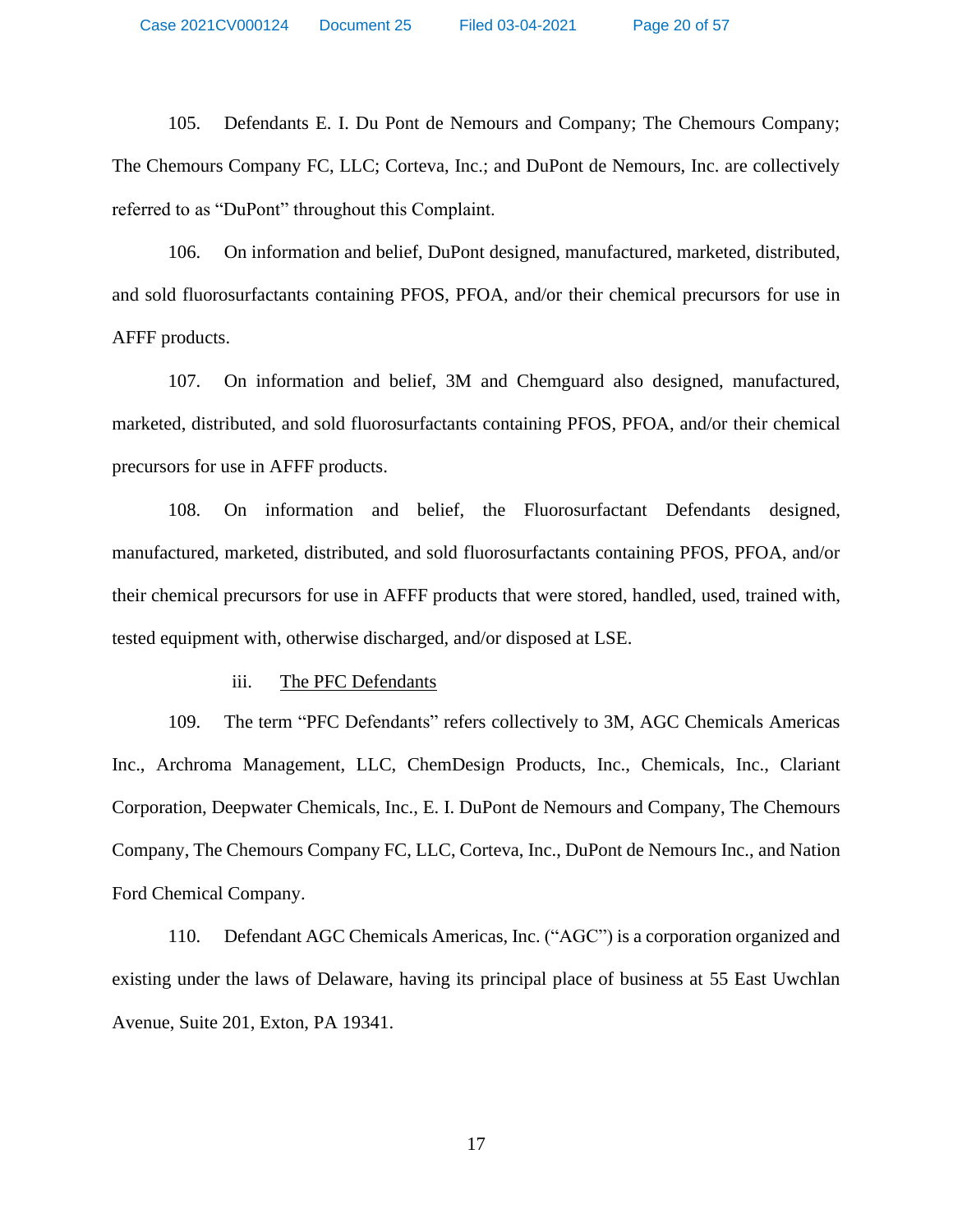Case 2021CV000124 Document 25 Filed 03-04-2021 Page 21 of 57

111. On information and belief, AGC Chemicals Americas, Inc. was formed in 2004 and is a subsidiary of AGC Inc., a foreign corporation organized under the laws of Japan, with its a principal place of business in Tokyo, Japan.

112. AGC manufactures specialty chemicals. It offers glass, electronic displays, and chemical products, including resins, water and oil repellants, greenhouse films, silica additives, and various fluorointermediates.

113. On information and belief, AGC designed, manufactured, marketed, distributed, and sold PFCs containing PFOS, PFOA, and/or their chemical precursors for use in manufacturing the fluorosurfactants used in AFFF products.

114. Defendant Archroma Management, LLC ("Archroma") is a foreign corporation organized and existing under the laws of Switzerland, with its a principal place of business at Neuhofstrasse 11, 4153 Reinach, Basel-Land, Switzerland.

115. On information and belief, Archroma was formed in 2013 when Clariant Corporation divested its textile chemicals, paper specialties, and emulsions business to SK Capital Partners.

116. On information and belief, Archroma designed, manufactured, marketed, distributed, and sold PFCs containing PFOS, PFOA, and/or their chemical precursors for use in manufacturing the fluorosurfactants used in AFFF products.

117. Defendant Chemicals, Inc. ("Chemicals, Inc.") is a corporation organized and existing under the laws of Texas, with its principal place of business located at 12321 Hatcherville, Baytown, TX 77520.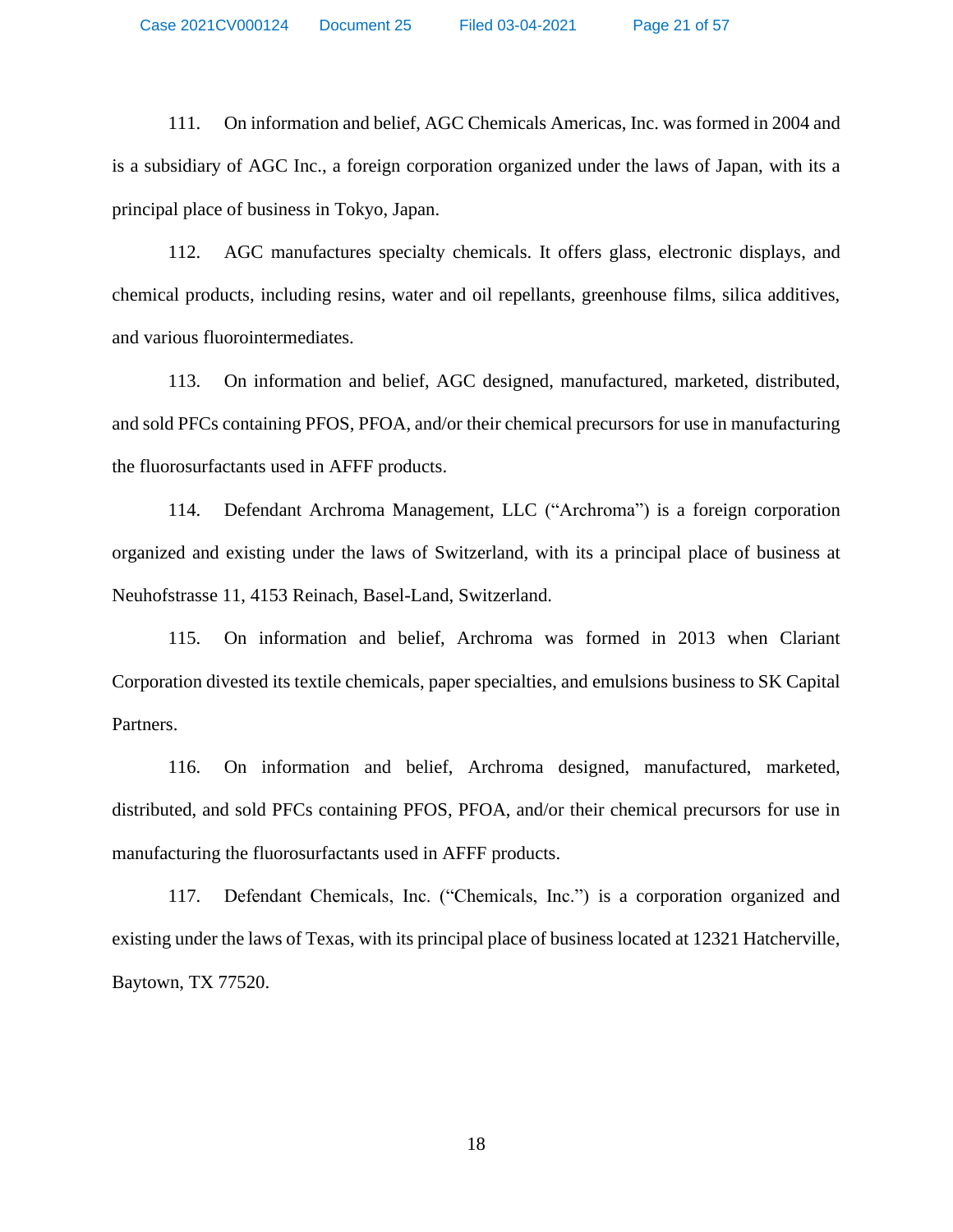118. On information and belief, Chemicals, Inc. supplied PFCs containing PFOS, PFOA, and/or their chemical precursors for use in manufacturing the fluorosurfactants used in AFFF products.

119. Defendant Clariant Corporation ("Clariant") is a corporation organized and existing under the laws of New York, with its principal place of business at 4000 Monroe Road, Charlotte, North Carolina 28205.

120. On information and belief, Clariant is the successor in interest to the specialty chemicals business of Sandoz Chemical Corporation ("Sandoz"). On information and belief, Sandoz spun off its specialty chemicals business to form Clariant in 1995.

121. On information and belief, Clariant supplied PFCs containing PFOS, PFOA, and/or their chemical precursors for use in manufacturing the fluorosurfactants used in AFFF products.

122. Defendant Nation Ford Chemical Co. ("Nation Ford") is a corporation organized and existing under the laws of South Carolina, with its principal place of business located at 2300 Banks Street, Fort Mill, SC 29715.

123. On information and belief, Nation Ford supplied PFCs containing PFOS, PFOA, and/or their chemical precursors for use in manufacturing the fluorosurfactants used in AFFF products.

124. On information and belief, 3M, ChemDesign, Deepwater Chemicals, and DuPont also supplied PFCs containing PFOS, PFOA, and/or their chemical precursors for use in manufacturing the fluorosurfactants used in AFFF products.

125. On information and belief, the Fluorochemical Defendants supplied PFCs containing PFOS, PFOA, and/or their chemical precursors for use in manufacturing the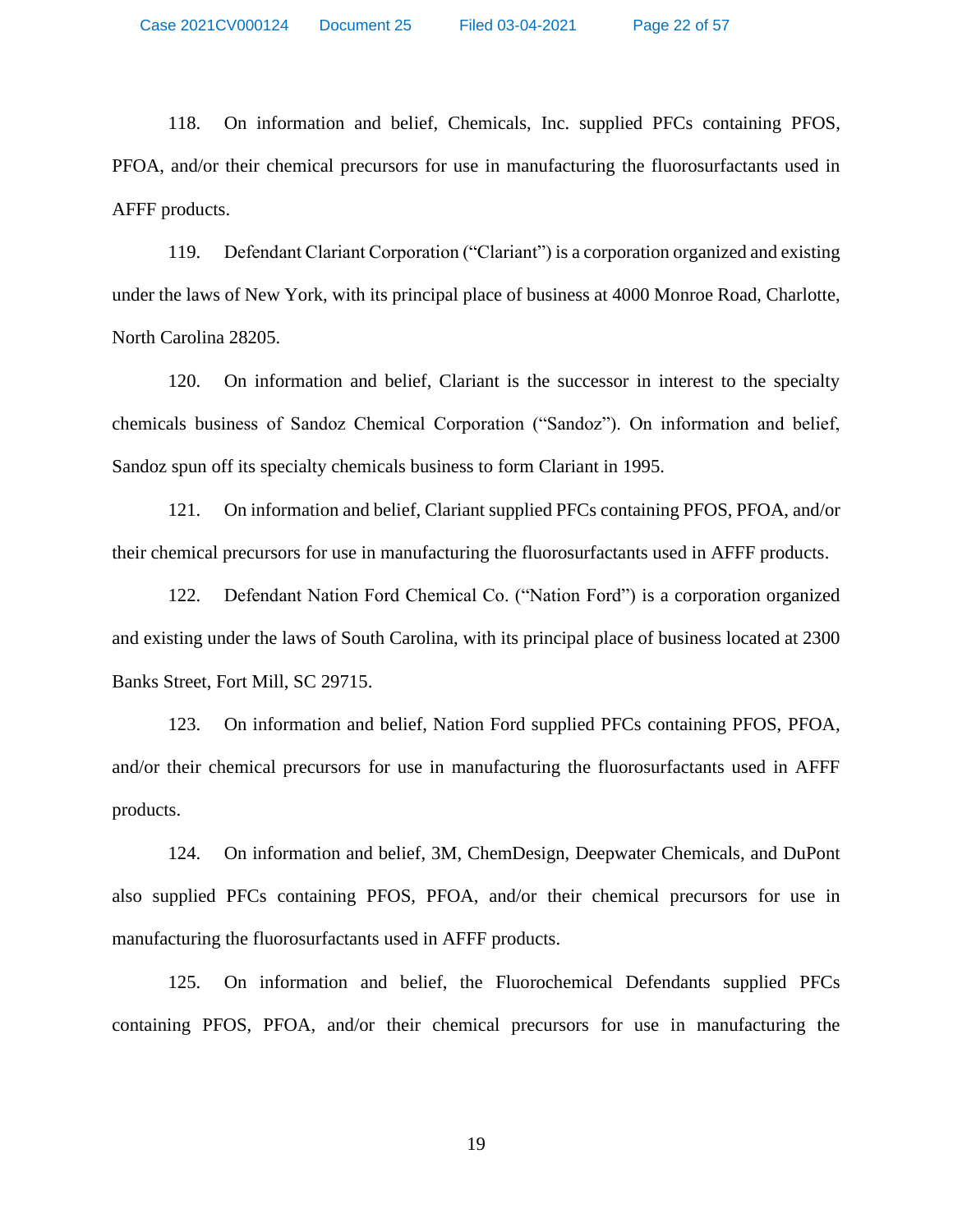fluorosurfactants used in AFFF products that were stored, handled, used, trained with, tested equipment with, otherwise discharged, and/or disposed at LSE.

# iv. Doe Defendants 1-20

126. Doe Defendants 1-20 are unidentified entities or persons whose names are presently unknown and whose actions, activities, omissions (a) may have permitted, caused and/or contributed to the contamination of Plaintiff's water sources or supply wells; or (b) may be vicariously responsible for entities or persons who permitted, caused and/or contributed to the contamination of Plaintiff's water sources or supply wells; or (c) may be successors in interest to entities or persons who permitted, caused and/or permitted , contributed to the contamination of Plaintiff's water sources or supply wells. After reasonable search and investigation to ascertain the Doe Defendants actual names, the Doe Defendants' actual identities are unknown to Plaintiff as they are not linked with any of the Defendants on any public source.

127. The Doe Defendants 1-20 either in their own capacity or through a party they are liable for: (1) designed, manufactured, marketed, distributed, and/or sold AFFF products containing PFOS, PFOA, and/or their chemical precursors, and/or designed, manufactured, marketed, distributed, and/or sold the fluorosurfactants and/or PFCs contained in AFFF/Component Products; or (2) used, handled, transported, stored, discharged, disposed of, designed, manufactured, marketed, distributed, and/or sold PFOS, PFOA, and/or their chemical precursors, or other non-AFFF products containing PFOS, PFOA, and/or their chemical precursors; or (3) failed to timely perform necessary and reasonable response and remedial measures to releases of PFOS, PFOA, and/or their chemical precursors, or other non-AFFF products containing PFOS, PFOA, and/or their chemical precursors in to the environment in which Plaintiff's water supplies and well exist.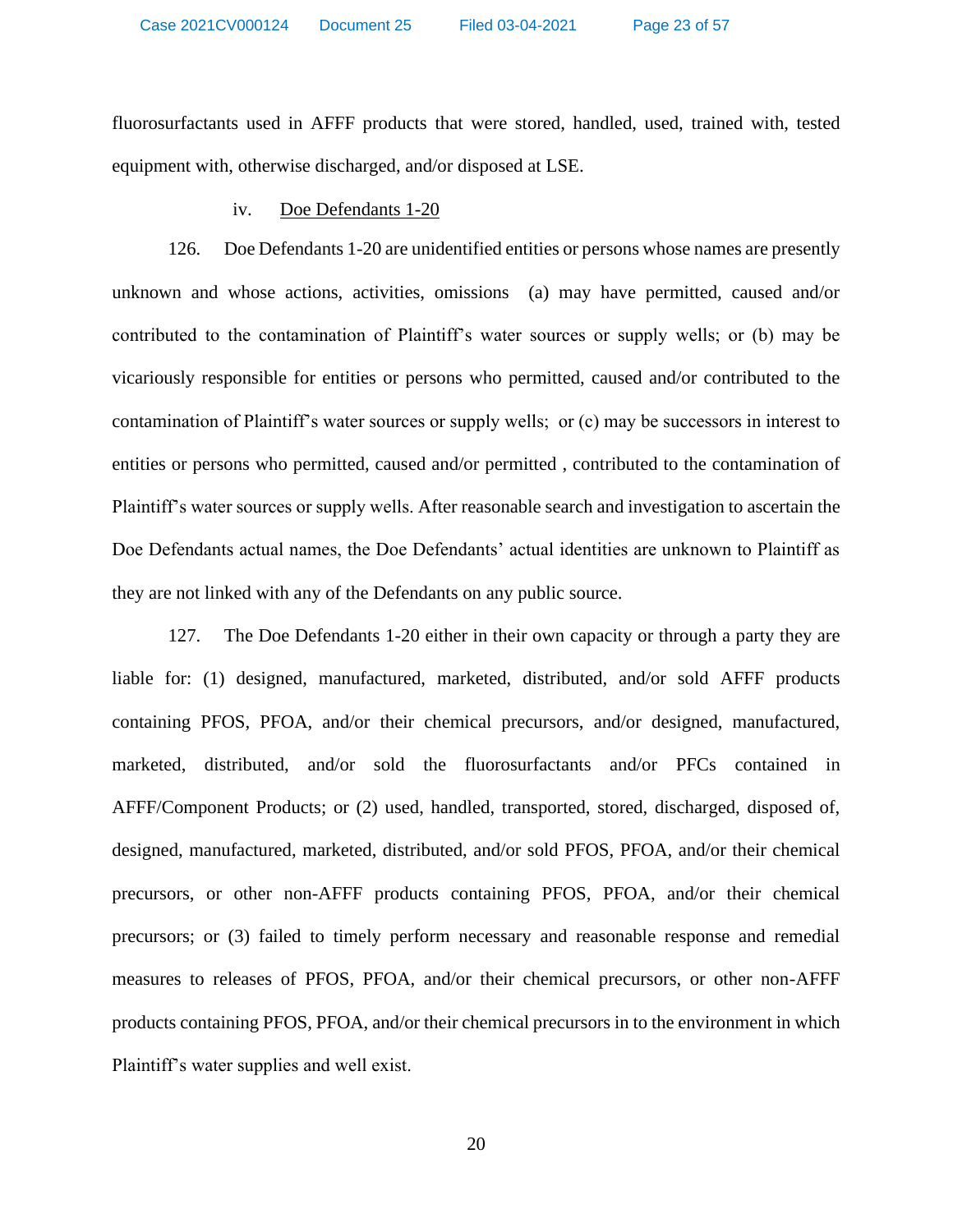128. All Defendants, at all times material herein, acted by and through their respective agents, servants, officers and employees, actual or ostensible, who then and there were acting within the course and scope of their actual or apparent agency, authority or duties. Defendants are liable based on such activities, directly and vicariously.

129. Defendants represent all or substantially all of the market for AFFF/Component Products at LSE.

#### **FACTUAL ALLEGATIONS RELEVANT TO ALL CAUSES OF ACTION**

#### **A. PFOA and PFOS and Their Risk to Public Health**

130. PFAS are chemical compounds containing fluorine and carbon that are not naturally occurring and must be manufactured.

131. The two most widely studied types of PFAS are PFOA and PFOS.

132. PFOA and PFOS have unique properties that cause them to be: (i) mobile and persistent, meaning that they readily spread into the environment where they break down very slowly; (ii) bioaccumulative and biomagnifying, meaning that they tend to accumulate in organisms and up the food chain; and (iii) toxic, meaning that they pose serious health risks to humans and animals.

133. PFOA and PFOS are mobile because they easily dissolve in water and spread in the environment, where they can readily contaminate soils and leach from the soil into groundwater and travel significant distances.

134. PFOA and PFOS are characterized by the presence of multiple carbon-fluorine bonds that make them thermally, chemically, and biologically stable; they resist degradation due to light, water, and biological processes.

135. Bioaccumulation occurs when an organism absorbs a substance at a rate faster than the rate at which the substance is lost by metabolism and excretion. Biomagnification occurs when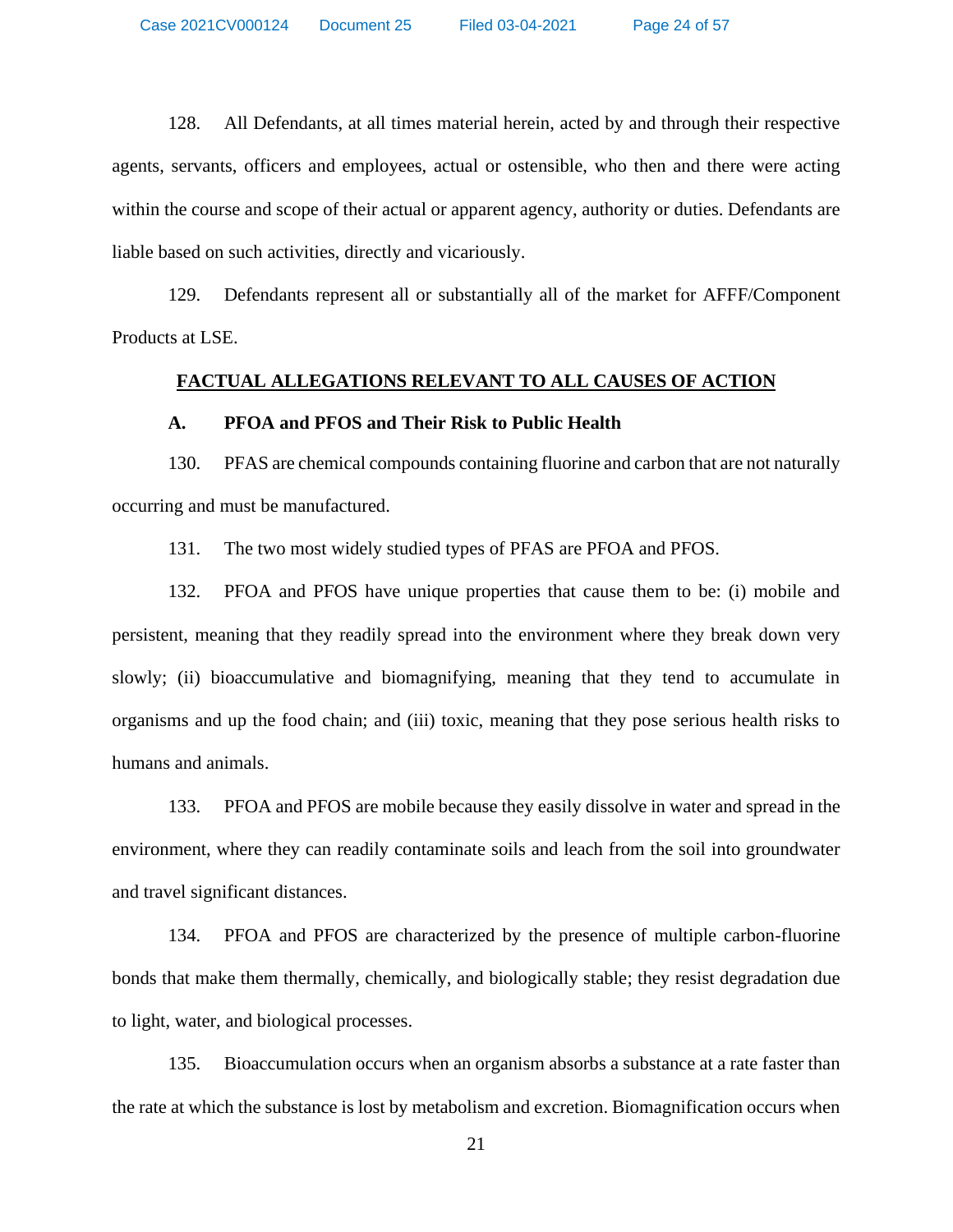the concentration of a substance in the tissues of organisms increases as the substance travels up the food chain.

136. PFOA and PFOS bioaccumulate/biomagnify in numerous ways. First, they are relatively stable once ingested, so that they bioaccumulate in individual organisms for significant periods of time. Because of this stability, any newly ingested PFOA and PFOS will be added to any PFOA and PFOS already present. In humans, PFOA and PFOS remain in the body for years.

137. PFOA and PFOS biomagnify up the food chain. This occurs, for example, when humans eat fish that have ingested PFOA and/or PFOS.

138. PFOA and PFOS are persistent when released into the environment because their chemical structure makes them resistant to breakdown or environmental degradation.

139. Exposure to PFAS is toxic and poses serious health risks to humans and animals.

140. PFAS are readily absorbed after consumption or inhalation and accumulate primarily in the bloodstream, kidney, and liver.

#### **B. Defendants' Manufacture and Sale of AFFF/Component Products**

141. AFFF is a type of water-based foam first developed in the 1960s to extinguish hydrocarbon fuel-based fires.

142. AFFF is a Class-B firefighting foam. It is mixed with water and used to extinguish fires that are difficult to fight, particularly those that involve petroleum or other flammable liquids.

143. AFFF is synthetically formed by combining fluorine-free hydrocarbon foaming agents with fluorosurfactants. When mixed with water, the resulting solution produces an aqueous film that spreads across the surface of hydrocarbon fuel. This film provides fire extinguishment and is the source of the designation aqueous film-forming foam.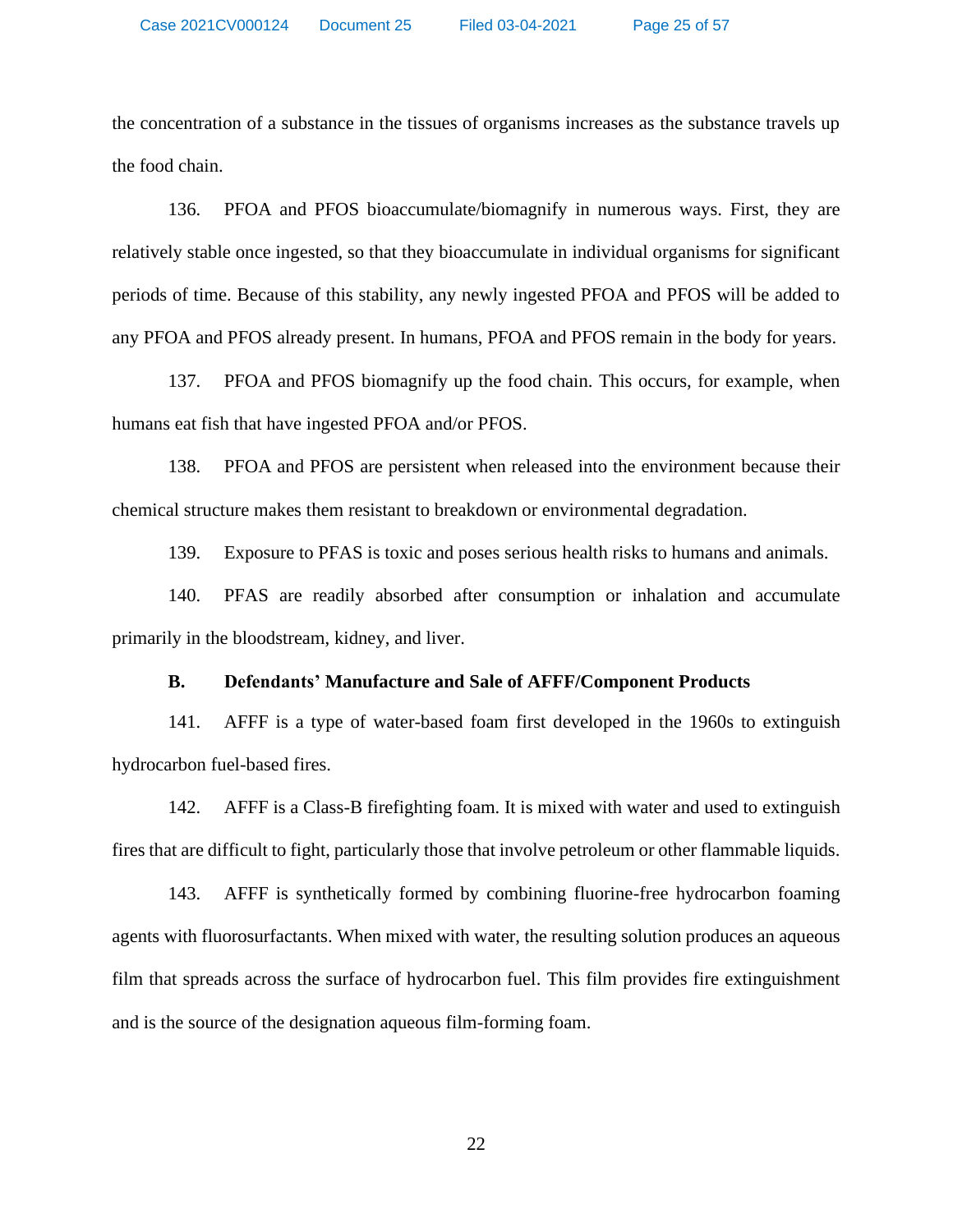144. Beginning in the 1960s, the AFFF Defendants designed, manufactured, marketed, distributed, and/or sold AFFF products that used fluorosurfactants containing either PFOS, PFOA, or the chemical precursors that degrade into PFOS and PFOA.

145. AFFF can be made without the fluorosurfactants that contain PFOA, PFOS, and/or their precursor chemicals. Fluorine-free firefighting foams, for instance, do not release PFOA, PFOS, and/or their precursor chemicals into the environment.

146. AFFF that contains fluorosurfactants, however, is better at extinguishing hydrocarbon fuel-based fires due to their surface-tension lowering properties, essentially smothering the fire and starving it of oxygen.

147. 3M manufactured the fluorosurfactants in its AFFF products by 3M's patented process of electrochemical fluorination ("ECF").

148. The fluorosurfactants used in other AFFF products sold by the AFFF Defendants were manufactured by the Fluorosurfactant Defendants through the process of telomerization.

149. The PFCs the Fluorosurfactant Defendants needed to manufacture those fluorosurfactants contained PFOS, PFOA, and/or their chemical precursors, and were designed, manufactured, marketed, distributed and/or sold by the PFC Defendants.

150. On information and belief, the PFC and Fluorosurfactant Defendants were aware that the PFCs and fluorosurfactants they designed, manufactured, marketed, distributed, and/or sold would be used in the AFFF products designed, manufactured, marketed, distributed, and/or sold by the AFFF Defendants.

151. On information and belief, the PFC and Fluorosurfactant Defendants designed, manufactured, marketed, distributed, and/or sold the PFC and/or fluorosurfactants contained in the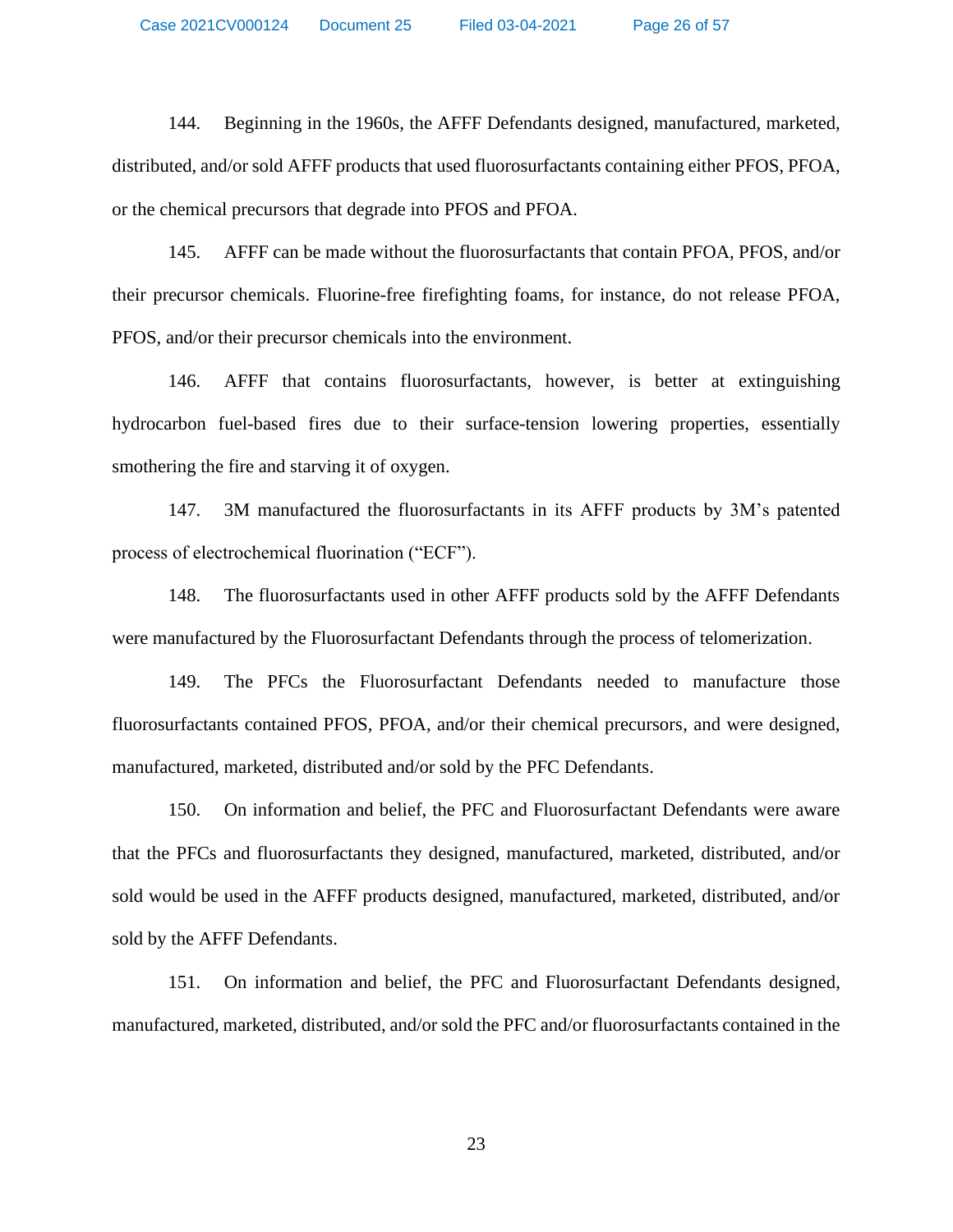AFFF products discharged into the environment at LSE during fire protection, training, and response activities, resulting in widespread PFAS contamination.

152. On information and belief, the AFFF Defendants designed, manufactured, marketed, distributed, and/or sold the AFFF products discharged into the environment at LSE during fire protection, training, and response activities, resulting in widespread PFAS contamination.

# **C. Defendants' Knowledge of the Threats to Public Health and the Environment Posed by PFOS and PFOA**

153. On information and belief, by at least the 1970s 3M and DuPont knew or should have known that PFOA and PFOS are mobile and persistent, bioaccumulative and biomagnifying, and toxic.

154. On information and belief, 3M and DuPont concealed from the public and government agencies its knowledge of the threats to public health and the environment posed by PFOA and PFOS.

155. Some or all of the Defendants understood from their first sale to a customer that the fluorinated surfactants used in AFFF are stable when released into the environment, yet they failed to warn their customers or provide reasonable instruction on how to manage wastes generated from their products.

# i. 1940s and 1950s: Early Warnings About the Persistence of AFFF

156. In 1947, 3M started its fluorochemical program, and within four years, it began selling its PFOA to DuPont. The persistence and contaminating nature of the fluorosurfactants contained in AFFF products were understood prior to their commercial application at 3M's Cottage Grove facility in Minnesota.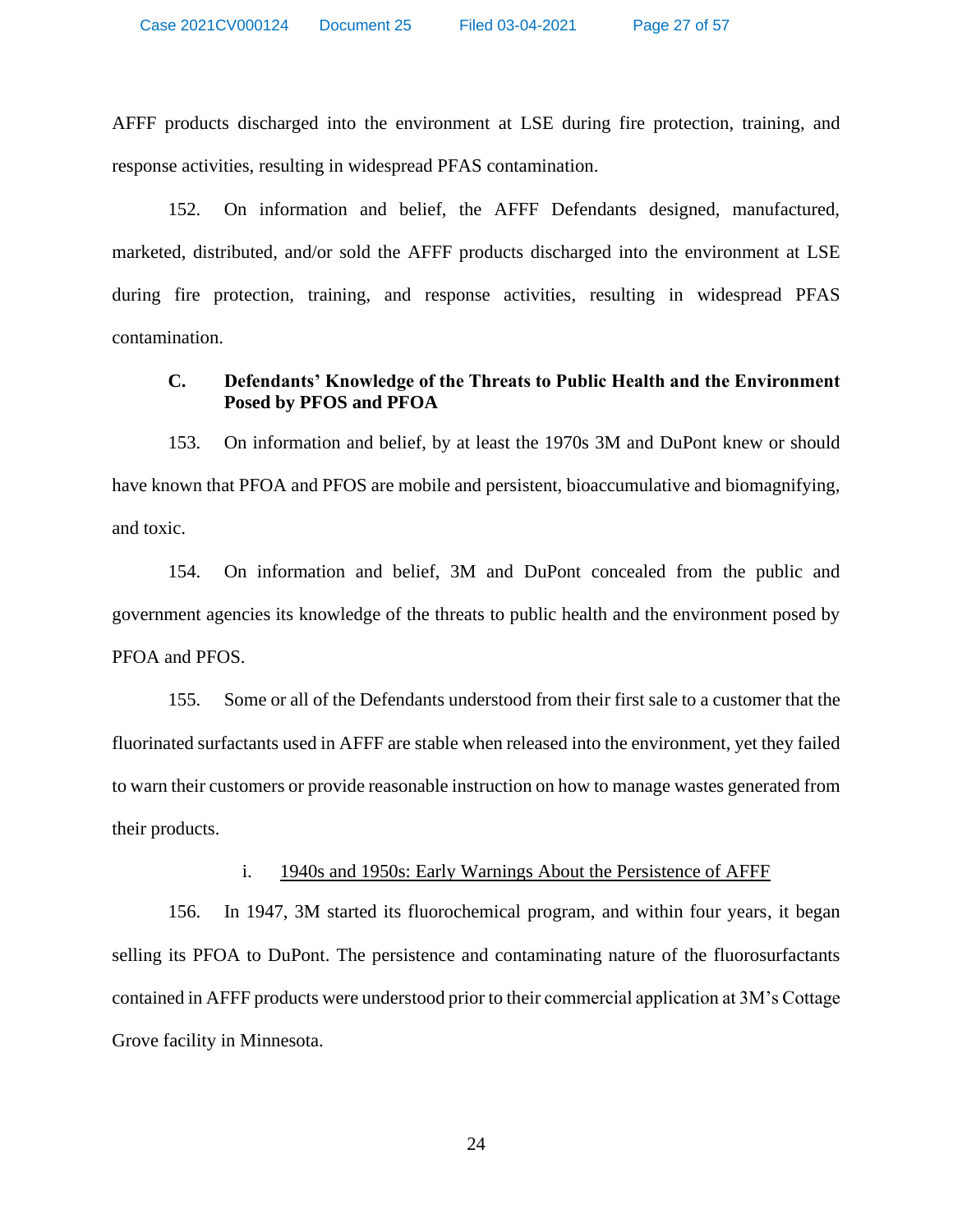157. The inventor of 3M's ECF process was J.H. Simons. Simons' 1948 patent for the ECF process reported that PFCs are "non-corrosive, and of little chemical reactivity," and "do not react with any of the metals at ordinary temperatures and react only with the more chemically reactive metals such as sodium, at elevated temperatures."<sup>1</sup>

158. Simons further reported that fluorosurfactants produced by the ECF process do not react with other compounds or reagents due to the blanket of fluorine atoms surrounding the carbon skeleton of the molecule. 3M understood that the stability of the carbon-to-fluorine bonds prevented its fluorosurfactants from undergoing further chemical reactions or degrading under natural processes in the environment. 2

159. The thermal stability of 3M's fluorosurfactants was also understood prior to commercial production. Simons' patent application further discloses that the fluorosurfactants produced by the ECF process were thermally stable at temperatures up to  $750^{\circ}$  C (1382 $^{\circ}$  F). Additional research by 3M expanded the understanding of the thermal stability of perfluorocarbon compounds.<sup>3</sup>

160. Nowhere in any Material Safety Data Sheet for any of Defendants' AFFF/Component Products is information on the thermal stability of those products disclosed. Failure to disclose knowledge of the stability of the PFCs and fluorosurfactants used in AFFF products to customers is a failure to warn just how indestructible the AFFF's ingredients are when released to unprotected water sources and even treatment plants.

<sup>1</sup> Simons, J. H., Fluorination of Organic Compounds, U.S. Patent No. 2,447,717. August 24, 1948, *available at* [https://www.ag.state.mn.us/Office/Cases/3M/docs/PTX/PTX1005.pdf.](https://www.ag.state.mn.us/Office/Cases/3M/docs/PTX/PTX1005.pdf)

<sup>2</sup> Simons, J. H., 1950. Fluorocarbons and Their Production. Fluorine Chemistry, 1(12): 401-422, *available* at [https://www.ag.state.mn.us/Office/Cases/3M/docs/PTX/PTX3008.pdf.](https://www.ag.state.mn.us/Office/Cases/3M/docs/PTX/PTX3008.pdf)

<sup>&</sup>lt;sup>3</sup> Bryce, T. J., 1950. Fluorocarbons - Their Properties and Wartime Development. Fluorine Chemistry, 1(13): 423-462.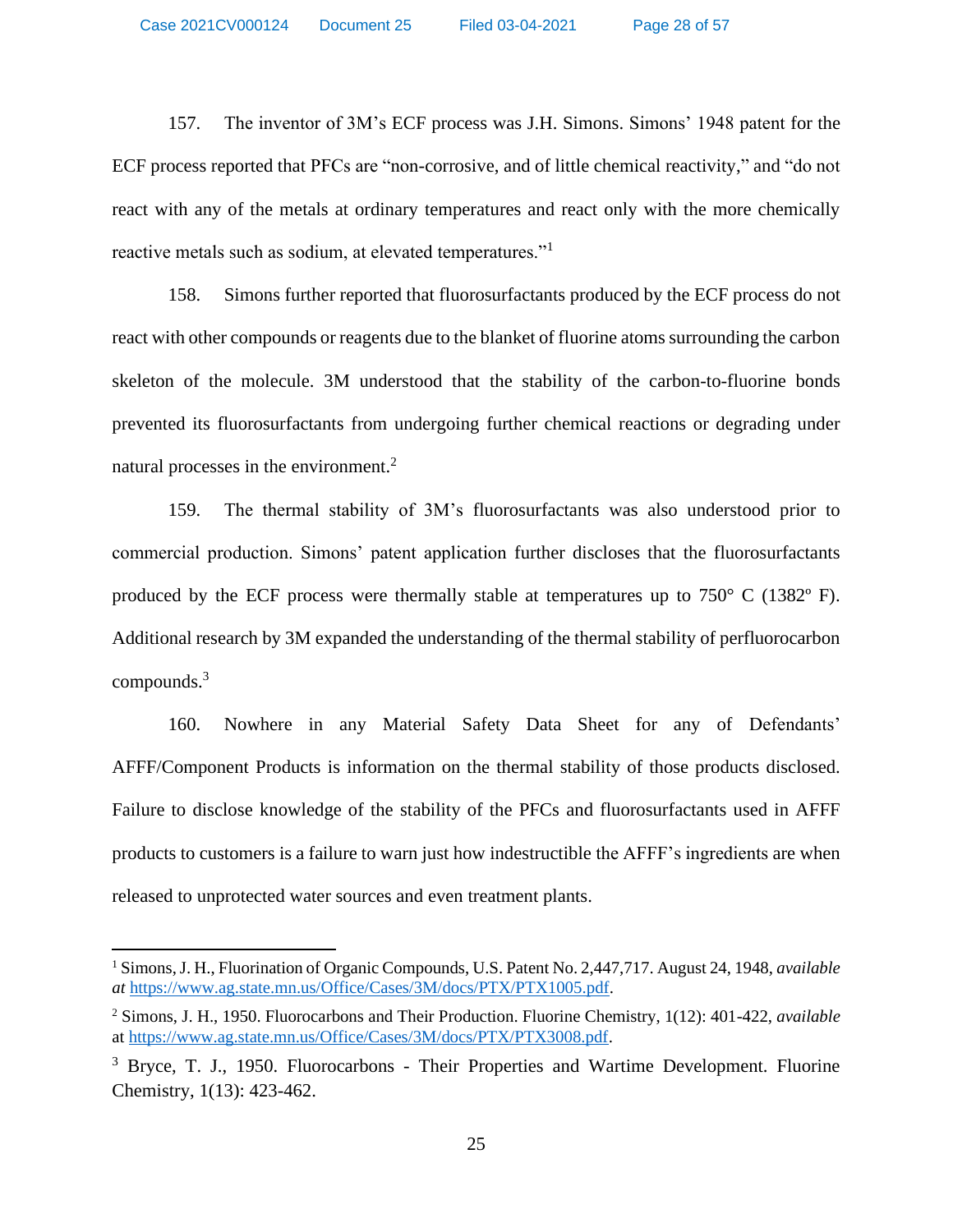# ii. 1960s: AFFF's Environmental Hazards Come into Focus

161. By at least the end of the 1960s, additional research and testing performed by 3M and DuPont indicated that fluorosurfactants, including at least PFOA, because of their unique chemical structure, were resistant to environmental degradation and would persist in the environment essentially unaltered if allowed to enter the environment.

162. One 3M employee wrote in 1964: "This chemical stability also extends itself to all types of biological processes; there are no known biological organisms that are able to attack the carbon-fluorine bond in a fluorocarbon."<sup>4</sup> Thus, 3M knew by the mid-1960s that its surfactants were immune to chemical and biological degradation in soils and groundwater.

163. 3M also knew by 1964 that when dissolved, fluorocarbon carboxylic acids and fluorocarbon sulfonic acids dissociated to form highly stable perfluorocarboxylate and perfluorosulfonate ions. Later studies by 3M on the adsorption and mobility of FC-95 and FC-143 (the ammonium salt of PFOA) in soils indicated very high solubility and very high mobility in soils for both compounds.<sup>5</sup>

# iii. 1970s: Internal Studies Provide Evidence of Environmental and Health Risks

164. By 1950, 3M knew that the fluorosurfactants used in its AFFF product(s) would not degrade when released to the environment but would remain intact and persist. Two decades later—and after the establishment of a robust market of AFFFs using fluorosurfactants—3M finally got around to looking at the environmental risks that fluorosurfactants posed.

<sup>4</sup> Bryce, H.G., Industrial and Utilitarian Aspects of Fluorine Chemistry (1964), *available* at [https://www.ag.state.mn.us/Office/Cases/3M/docs/PTX/PTX3022.pdf.](https://www.ag.state.mn.us/Office/Cases/3M/docs/PTX/PTX3022.pdf)

<sup>5</sup> Technical Report Summary re : Adsorption of FC 95 and FC143 on Soil, Feb. 27, 1978, *available at* [https://www.ag.state.mn.us/Office/Cases/3M/docs/PTX/PTX1158.pdf.](https://www.ag.state.mn.us/Office/Cases/3M/docs/PTX/PTX1158.pdf)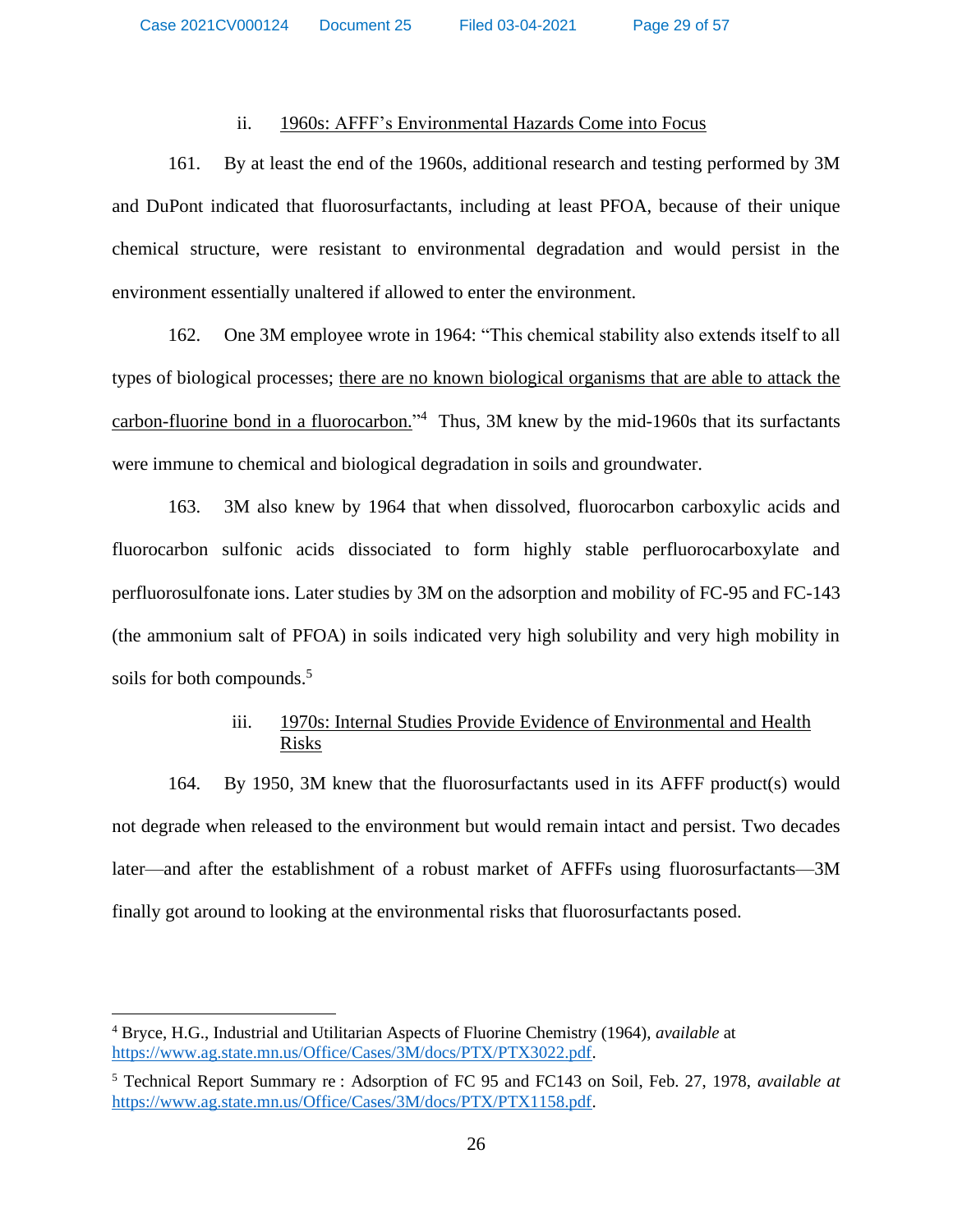165. An internal memo from 3M in 1971 states that "the thesis that there is 'no natural sink' for fluorocarbons obviously demands some attention."<sup>6</sup> Hence, 3M understood at the very least that the fluorosurfactant used in its AFFF products would, in essence, never degrade once it was released into the environment.

166. By the mid-1970s, 3M and Ansul (and possibly other Defendants) had an intimate understanding of the persistent nature of PFCs. A 1976 study, for example, observed no biodegradation of FC-95, the potassium salt of PFOS; a result 3M characterized as "unsurprising" in light of the fact that "[b]iodegradation of FC 95 is improbable because it is completely fluorinated."<sup>7</sup>

167. In 1977, Ansul authored a report titled "Environmentally Improved AFFF," which acknowledged that releasing AFFF into the environment could pose potential negative impacts to groundwater quality.<sup>8</sup> Ansul wrote: "The purpose of this work is to explore the development of experimental AFFF formulations that would exhibit reduced impact on the environment while retaining certain fire suppression characteristic . . . improvements [to AFFF formulations] are desired in the environmental area, i.e., development of compositions that have a reduced impact on the environment without loss of fire suppression effectiveness." Thus, Ansul knew by the mid-1970s that the environmental impact of AFFF needed to be reduced, yet there is no evidence that Ansul (or any other Defendant) ever pursued initiatives to do so.

168. A 1978 3M biodegradation study likewise reported that an "extensive study strongly suggest[ed]" one of its PFCs is "likely to persist in the environment for extended period

<sup>6</sup> Memorandum from H.G. Bryce to R.M. Adams re : Ecological Aspects of Fluorocarbons, Sept. 13, 1971, *available at* [https://www.ag.state.mn.us/Office/Cases/3M/docs/PTX/PTX1088.pdf.](https://www.ag.state.mn.us/Office/Cases/3M/docs/PTX/PTX1088.pdf)

<sup>7</sup> Technical Report Summary, August 12, 1976 [3MA01252037].

<sup>&</sup>lt;sup>8</sup> Ansul Co., Final Report: Environmentally Improved AFFF, N00173-76-C-0295, Marinette, WI, Dec. 13, 1977, *available at* [https://apps.dtic.mil/dtic/tr/fulltext/u2/a050508.pdf.](https://apps.dtic.mil/dtic/tr/fulltext/u2/a050508.pdf)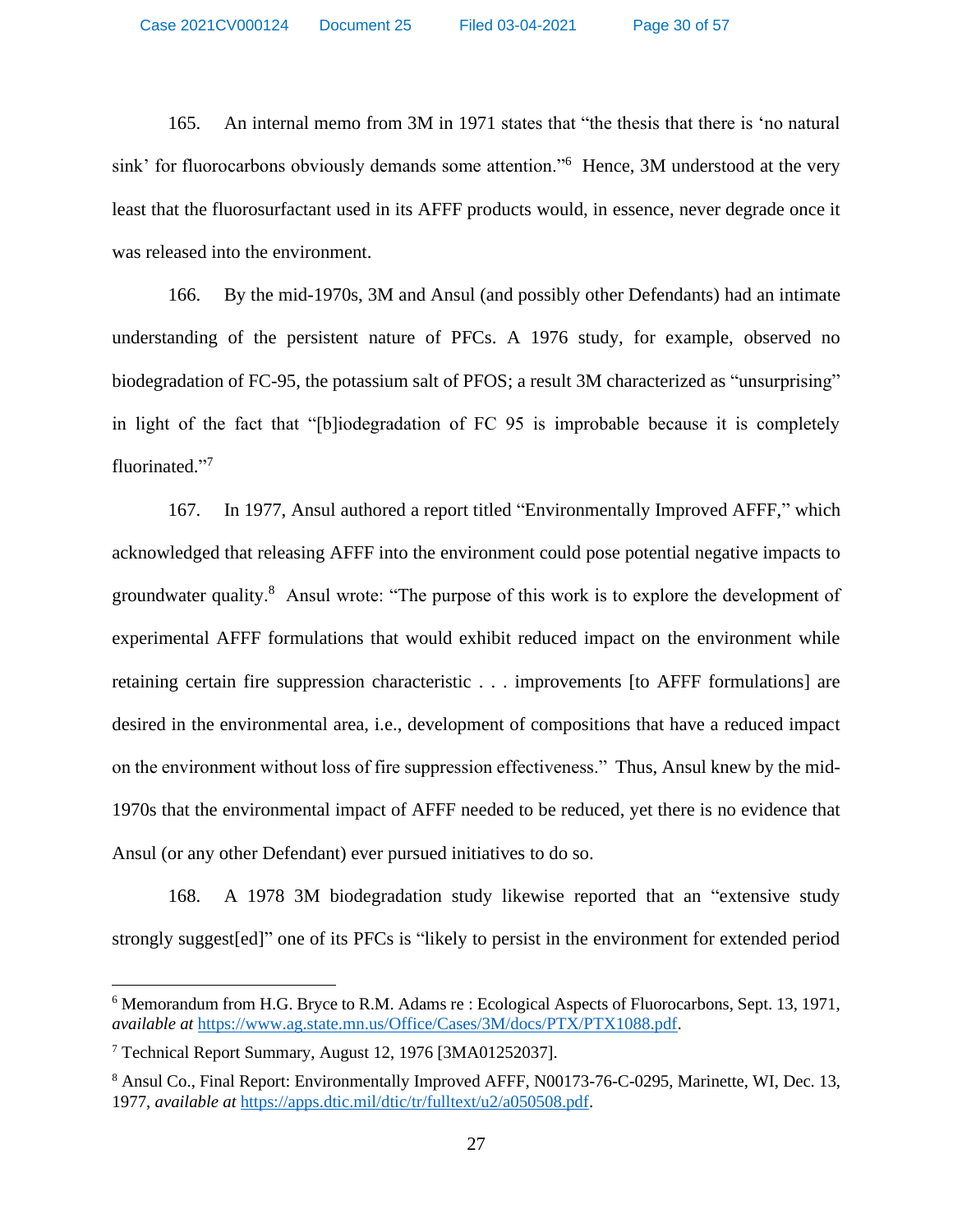unaltered by metabolic attack."<sup>9</sup> A year later, a 3M study reported that one of its fluorosurfactants "was found to be completely resistant to biological test conditions," and that it appeared waterways were the fluorosurfactant's "environmental sink."<sup>10</sup>

169. In 1979, 3M also completed a comprehensive biodegradation and toxicity study covering investigations between 1975 and 1978.<sup>11</sup> More than a decade after 3M began selling AFFF containing fluorosurfactants it wrote: "there has been a general lack of knowledge relative to the environmental impact of these chemicals." The report ominously asked, "If these materials are not biodegradable, what is their fate in the environment?"

170. During the 1970s, 3M also learned that the fluorosurfactants used in AFFF accumulated in the human body and were "even more toxic" than previously believed.

171. In 1975, 3M learns that PFAS was present in the blood of the general population.<sup>12</sup> Since PFOA and PFOS are not naturally occurring, this finding should have alerted 3M to the possibility that their products were a source of this PFOS. The finding also should have alerted 3M to the possibility that PFOS might be mobile, persistent, bioaccumulative, and biomagnifying, as those characteristics could explain how PFOS from 3M's products ended up in human blood.

<sup>10</sup> Technical Report Summary re : Fate of Fluorochemicals in the Environment, Biodegradation Studies of Fluorocarbons - III, July 19, 1978, *available at* [https://www.ag.state.mn.us/Office/Cases/3M/docs/PTX/PTX1179.pdf.](https://www.ag.state.mn.us/Office/Cases/3M/docs/PTX/PTX1179.pdf)

<sup>9</sup> Technical Report Summary re : Fate of Fluorochemicals in the Environment, Biodegradation Studies of Fluorocarbons - II, Jan. 1, 1978, *available at* [https://www.ag.state.mn.us/Office/Cases/3M/docs/PTX/PTX1153.pdf.](https://www.ag.state.mn.us/Office/Cases/3M/docs/PTX/PTX1153.pdf)

<sup>11</sup> Technical Report Summary, Final Comprehensive Report on FM 3422, Feb. 2, 1979, *available at* [https://www.ag.state.mn.us/Office/Cases/3M/docs/PTX/PTX2563.pdf.](https://www.ag.state.mn.us/Office/Cases/3M/docs/PTX/PTX2563.pdf)

 $12$  Memorandum from G.H. Crawford to L.C. Krogh et al. re: Fluorocarbons in Human Blood Plasma, Aug. 20, 1975, *available at* [https://www.ag.state.mn.us/Office/Cases/3M/docs/PTX/PTX1118.pdf.](https://www.ag.state.mn.us/Office/Cases/3M/docs/PTX/PTX1118.pdf)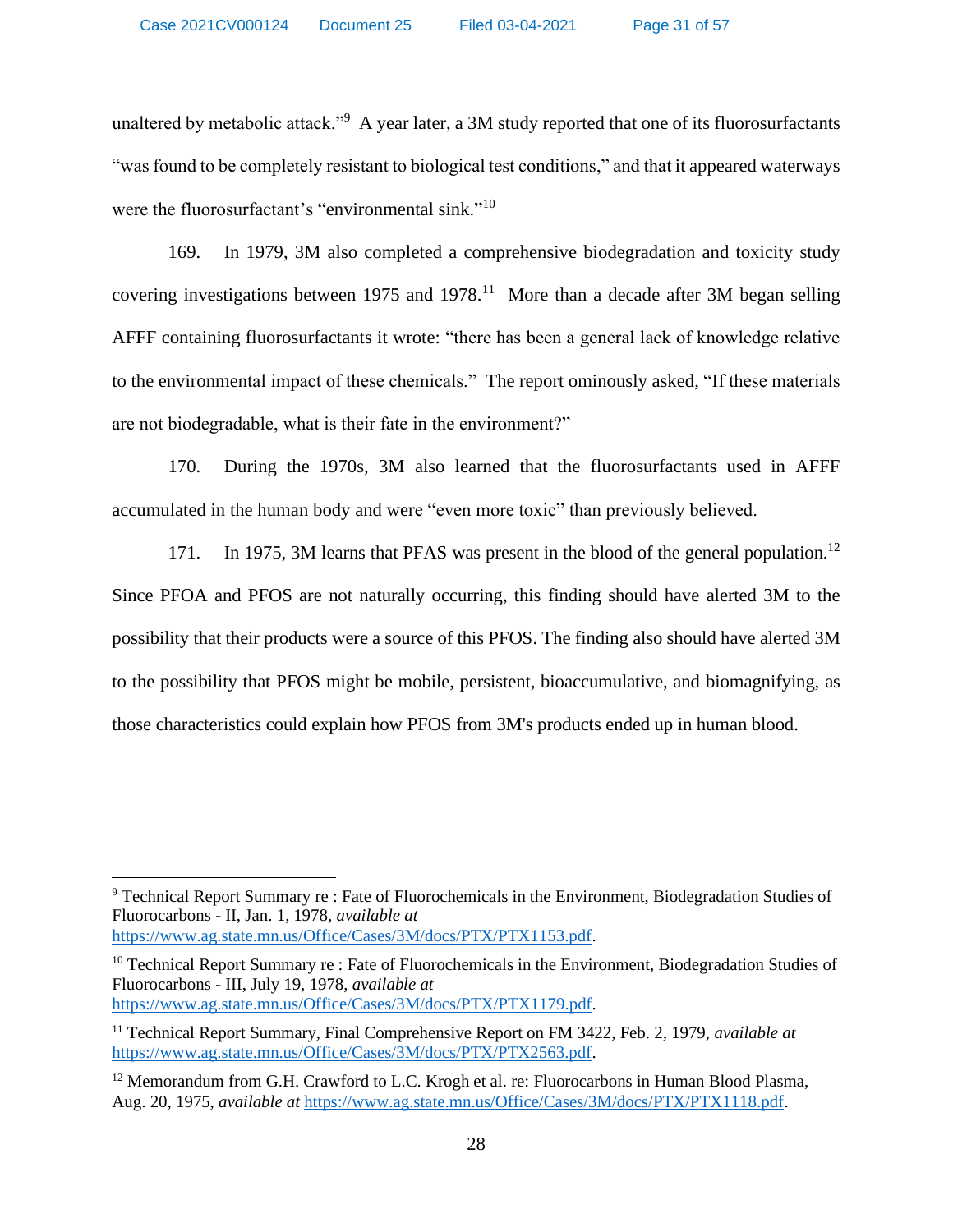Case 2021CV000124 Document 25 Filed 03-04-2021 Page 32 of 57

172. In 1976, 3M found PFAS in the blood of its workers at levels "up to 1,000 times 'normal' amounts of organically bound fluorine in their blood."<sup>13</sup> This finding should have alerted 3M to the same issues raised by the prior year's findings.

173. Studies by 3M in 1978 showed that PFOA reduced the survival rate of fathead minnow fish eggs,<sup>14</sup> that PFOS was toxic to monkeys,<sup>15</sup> and that PFOS and PFOA were toxic to rats.<sup>16</sup> In the study involving monkeys and PFOS, all of the monkeys died within days of ingesting food contaminated with PFOS.

174. In 1979, 3M and DuPont discussed 3M's discovery of PFOA in the blood of its workers and came to the same conclusion that there was "no reason" to notify the EPA of the finding.<sup>17</sup>

# iv. 1980s and 1990s: Evidence of AFFF's Health Risks Continues to Mount

175. By at least the end of the 1980s, additional research and testing performed by Defendants, including at least 3M and DuPont, indicated that elevated incidence of certain cancers and other adverse health effects, including elevated liver enzymes and birth defects, had been observed among workers exposed to such materials, including at least PFOA, but such data was

<sup>13</sup> 3M Chronology – Fluorochemicals in Blood, Aug. 26, 1977, *available at*  [https://www.ag.state.mn.us/Office/Cases/3M/docs/PTX/PTX1144.pdf.](https://www.ag.state.mn.us/Office/Cases/3M/docs/PTX/PTX1144.pdf)

<sup>&</sup>lt;sup>14</sup> The Effects of Continuous Aqueous Exposure to 78.03 on Hatchability of Eggs and Growth and Survival of Fry of Fathead Minnow, June 1978, *available at* [https://www.ag.state.mn.us/Office/Cases/3M/docs/PTX/PTX1176.pdf.](https://www.ag.state.mn.us/Office/Cases/3M/docs/PTX/PTX1176.pdf)

<sup>15</sup> Ninety-Day Subacute Rhesus Monkey Toxicity Study, Dec. 18, 1978, *available at*  [https://www.ag.state.mn.us/Office/Cases/3M/docs/PTX/PTX1191.pdf;](https://www.ag.state.mn.us/Office/Cases/3M/docs/PTX/PTX1191.pdf) Aborted FC95 Monkey Study, Jan. 2, 1979, *available at* [https://www.ag.state.mn.us/Office/Cases/3M/docs/PTX/PTX1193.pdf.](https://www.ag.state.mn.us/Office/Cases/3M/docs/PTX/PTX1193.pdf)

<sup>&</sup>lt;sup>16</sup> Acute Oral Toxicity (LD<sub>50</sub>) Study in Rats (FC-143), May 5, 1978, *available at* [https://www.ag.state.mn.us/Office/Cases/3M/docs/PTX/PTX1170.pdf;](https://www.ag.state.mn.us/Office/Cases/3M/docs/PTX/PTX1170.pdf) FC-95, FC-143 and FM-3422 – 90 Day Subacute Toxicity Studies Conducted at IRDC – Review of Final Reports and Summary, Mar. 20, 1979, *available at* [https://www.ag.state.mn.us/Office/Cases/3M/docs/PTX/PTX1199.pdf.](https://www.ag.state.mn.us/Office/Cases/3M/docs/PTX/PTX1199.pdf)

<sup>&</sup>lt;sup>17</sup> Memorandum from R.A. Prokop to J.D. Lazerte re: Disclosure of Information on Levels of Fluorochemicals in Blood, July 26, 1979, *available at* [https://www.ag.state.mn.us/Office/Cases/3M/docs/PTX/PTX2723.pdf.](https://www.ag.state.mn.us/Office/Cases/3M/docs/PTX/PTX2723.pdf)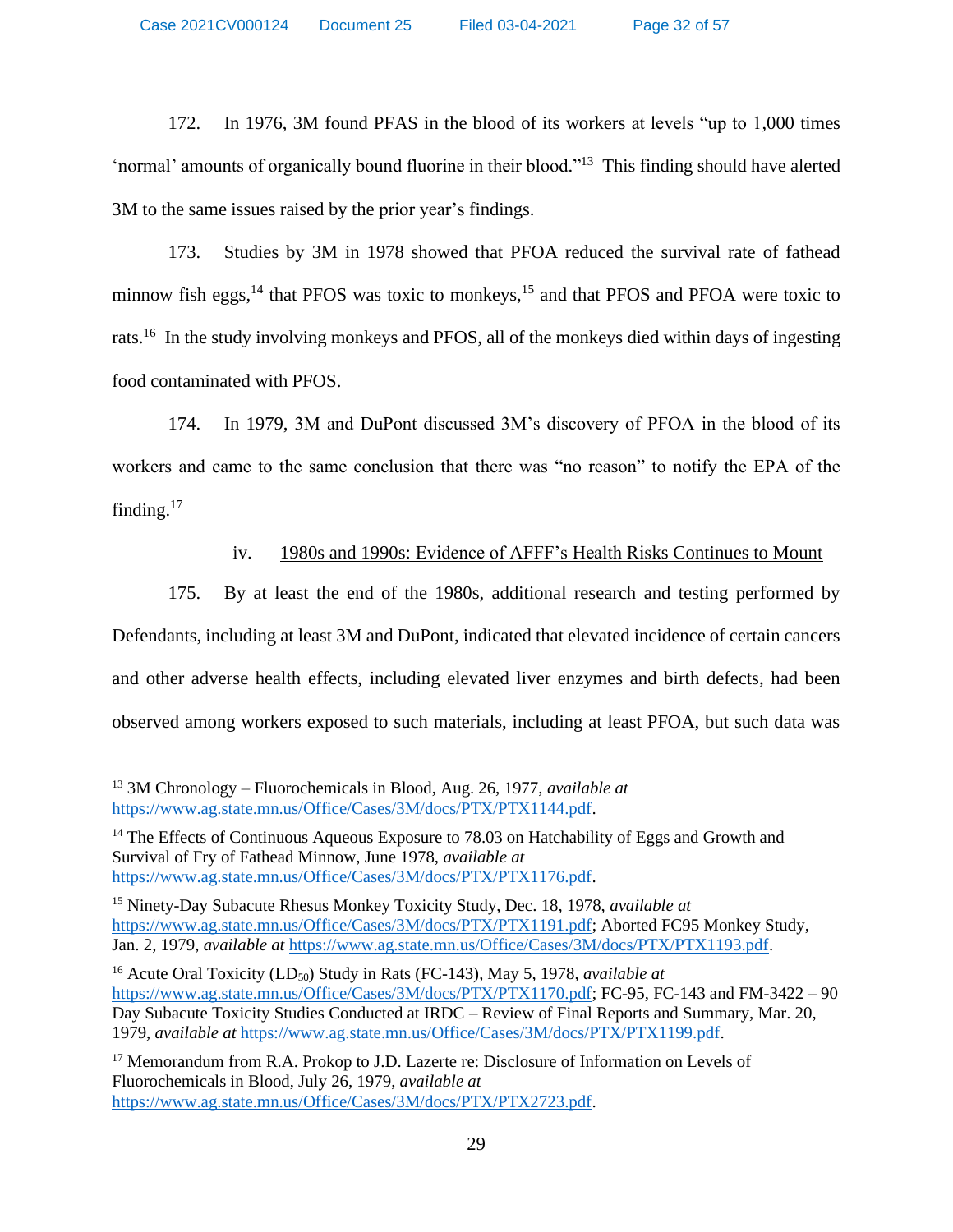not published, provided to governmental entities as required by law, or otherwise publicly disclosed at the time.

176. In 1981, DuPont tested for and found PFOA in the blood of female plant workers Parkersburg, West Virginia. DuPont observed and documented pregnancy outcomes in exposed workers, finding two of seven children born to female plant workers between 1979 and 1981 had birth defects—one an "unconfirmed" eye and tear duct defect, and one a nostril and eye defect.<sup>18</sup>

177. In 1983, 3M researchers concluded that concerns about PFAS "give rise to concern for environmental safety," including "legitimate questions about the persistence, accumulation potential, and ecotoxicity of fluorochemicals in the environment."<sup>19</sup> That same year, 3M completed a study finding that PFOS caused the growth of cancerous tumors in rats.<sup>20</sup> This finding was later shared with DuPont and led them to consider whether "they may be obliged under their policy to call FC-143 a carcinogen in animals."<sup>21</sup>

178. In 1984, 3M documented a trend of increasing levels of PFOS in the bodies of 3M workers, leading one of the company's medical officers to warn in an internal memo: "we must view this present trend with serious concern. It is certainly possible that . . . exposure opportunities are providing a potential uptake of fluorochemicals that exceeds excretion capabilities of the body." $^{22}$ 

<sup>18</sup> C-8 Blood Sampling Results, *available at* [http://tiny.cc/v8z1mz.](http://tiny.cc/v8z1mz)

<sup>19</sup> 3M Environmental Laboratory (EE & PC), Fate of Fluorochemicals - Phase II, May 20, 1983, *available at* [https://www.ag.state.mn.us/Office/Cases/3M/docs/PTX/PTX1284.pdf.](https://www.ag.state.mn.us/Office/Cases/3M/docs/PTX/PTX1284.pdf)

<sup>&</sup>lt;sup>20</sup> Two Year Oral (Diet) Toxicity/Carcinogenicity Study of Fluorochemical FC-143 in Rats, Volume 1 of 4, Aug. 29, 1987, *available at* [https://www.ag.state.mn.us/Office/Cases/3M/docs/PTX/PTX1337.pdf.](https://www.ag.state.mn.us/Office/Cases/3M/docs/PTX/PTX1337.pdf)

<sup>&</sup>lt;sup>21</sup> Memorandum from R.G. Perkins to F.D. Griffith re: Summary of the Review of the FC-143 Two-Year Feeder Study Report to be presented at the January 7, 1988 meeting with DuPont, January 5, 1988, *available at* [https://www.ag.state.mn.us/Office/Cases/3M/docs/PTX/PTX1343.pdf.](https://www.ag.state.mn.us/Office/Cases/3M/docs/PTX/PTX1343.pdf)

<sup>22</sup> Memorandum from D.E. Roach to P.F. Riehle re: Organic Fluorine Levels, Aug. 31, 1984, *available at*  [https://www.ag.state.mn.us/Office/Cases/3M/docs/PTX/PTX1313.pdf.](https://www.ag.state.mn.us/Office/Cases/3M/docs/PTX/PTX1313.pdf)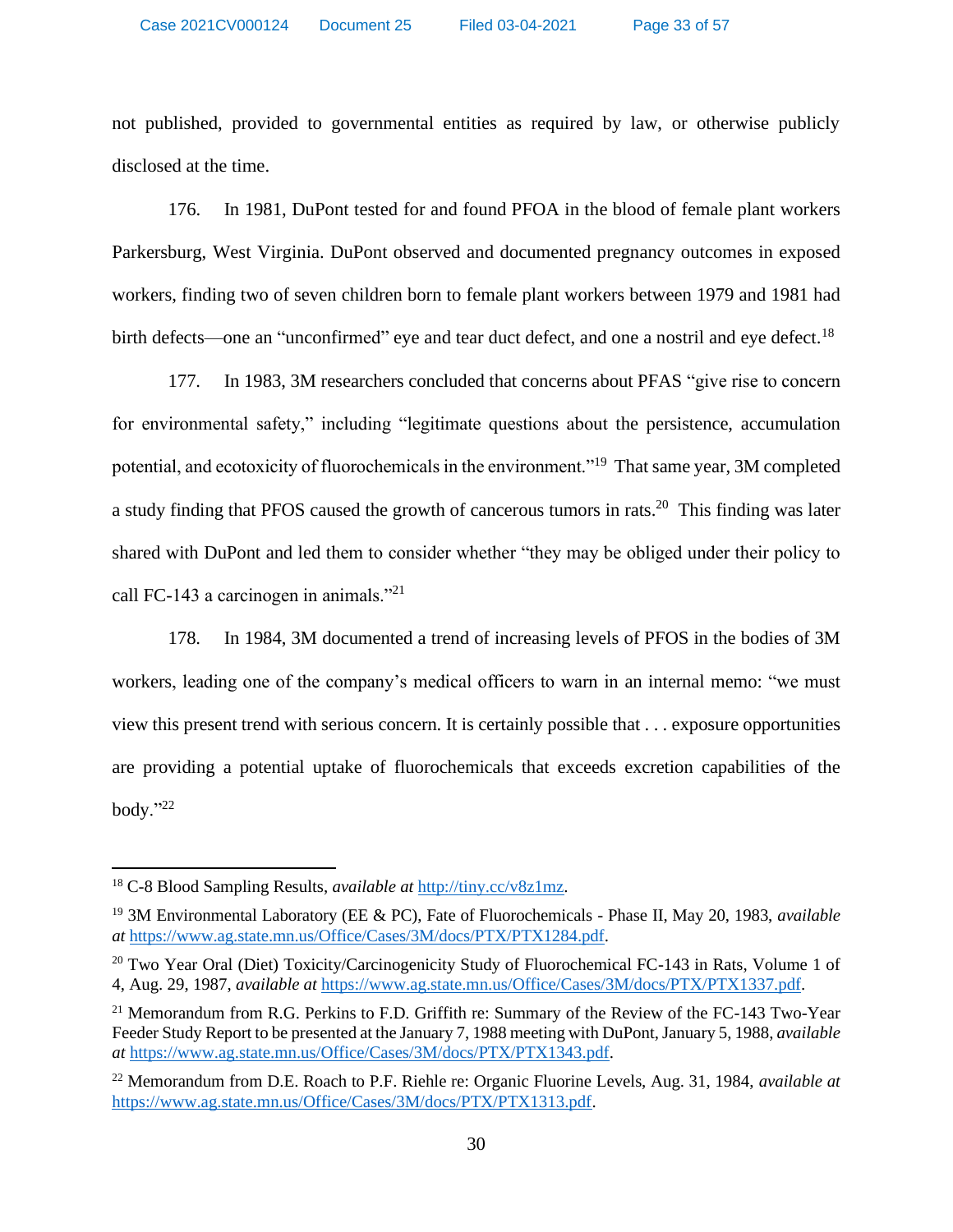179. A 1997 material safety data sheet ("MSDS") for a non-AFFF product made by 3M listed its only ingredients as water, PFOA, and other perfluoroalkyl substances and warned that the product includes "a chemical which can cause cancer." The MSDS cited "1983 and 1993 studies conducted jointly by 3M and DuPont" as support for this statement. On information and belief, the MSDS for 3M's AFFF products did not provide similar warnings or information.

#### v. Defendants Hid What They Knew from the Government and the Public.

180. Federal law requires chemical manufacturers and distributors to immediately notify the EPA if they have information that "reasonably supports the conclusion that such substance or mixture presents a substantial risk of injury to health or the environment." Toxic Substances Control Act ("TSCA") § 8(e), 15 U.S.C. § 2607(e)

181. In April 2006, 3M agreed to pay EPA a penalty of more than \$1.5 million after being cited for 244 violations of the TSCA, which included violations for failing to disclose studies regarding PFOS, PFOA, and other PFCs dating back decades.

182. Likewise, in December 2005, the EPA announced it was imposing the "Largest Environmental Administrative Penalty in Agency History" against DuPont based on evidence that it violated the TSCA by concealing the environmental and health effects of PFOA.

183. On information and belief, Defendants knew or should have known that AFFF containing PFOA or PFOS would very likely injure and/or threaten public health and the environment, even when used as intended or directed.

184. Defendants failed to warn of these risks to the environment and public health, including the impact of their AFFF/Component Products on the quality of unprotected water sources.

185. Defendants were all sophisticated and knowledgeable in the art and science of designing, formulating, and manufacturing AFFF/Component Products. They understood far more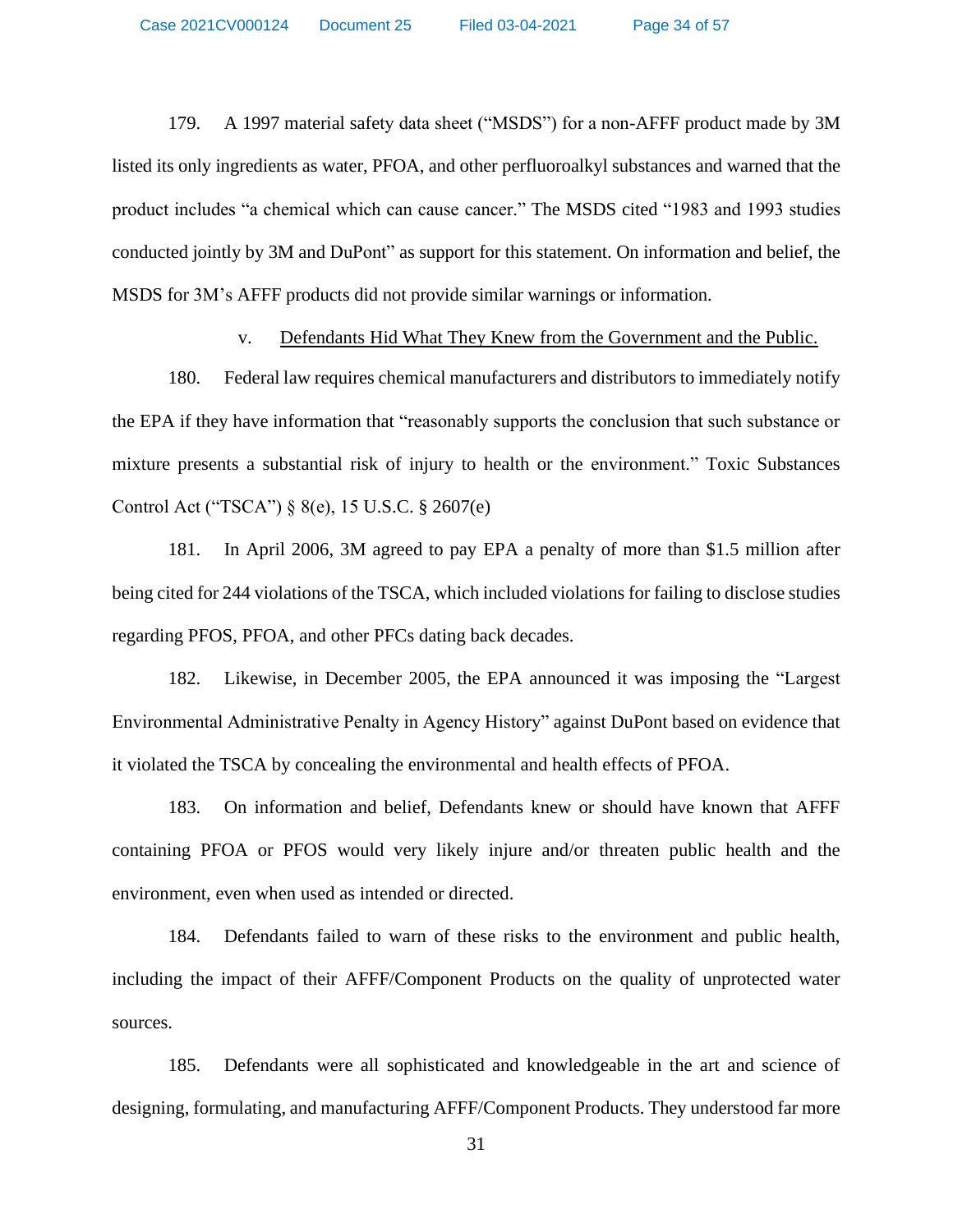about the properties of their AFFF/Component Products—including the potential hazards they posed to human health and the environment—than any of their customers. Still, Defendants declined to use their sophistication and knowledge to design safer products.

# **D. The Impact of PFOS and PFOA on the Environment and Human Health Is Finally Revealed**

186. As discussed above, neither 3M, DuPont, nor, on information and belief, any other Defendant complied with their obligations to notify EPA about the "substantial risk of injury to health or the environment" posed by their AFFF/Component Products. *See* TSCA § 8(e).

187. Despite decades of research, 3M first shared its concerns with EPA in the late 1990s. In a May 1998 report submitted to EPA, "3M chose to report simply that PFOS had been found in the blood of animals, which is true but omits the most significant information," according to a former 3M employee. $23$ 

188. On information and belief, 3M began in 2000 to phase out its production of products that contained PFOS and PFOA in response to pressure from the EPA.

189. Once the truth about PFOS and PFOA was revealed, researchers began to study the environmental and health effects associated with them, including a "C8 Science Panel" formed out of a class action settlement arising from contamination from DuPont's Washington Works located in Wood County, West Virginia.

190. The C8 panel consisted of three epidemiologists specifically tasked with determining whether there was a probable link between PFOA exposure and human diseases. In 2012, the panel found probable links between PFOA and kidney cancer, testicular cancer,

<sup>23</sup> Letter from R. Purdy, Mar. 28, 1999, *available at* [https://www.ag.state.mn.us/Office/Cases/3M/docs/PTX/PTX1001.pdf.](https://www.ag.state.mn.us/Office/Cases/3M/docs/PTX/PTX1001.pdf)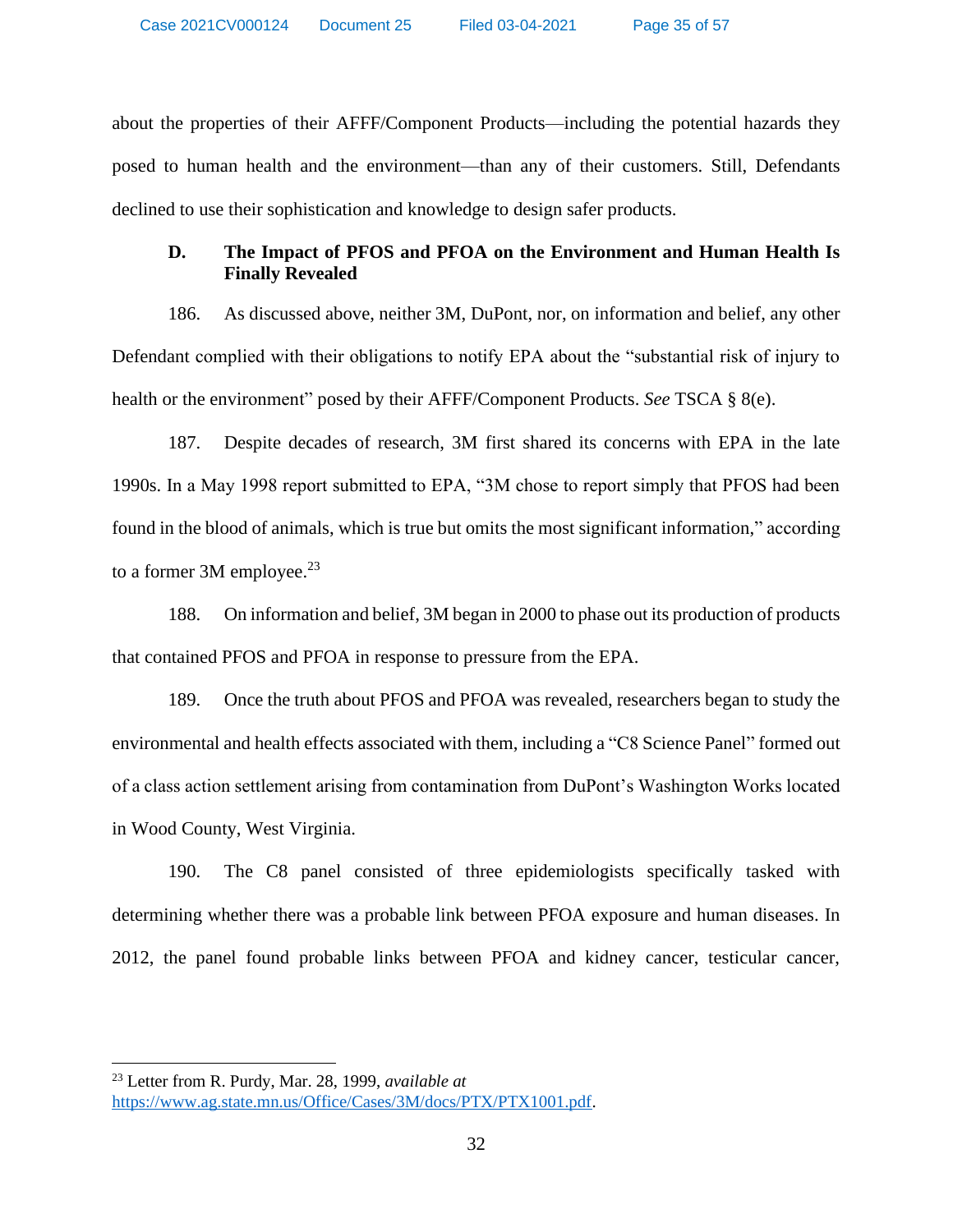ulcerative colitis, thyroid disease, pregnancy-induced hypertension (including preeclampsia), and hypercholesterolemia.

191. Human health effects associated with PFOS exposure include immune system effects, changes in liver enzymes and thyroid hormones, low birth weight, high uric acid, and high cholesterol. In laboratory testing on animals, PFOA and PFOS have caused the growth of tumors, changed hormone levels, and affected the function of the liver, thyroid, pancreas, and immune system.

192. The injuries caused by PFAS can arise months or years after exposure.

193. Even after the C8 Science Panel publicly announced that human exposure to 50 parts per trillion, or more, of PFOA in drinking water for one year or longer had "probable links" with certain human diseases, including kidney cancer, testicular cancer, ulcerative colitis, thyroid disease, preeclampsia, and medically-diagnosed high cholesterol, Defendants repeatedly assured and represented to governmental entities, their customers, and the public (and continue to do so) that the presence of PFOA in human blood at the levels found within the United States presents no risk of harm and is of no legal, toxicological, or medical significance of any kind.

194. Furthermore, Defendants have represented to and assured such governmental entities, their customers, and the public (and continue to do so) that the work of the independent C8 Science Panel was inadequate to satisfy the standards of Defendants to prove such adverse effects upon and/or any risk to humans with respect to PFOA in human blood.

195. At all relevant times, Defendants, through their acts and/or omissions, controlled, minimized, trivialized, manipulated, and/or otherwise influenced the information that was published in peer-review journals, released by any governmental entity, and/or otherwise made available to the public relating to PFAS in human blood and any alleged adverse impacts and/or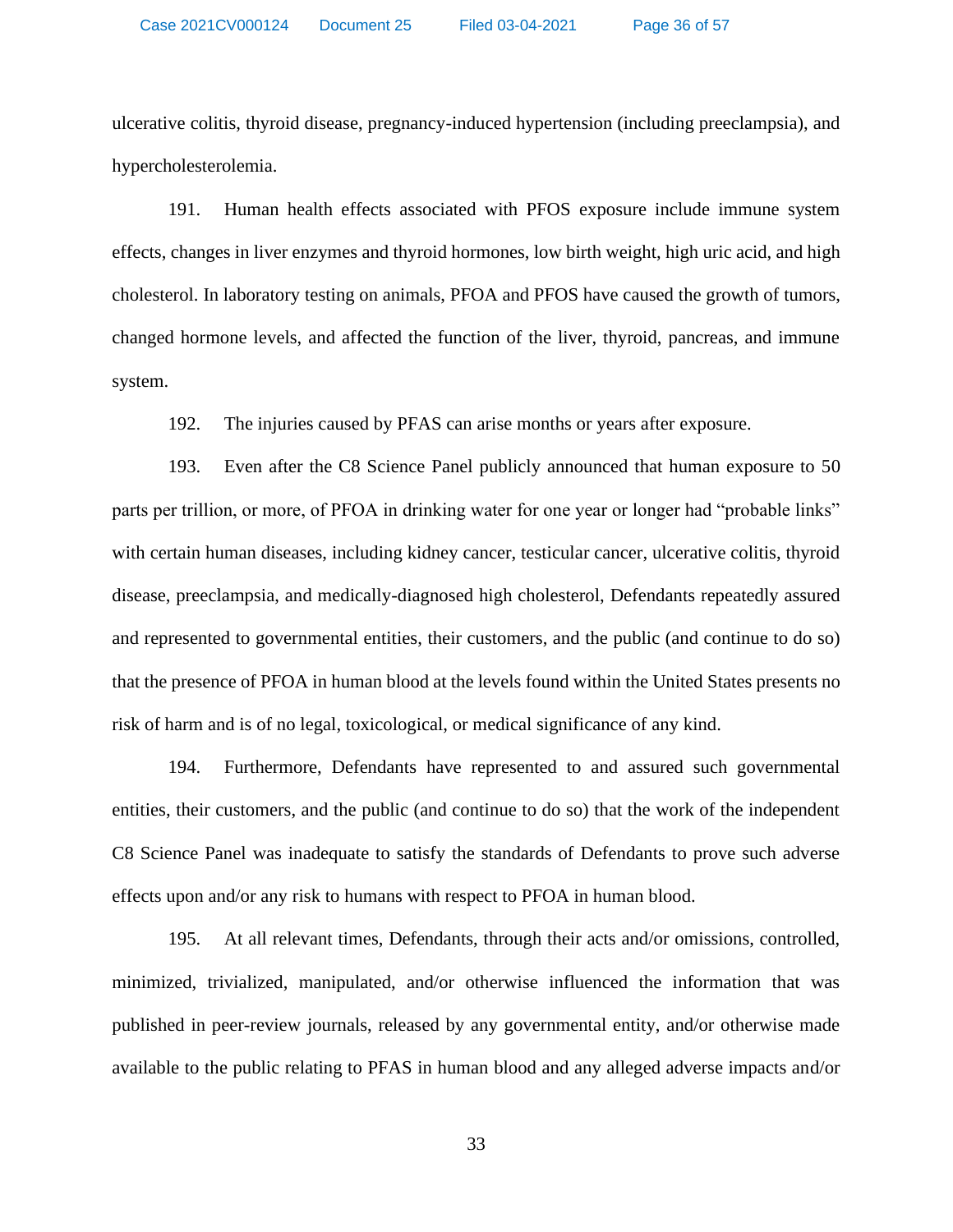risks associated therewith, effectively preventing the public from discovering the existence and extent of any injuries/harm as alleged herein.

196. On May 2, 2012, the EPA published its Third Unregulated Contaminant Monitoring Rule ("UCMR3"), requiring public water systems nationwide to monitor for thirty contaminants of concern between 2013 and 2015, including PFOS and PFOA.<sup>24</sup>

197. In the May 2015 "Madrid Statement on Poly- and Perfluoroalkyl Substances (PFAS's)," scientists and other professionals from a variety of disciplines, concerned about the production and release into the environment of PFOA, called for greater regulation, restrictions, limits on the manufacture and handling of any PFOA containing product, and to develop safe nonfluorinated alternatives to these products to avoid long-term harm to human health and the environment.<sup>25</sup>

198. On May 25, 2016, the EPA released a lifetime health advisory (HAs) and health effects support documents for PFOS and PFOA.<sup>26</sup> *See* Fed. Register, Vol. 81, No. 101, May 25, 2016. The EPA developed the HAs to assist governmental officials in protecting public health when PFOS and PFOA are present in drinking water. The EPA HAs identified the concentration of PFOS and PFOA in drinking water at or below which adverse health effects are not anticipated to occur over a lifetime of exposure at 0.07 ppb or 70 ppt. The HAs were based on peer-reviewed studies of the effects of PFOS and PFOA on laboratory animals (rats and mice) and were also

<sup>24</sup> *Revisions to the Unregulated Contaminant Monitoring Regulation (UCMR 3) for Public Water Systems*, 77 Fed. Reg: 26072 (May 2, 2012).

<sup>&</sup>lt;sup>25</sup> Blum A, Balan SA, Scheringer M, Trier X, Goldenman G, Cousins IT, Diamond M, Fletcher T, Higgins C, Lindeman AE, Peaslee G, de Voogt P, Wang Z, Weber R. 2015. The Madrid statement on poly- and perfluoroalkyl substances (PFASs). Environ Health Perspect 123:A107–A111; [http://dx.doi.org/10.1289/ehp.1509934.](http://dx.doi.org/10.1289/ehp.1509934)

<sup>26</sup> *See* Fed. Register, Vol. 81, No. 101, May 25, 2016, Lifetime Health Advisories and Health Effects Support Documents for Perfluorooctanoic Acid and Perfluorooctane Sulfonate.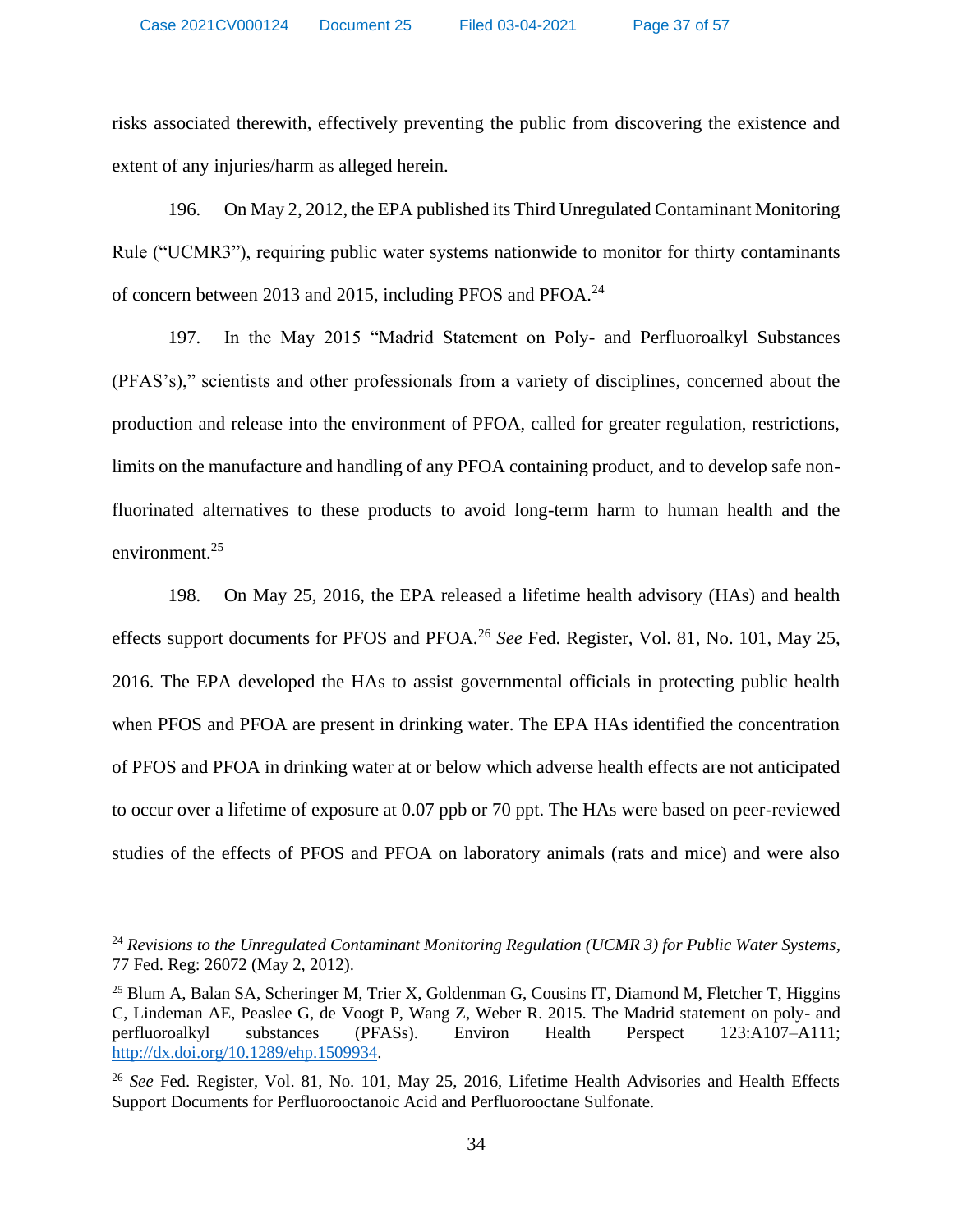informed by epidemiological studies of human populations exposed to PFOS. These studies indicate that exposure to PFOS and PFOA over these levels may result in adverse health effects, including:

- a. Developmental effects to fetuses during pregnancy or to breastfed infants (e.g., low birth weight, accelerated puberty, skeletal variations);
- b. Cancer (testicular and kidney);
- c. Liver effects (tissue damage);
- d. Immune effects (e.g., antibody production and immunity);
- e. Thyroid disease and other effects (e.g., cholesterol changes).

199. In addition, PFOS and PFOA are hazardous materials because they pose a "present or potential threat to human health."<sup>27</sup>

200. In 2016, the National Toxicology Program of the United States Department of Health and Human Services ("NTP") and the International Agency for Research on Cancer ("IARC") both released extensive analyses of the expanding body of research regarding the adverse effects of PFCs. The NTP concluded that both PFOA and PFOS are "presumed to be an immune hazard to humans" based on a "consistent pattern of findings" of adverse immune effects in human (epidemiology) studies and "high confidence" that PFOA and PFOS exposure was associated with suppression of immune responses in animal (toxicology) studies.<sup>28</sup>

<sup>27</sup> *Id.*; *see also National Ass'n for Surface Finishing v. EPA*, 795 F.3d 1, 3, 6 (D.C. Cir. 2015) (referring to PFOS as a "toxic compound" and a "hazardous chemical.").

<sup>28</sup> *See* U.S. Dep't of Health and Human Services, Nat'l Toxicology Program, *NTP Monograph: Immunotoxicity Associated with Exposure to Perfluorooctanoic Acid or Perfluorooctane Sulfonate* (Sept. 2016), at 1, 17, 19, *available at* [https://ntp.niehs.nih.gov/ntp/ohat/pfoa\\_pfos/pfoa\\_pfosmonograph\\_508.pdf](https://ntp.niehs.nih.gov/ntp/ohat/pfoa_pfos/pfoa_pfosmonograph_508.pdf)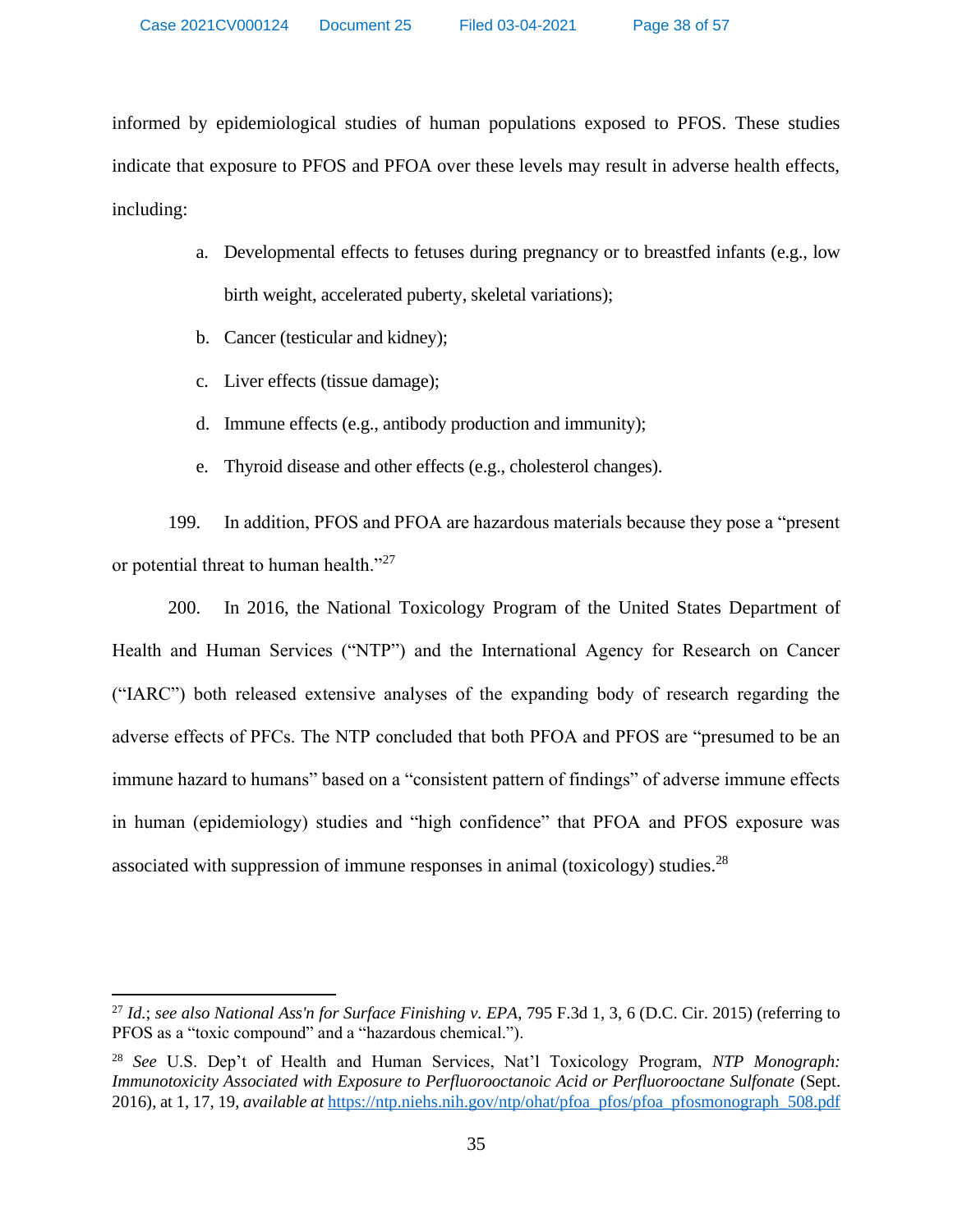Case 2021CV000124 Document 25 Filed 03-04-2021 Page 39 of 57

201. IARC similarly concluded that there is "evidence" of "the carcinogenicity of ... PFOA" in humans and in experimental animals, meaning that "[a] positive association has been observed between exposure to the agent and cancer for which a causal interpretation is . . . credible."<sup>29</sup>

202. California has listed PFOA and PFOS to its Proposition 65 list as a chemical known to cause reproductive toxicity under the Safe Drinking Water and Toxic Enforcement Act of 1986.<sup>30</sup>

203. The United States Senate and House of Representatives passed the National Defense Authorization Act in November 2017, which included \$42 Million to remediate PFC contamination from military bases, as well as devoting \$7 Million toward the Investing in Testing Act, which authorizes the Center for Disease Control and Prevention ("CDC") to conduct a study into the long-term health effects of PFOA and PFOS exposure.<sup>31</sup> The legislation also required that the Department of Defense submit a report on the status of developing a new military specification for AFFF that did not contain PFOS or PFOA.<sup>32</sup>

<sup>29</sup> *See* Int'l Agency for Research on Cancer, IARC Monographs: *Some Chemicals Used as Solvents and in Polymer Manufacture* (Dec. 2016), at 27, 97, *available at*  [http://monographs.iarc.fr/ENG/Monographs/vol110/mono110.pdf.](http://monographs.iarc.fr/ENG/Monographs/vol110/mono110.pdf)

<sup>30</sup> California Office of Environmental Health Hazard Assessment, *Chemicals Listed Effective Nov. 10, 2017 as Known to the State of California to Cause Reproductive Toxicity: Perfluorooctanoic Acid (PFOA) and Perfluorooctane Sulfonate (PFOS)*, Nov. 9, 2017, *available at* [https://oehha.ca.gov/proposition-](https://oehha.ca.gov/proposition-65/crnr/chemicals-listed-effective-november-10-2017-known-state-california-cause)[65/crnr/chemicals-listed-effective-november-10-2017-known-state-california-cause.](https://oehha.ca.gov/proposition-65/crnr/chemicals-listed-effective-november-10-2017-known-state-california-cause)

<sup>31</sup> National Defense Authorization Act for Fiscal Year 2018, H.R. 2810, 115th Congress (2017), *available at* [https://www.congress.gov/115/plaws/publ91/PLAW-115publ91.pdf.](https://www.congress.gov/115/plaws/publ91/PLAW-115publ91.pdf)

<sup>32</sup> *Id.*; *see also* U.S. Department of Defense, *Alternatives to Aqueous Film Forming Foam Report to Congress*, June 2018, *available at* [https://www.denix.osd.mil/derp/home/documents/alternatives-to](https://www.denix.osd.mil/derp/home/documents/alternatives-to-aqueous-film-forming-foam-report-to-congress/)[aqueous-film-forming-foam-report-to-congress/.](https://www.denix.osd.mil/derp/home/documents/alternatives-to-aqueous-film-forming-foam-report-to-congress/)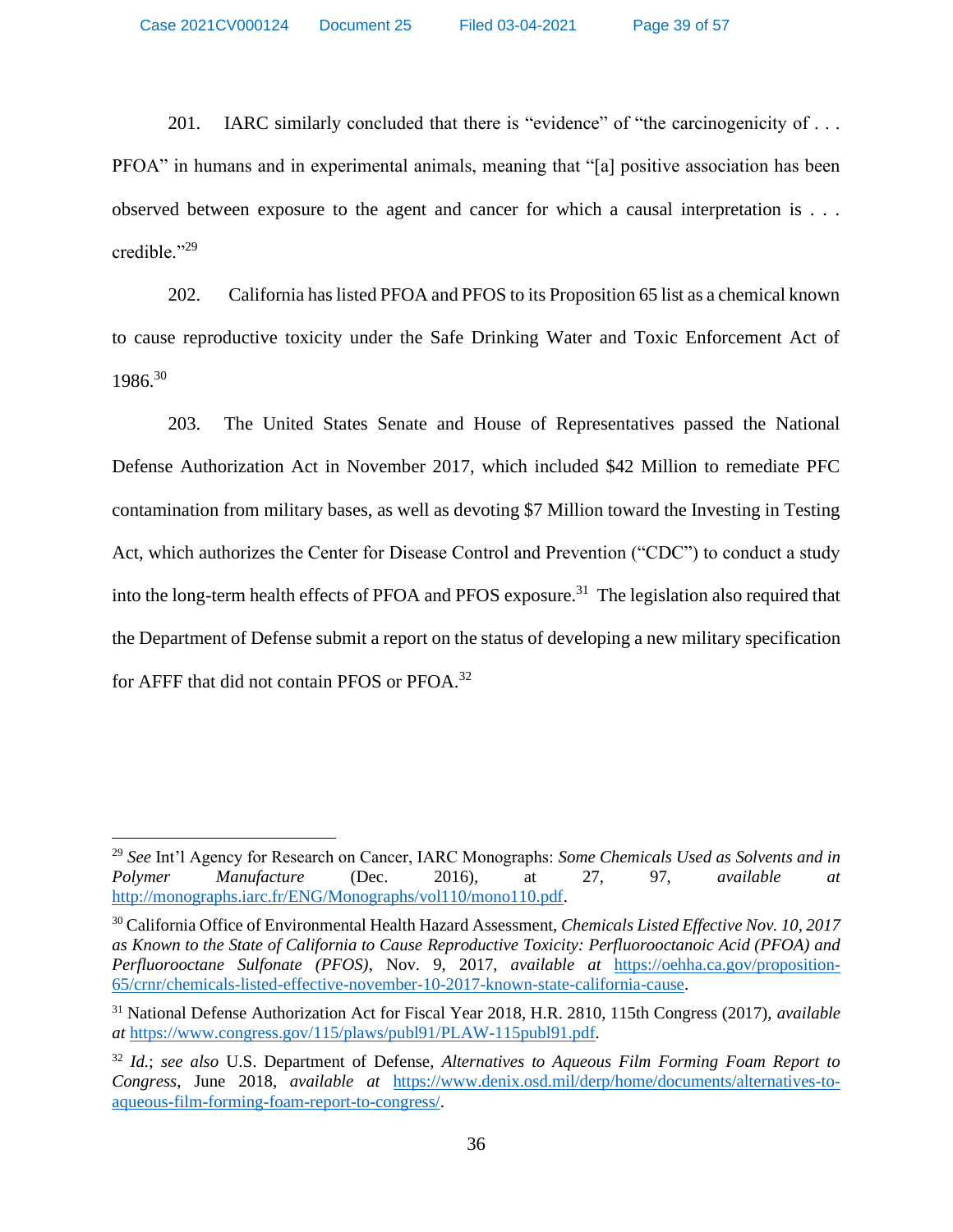204. In June 2018, the Agency for Toxic Substances and Disease Registry ("ATSDR") and EPA released a draft toxicological profile for PFOS and PFOA and recommended the drinking water advisory levels be lowered to 11 ppt for PFOA and 7 ppt for PFOS.<sup>33</sup>

205. On February 20, 2020, the EPA announced a proposed decision to regulate PFOA and PFOS under the Safe Drinking Water Act, which the agency characterized as a "key milestone" in its efforts to "help communities address per- and polyfluoroalkyl substances (PFAS) nationwide."<sup>34</sup> Following a public comment period on its proposed decision, the EPA will decide whether to move forward with the process of establishing a national primary drinking water regulation for PFOA and PFOS.

# **E. Numerous States Adopt Strict Drinking Water Standards for PFOS and PFOA**

206. As more information about the environmental and health hazards of PFAS has come to light, numerous states have recently adopted drinking water standards for PFOS and PFOA that are more stringent than the limits announced by EPA in its May 2016 health advisory.

207. In April 2019, the State of Minnesota adopted advisory drinking water limits of 15 ppt for PFOS and 27 ppt for PFOA.

208. In early 2020, two more states adopted drinking water limits for PFOS and PFOA. The State of California adopted drinking water limits of 40 ppt for PFOS and 10 ppt for PFOA in February 2020, while a month later the State of Vermont adopted a limit of 20 ppt for the combined concentration of PFOS, PFOA, and three other PFAS chemicals.

<sup>33</sup> ATSDR, *Toxicological Profile for Perfluoroalkyls: Draft for Public Comment* (June 2018), *available at*  [https://www.atsdr.cdc.gov/toxprofiles/tp200.pdf.](https://www.atsdr.cdc.gov/toxprofiles/tp200.pdf)

<sup>34</sup> Press Release, *EPA Announces Proposed Decision to Regulate PFOA and PFOS in Drinking Water*, Feb. 20, 2020, *available at* [https://www.epa.gov/newsreleases/epa-announces-proposed-decision-regulate-pfoa](https://www.epa.gov/newsreleases/epa-announces-proposed-decision-regulate-pfoa-and-pfos-drinking-water)[and-pfos-drinking-water.](https://www.epa.gov/newsreleases/epa-announces-proposed-decision-regulate-pfoa-and-pfos-drinking-water)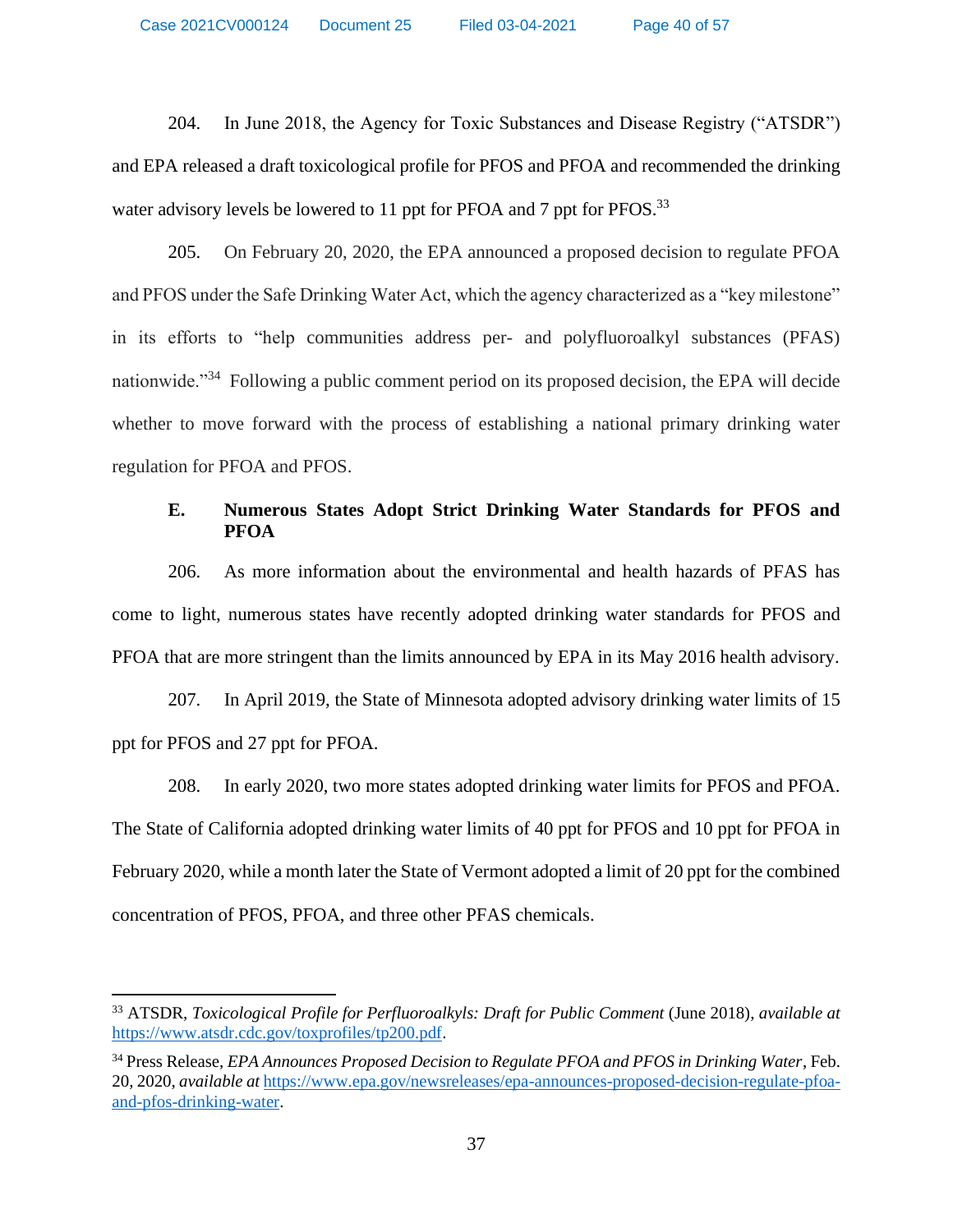209. Three more states finalized drinking water limits for PFOS and PFOA in the summer of 2020. The State of New Jersey was the first of three states, adopting limits of 13 ppt for PFOS and 14 ppt for PFOA in June 2020. New York was next in adopting limits of 10 ppt for both chemicals in late July, followed by Michigan adopting limits of 16 ppt for PFOS and 8 ppt for PFOA in early August.

210. Most recently, the State of Massachusetts adopted a drinking water limit in October 2020 requiring that the combined concentration of PFOS, PFOA, and four other PFAS chemicals not exceed 20 ppt.

# **F. Contamination at LSE Caused by the Use of AFFF**

211. PFAS have been detected in two of Plaintiff's municipal wells and in groundwater samples taken near the LSE. During the first half of 2020, the Wisconsin DNR approved a Work Plan for soil and groundwater testing and ordered an investigation into the PFAS contamination at LSE. Plaintiff hired OSG I Lab Methods to help conduct that investigation.

212. Between July and November 2020, Plaintiff sampled wells in the vicinity of LSE and the results indicated that PFAS levels exceeded 1000 ppt in 9 wells, were between 100 and 1000 ppt in 16 wells, and were between 20 and 99 ppt in 15 wells. Moreover, from October 2020 through January 2021, 109 wells were sampled at 106 properties located close to the LSE. Of these samples, 40 were above the DNR's proposed standards.

213. In response to these testing results, the DNR requested that the scope of the sampling of private wells be expanded in November 2020.

214. Plaintiff has been responsible for continually testing its water supply and bearing the costs of the testing and analysis of the results.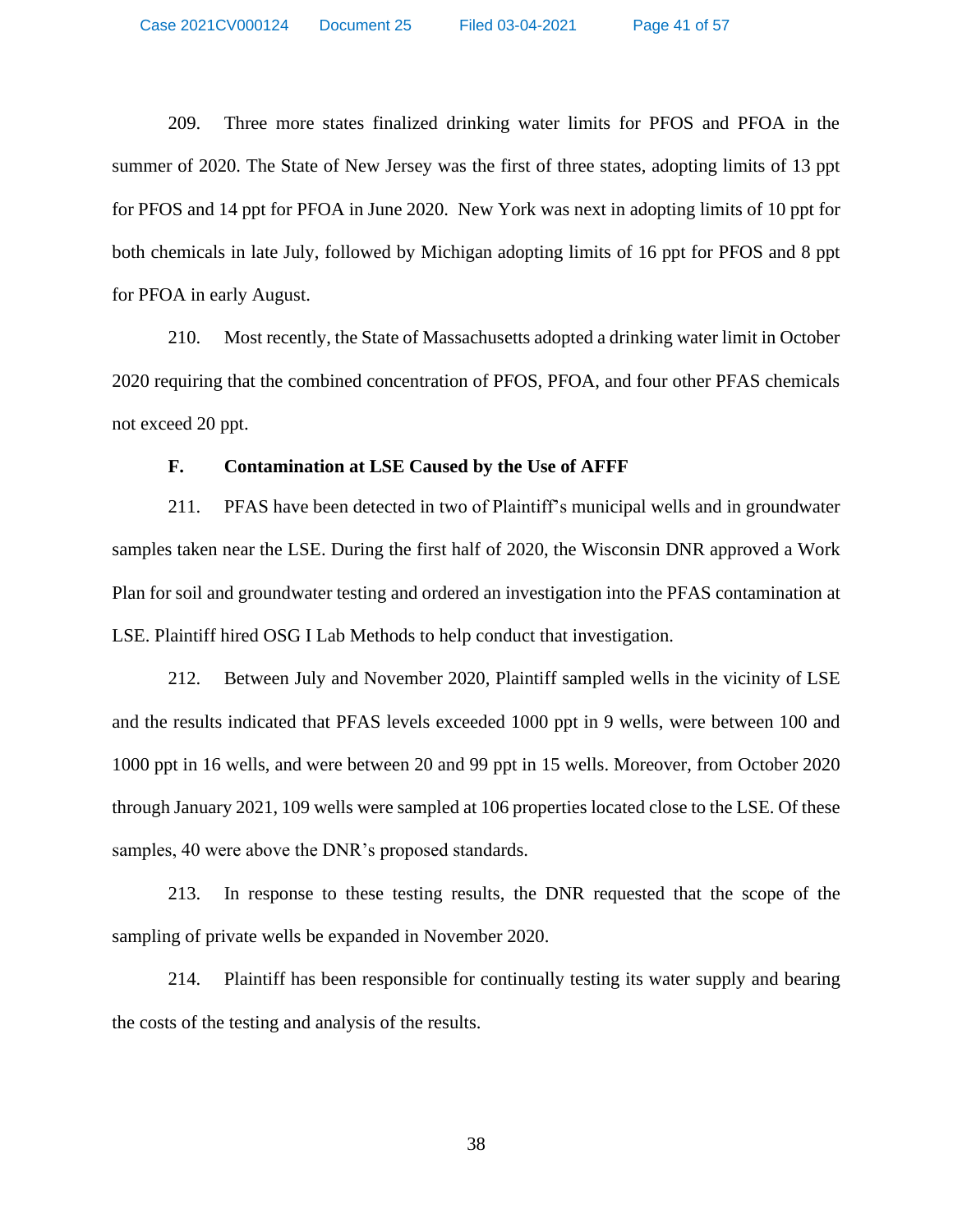215. At the same time it is continuing to test, Plaintiff is also responding to concerns about PFAS in drinking water wells adjacent to airport property. Plaintiff has deployed bottled water to the affected residents in the flow zone of the LSE contamination.

216. Plaintiff has incurred and will incur expenses to deal with the contaminated water and infrastructure modifications to ensure each residential and commercial property is served clean and safe water and will incur future sampling and remediation costs for PFOA and PFOS.

### **CAUSES OF ACTION**

# **COUNT I: PUBLIC NUISANCE**

217. Plaintiff adopts, realleges, and incorporates the allegations in the preceding paragraphs, and further allege the following:

218. PFAS contamination of the City's public wells and drinking water supply represents an unreasonable interference with the public's health and safety and, therefore, an ongoing public nuisance.

219. Each Defendant's conduct, both individually and collectively, in creating the PFAS contamination, is a cause of the public nuisance.

220. Each Defendant intentionally caused the public nuisance complained of herein. Each Defendant, either individually or collectively, (i) acted knowing that it was substantially certain that use of their AFFF Products would release substantial amounts of PFAS contaminates into the soil and result in groundwater contamination; and (ii) knew that its conduct was unreasonable as it was passing the actual costs of its product onto an unsuspecting public, including the City.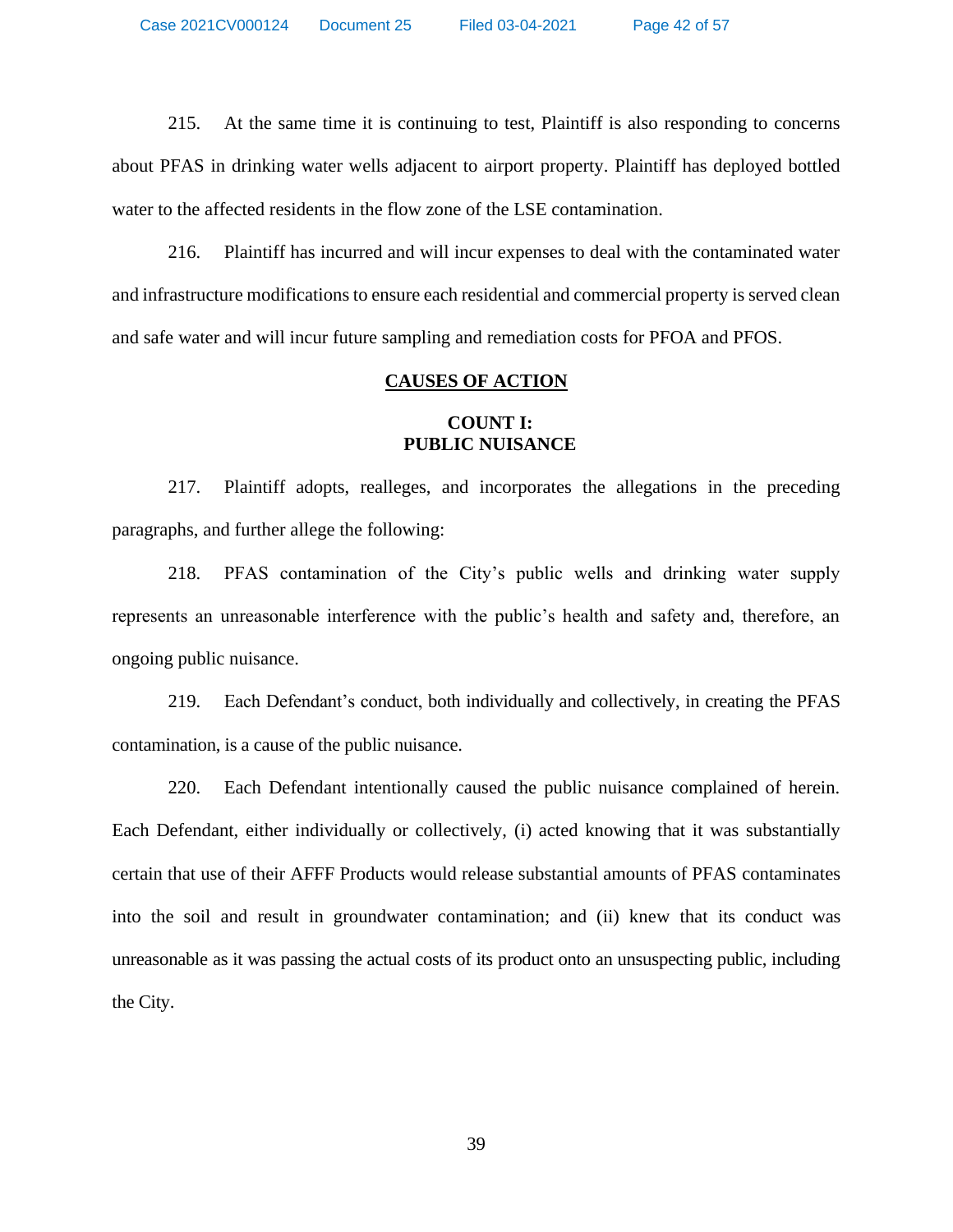221. Each Defendant also acted either knowing, or was substantially certain, that its false, deceptive, and misleading information and statements regarding the dangers of their AFFF products would result in the public nuisance and significant harm complained of herein.

222. Each Defendant also acted either knowing, or was substantially certain, that its failure to properly develop and maintain effective controls over its PFAS products, would result in the public nuisance and significant harm complained of herein.

223. Each Defendant, either individually or collectively, also engaged in an abnormally dangerous activity by using PFAS in AFFF Products since (i) the likelihood that the long-term harm that results from PFAS contamination of the environment, including ground water used for public drinking water, is great, (ii) the risk of PFAS contamination cannot be eliminated by exercising reasonable care, (iii) PFAS is not a naturally occurring substance and its introduction into the environment, including ground water, can only occur because of Defendants' decision to use PFAS contaminates in their AFFF Products, (iv) the people to whom Defendants sold their AFFF Products, including the City, were unaware of the abnormally dangerous nature of the PFAS contaminates and, thus, were unaware of the long-term environmental damage, including contamination of groundwater, posed by using Defendants' AFFF Products as Defendants intended, and (v) the risk to public health and safety of encouraging and promoting the introduction of PFAS contaminates far outweighs any fire-suppression benefit that AFFF Products using PFAS have over AFFF manufactured without PFAS.

224. Each Defendant, either individually or collectively, was also negligent as each engaged in the conduct complained of herein to create an unreasonable risk of the public nuisance complained of herein, and then failed to abate the public nuisance they created. Moreover, each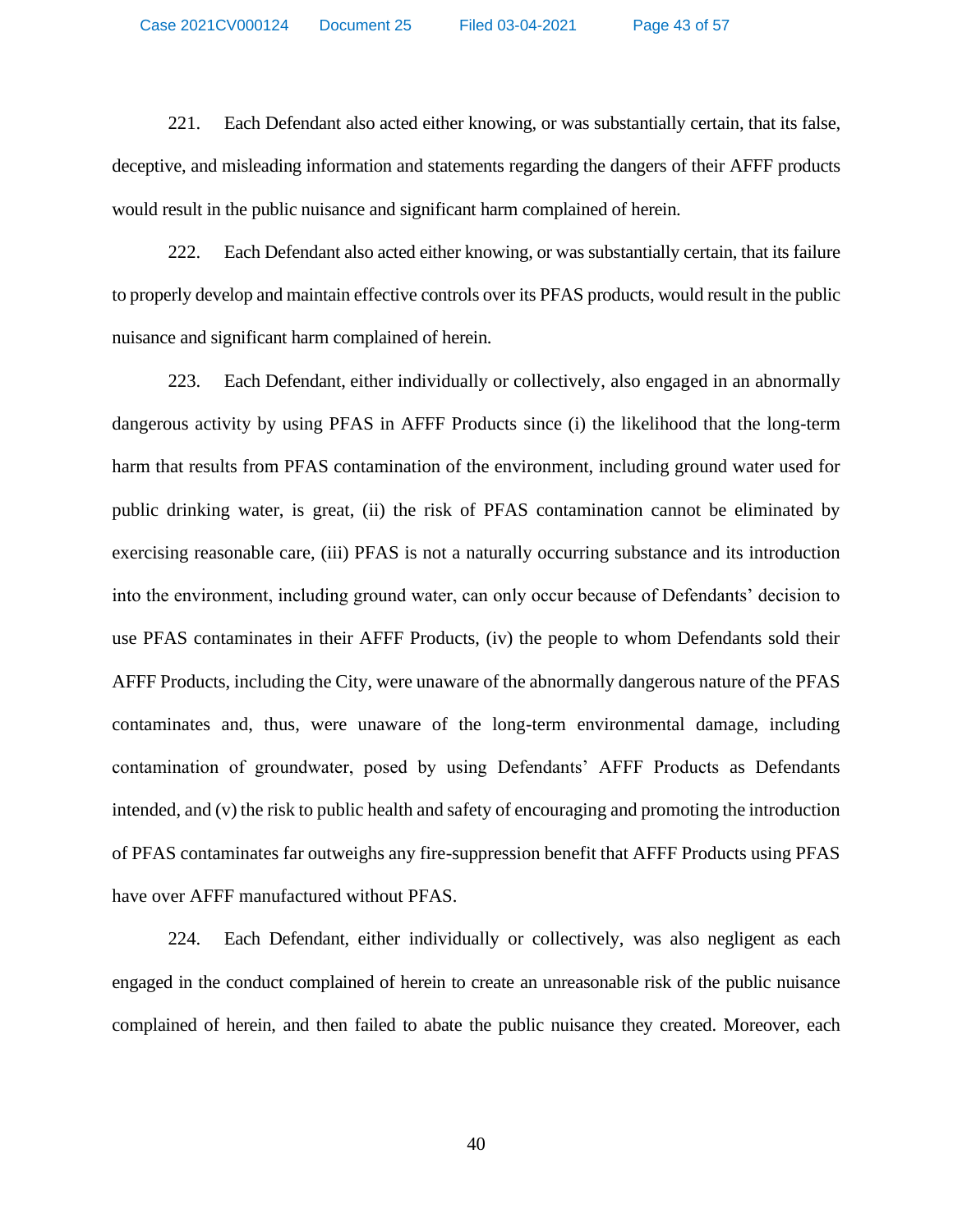Defendant's negligent conduct, both individually and collectively, was a cause of the public nuisance complained of herein.

225. Each Defendant's conduct in causing the public nuisance complained of herein was unreasonable and the gravity of the harm caused far outweighs any utility of the Defendant's conduct

226. Each defendant has caused, contributed to, and/or maintained such nuisance, and is a substantial contributor to such nuisance.

227. Each Defendant's conduct damaged, and continues to damage, Plaintiff in an amount to be determined at trial.

228. Plaintiff seeks monetary and injunctive relief to abate the public nuisance and halt the threat of future harm.

# **COUNT II: PRIVATE NUISANCE**

229. Plaintiff adopts, realleges, and incorporates the allegations in the preceding paragraphs, and further allege the following:

230. Plaintiff is the owner of land, easements, and water rights that permit it to extract groundwater for use in its wells to provide drinking water to its customers.

231. Defendants' intentional, negligent, and/or reckless conduct, as alleged herein, has resulted in substantial contamination of Plaintiff's supply wells by PFOA and PFOS, human carcinogens that cause adverse human health effects and render water undrinkable.

232. Defendants' manufacture, distribution, sale, supply, and marketing of AFFF containing PFOA/PFOS was unreasonable because Defendants had knowledge of PFOA and PFOS's unique and dangerous chemical properties and knew that contamination of public groundwater supply wells was substantially certain to occur, but failed to provide adequate warnings of, or take any other precautionary measures to mitigate, those hazards.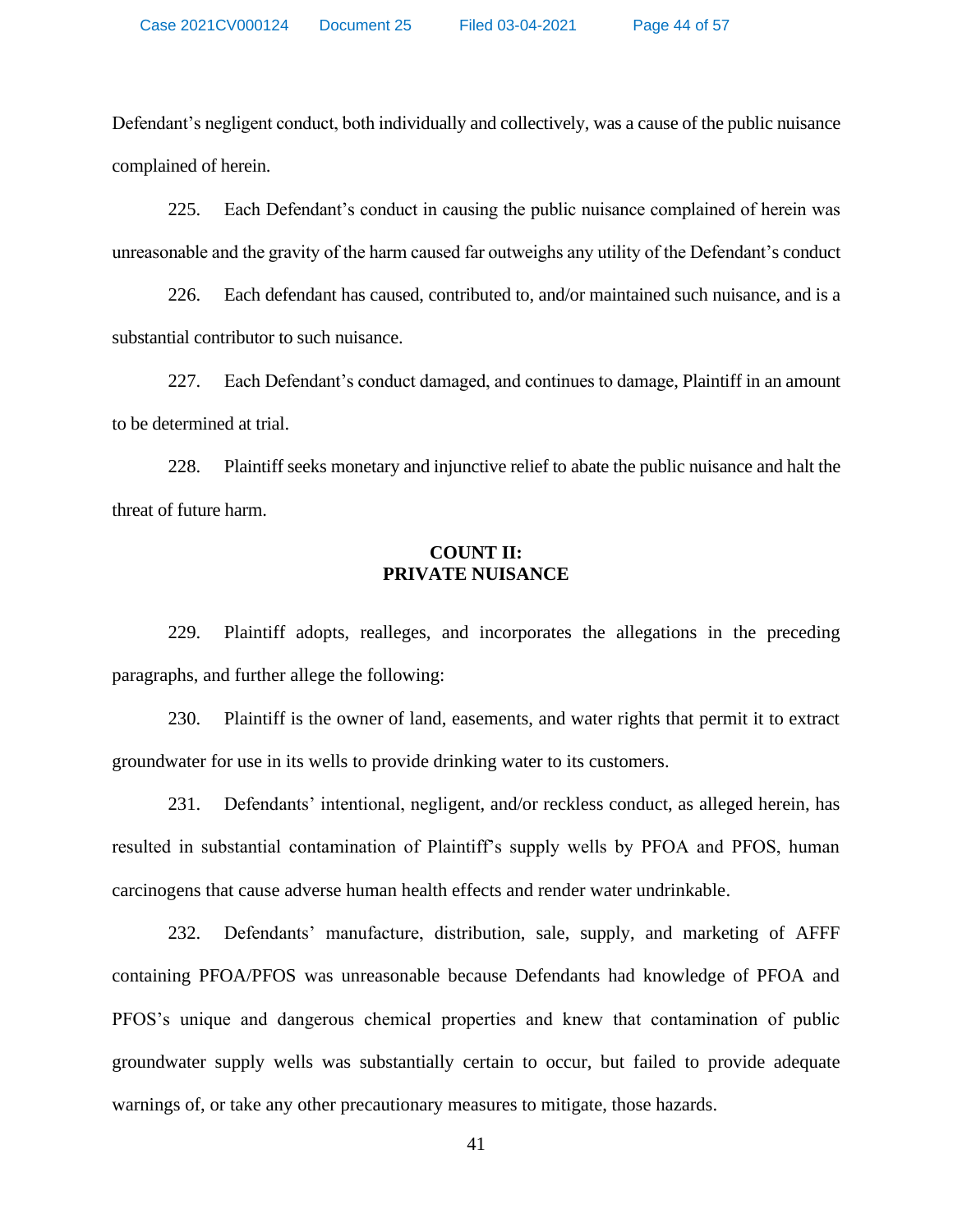Case 2021CV000124 Document 25 Filed 03-04-2021 Page 45 of 57

233. The contamination caused, contributed to, and/or maintained by Defendants substantially and unreasonably interferes with Plaintiff's property rights to appropriate, use, and enjoy water from its Wells 23 and 24.

234. Each defendant has caused, contributed to, and/or maintained such nuisance, and is a substantial contributor to such nuisance.

235. Each Defendant's conduct damaged, and continues to damage, Plaintiff in an amount to be determined at trial.

236. Plaintiff seeks monetary and injunctive relief to abate the public nuisance and halt the threat of future harm.

# **COUNT III: TRESPASS**

237. Plaintiff realleges and reaffirms all allegations set forth in the preceding paragraphs.

238. Plaintiff is the owner and operator of property, easements, wells, the right to appropriate and use groundwater, and water rights including those related to LSE. Defendants, their agents and employees, knew, or in the exercise of reasonable care should have known, that PFAS are extremely hazardous to groundwater and public water systems, including the property and other rights of Plaintiff.

239. Defendants so negligently, recklessly and/or intentionally failed to properly control, apply, use and/or dispose of PFAS contaminants, such that they proximately caused and continue to cause said contaminants to contaminate Plaintiff's water system and the surrounding groundwater system.

240. The contamination of Plaintiff's wells has varied over time and has not yet ceased. PFOA and/or PFOS continue to migrate into and enter Plaintiff's wells. The contamination is reasonably abatable.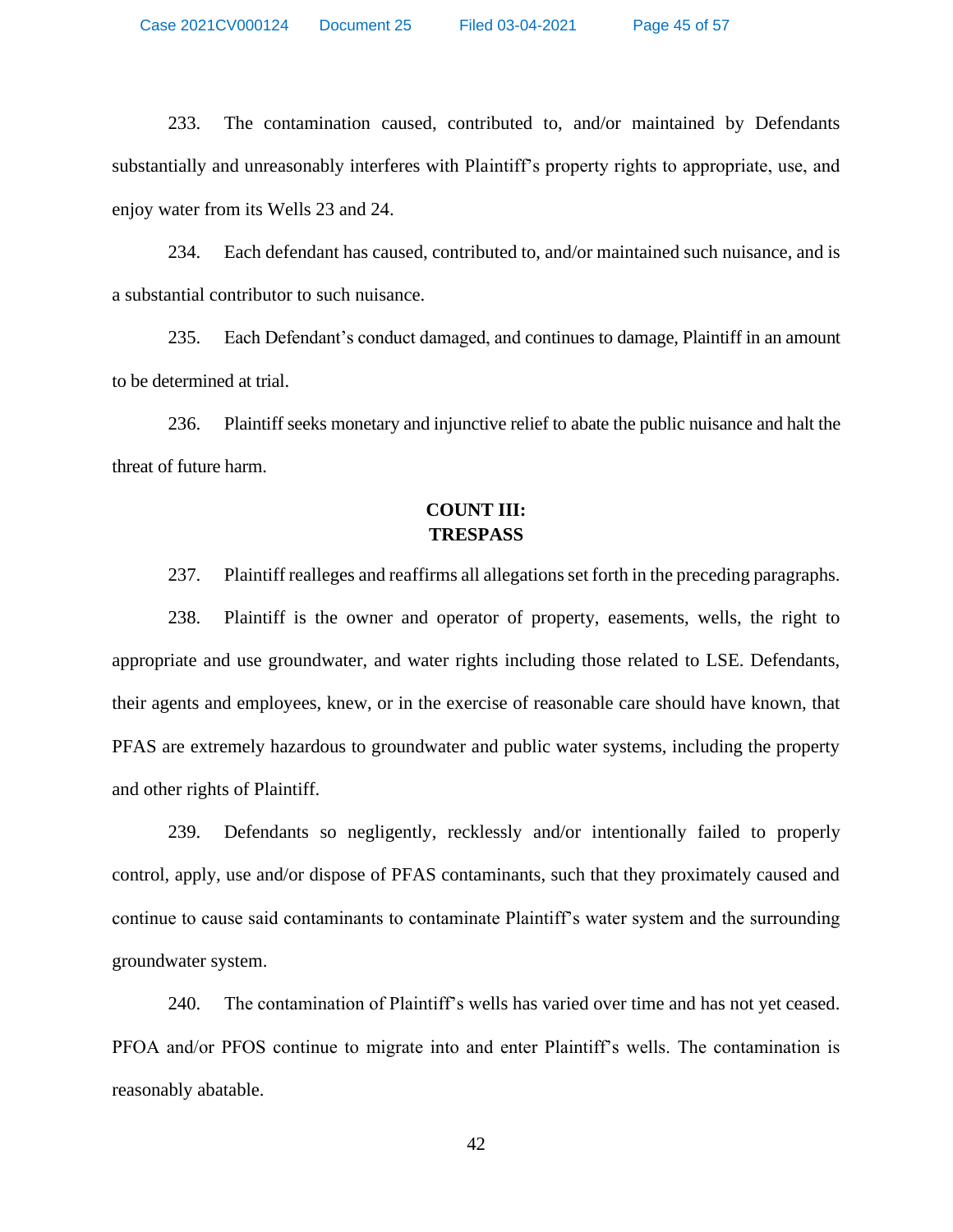241. Plaintiff has not consented to, and does not consent to, this contamination.

242. Defendants knew, or reasonably should have known, that Plaintiff would not consent to this trespass.

243. As a direct and proximate result of the trespass, Plaintiff has been damaged and is entitled to injunctive relief to abate the trespass and other damages including, but not limited to, diminution in property value, loss of use and enjoyment, investigation, remediation, treatment, and/or to such other appropriate relief Plaintiff may elect at trial.

### **COUNT IV: DEFECTIVE DESIGN**

244. Plaintiff adopts, realleges, and incorporates the allegations in the preceding paragraphs, and further allege the following:

245. As manufacturers of AFFF/Component Products containing PFOS, PFOA, and/or their chemical precursors, Defendants owed a duty to all persons whom its products might foreseeably harm, including Plaintiff, and not to market any product which is unreasonably dangerous in design for its reasonably anticipated use.

246. Defendants' AFFF/Component Products were unreasonably dangerous for its reasonably anticipated uses for the following reasons:

- a. PFAS causes extensive groundwater contamination, even when used in its foreseeable and intended manner;
- b. Even at extremely low levels, PFAS render drinking water unfit for consumption;
- c. PFAS poses significant threats to public health; and
- d. PFAS create real and potential environmental damage.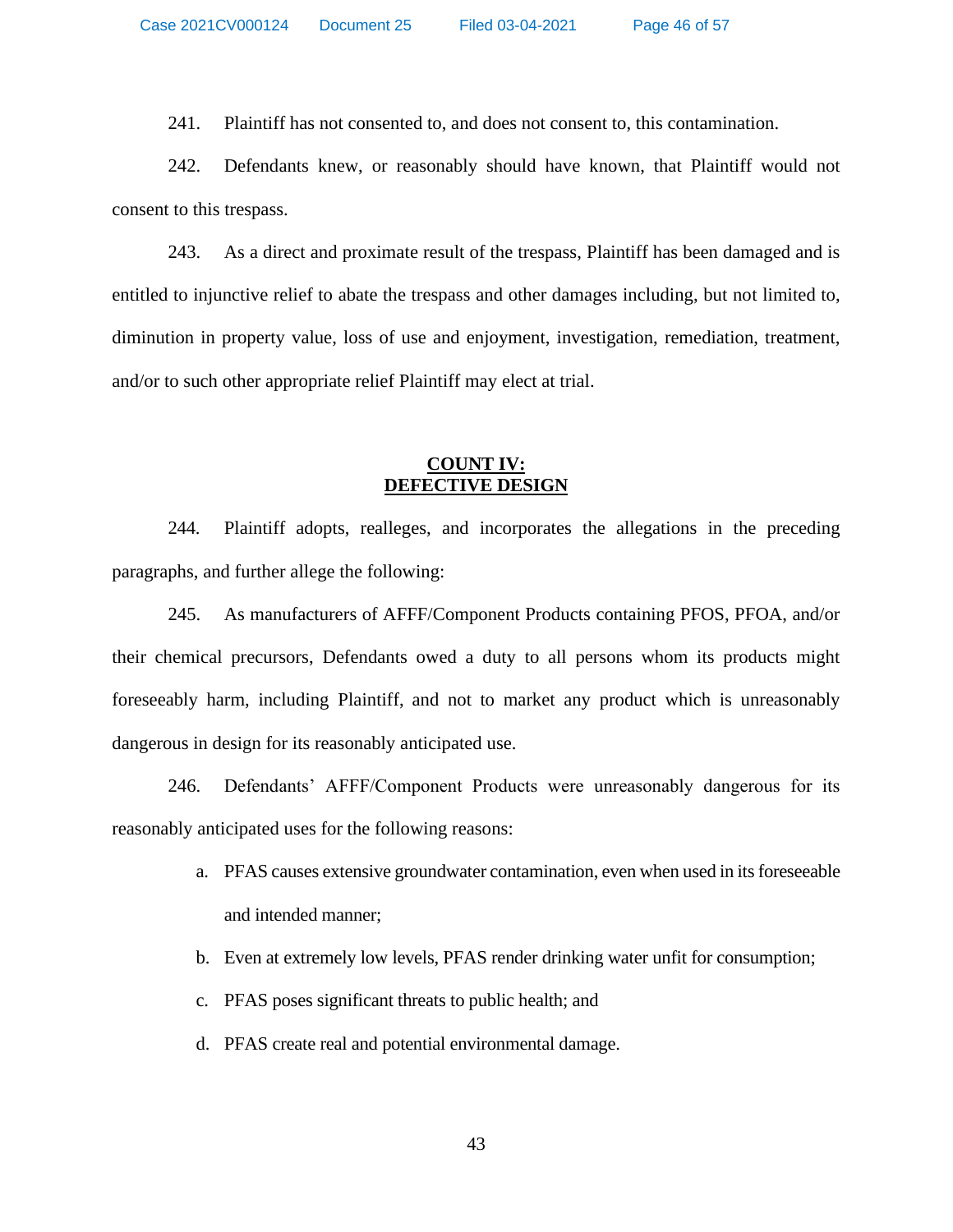247. Defendants knew of these risks and failed to use reasonable care in the design of their AFFF/Component Products.

248. AFFF containing PFOS, PFOA, and/or their chemical precursors poses a greater danger to the environment and to human health than would be expected by ordinary persons such as Plaintiff and the general public.

249. At all times, Defendants were capable of making AFFF/Component Products that did not contain PFOS, PFOA, and/or their chemical precursors. Thus, reasonable alternative designs existed which were capable of preventing Plaintiff's injuries.

250. The risks posed by AFFF containing PFOS, PFOA, and/or their chemical precursors far outweigh the products' utility as a flame-control product.

251. Those risks rendered Defendants' AFFF/Component Products unreasonably dangerous to persons and to property.

252. Defendants' AFFF/Component Products were defectively designed at the time they left the control of their respective manufacturers, and the AFFF/Component Products reached their end user without substantial change in condition from when it was sold.

253. The likelihood that Defendants' AFFF/Component Products would be spilled, discharged, disposed of, or released into the environment and the contamination of its private wells, which three of the four wells have tested positive for PFAS. Residential wells south of the airport have also been tested for PFAS. Twelve (12) have been tested so far, eight of which have tested positive, six above the DEP threshold. The risks posed and the groundwater contamination by AFFF containing PFOS, PFOA, and/or their chemical precursors far outweighed any burden on Defendants to adopt an alternative design, and outweighed the adverse effect, if any, of such alternative design on the utility of the product.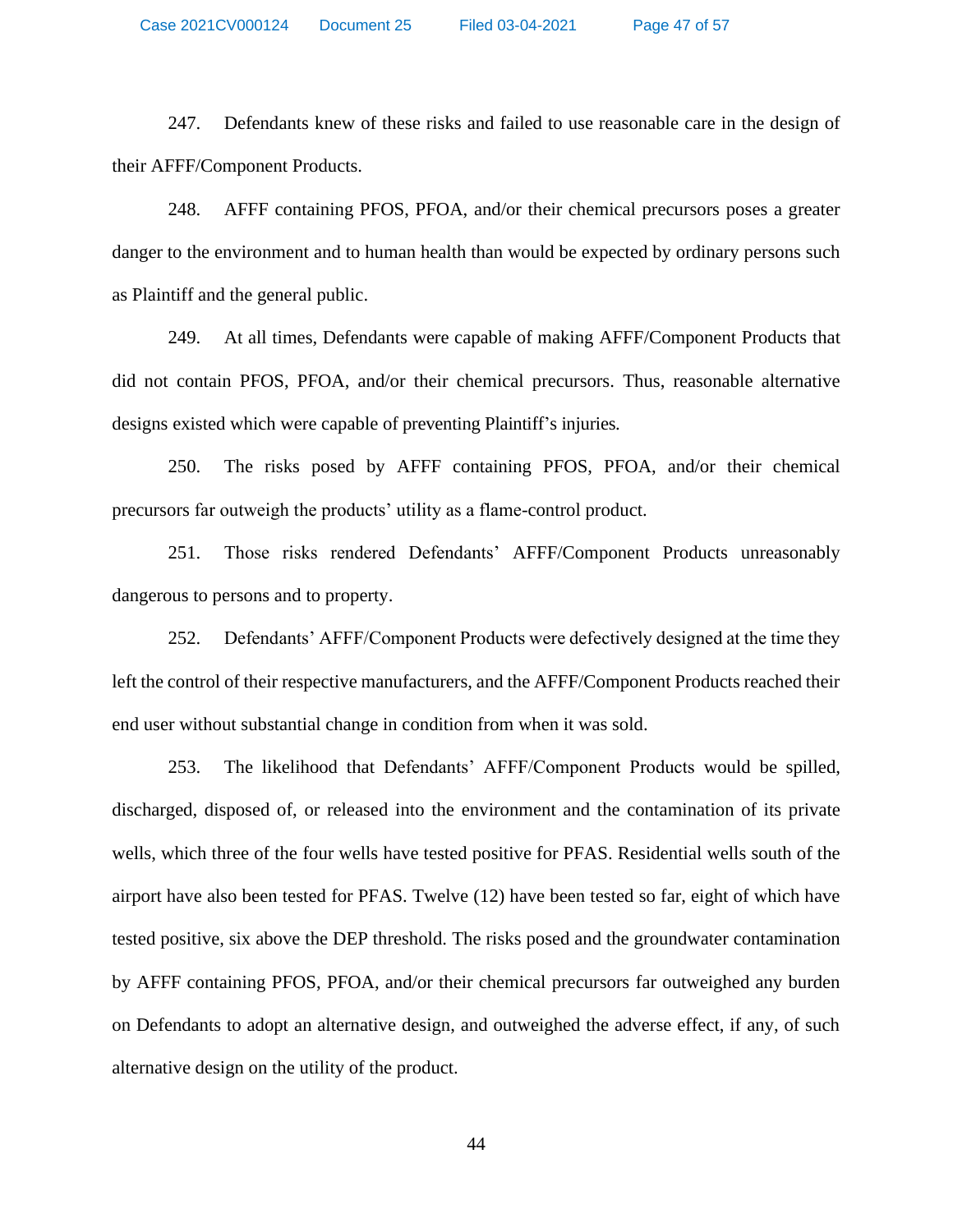254. As a direct and proximate result of Defendants' unreasonably dangerous design, manufacture, and sale of AFFF/Component Products containing PFOS, PFOA, and/or their chemical precursors, Plaintiff's property has become contaminated.

255. Defendants knew that it was substantially certain that their acts and omissions described above would contaminate Plaintiff' wells and property. Defendants committed each of the above-described acts and omissions knowingly, willfully, and/or with fraud, oppression, or malice, and with conscious and/or reckless disregard for Plaintiff's property rights.

# **COUNT V: FAILURE TO WARN**

256. Plaintiff adopts, realleges, and incorporates the allegations in the preceding paragraphs, and further allege the following:

257. This cause of action is brought pursuant to Wisconsin law.

258. As manufacturers of AFFF/Component Products containing PFOS, PFOA, and/or their chemical precursors, Defendants knew or should have known that exposure to PFCs including PFOA, and PFOS was hazardous to the environment and to human health.

259. Defendants' AFFF/Component Products were unreasonably dangerous for its reasonably anticipated uses for the following reasons:

- a. PFAS causes extensive groundwater contamination, even when used in its foreseeable and intended manner;
- b. Even at extremely low levels, PFAS render drinking water unfit for consumption;
- c. PFAS poses significant threats to public health; and
- d. PFAS create real and potential environmental damage.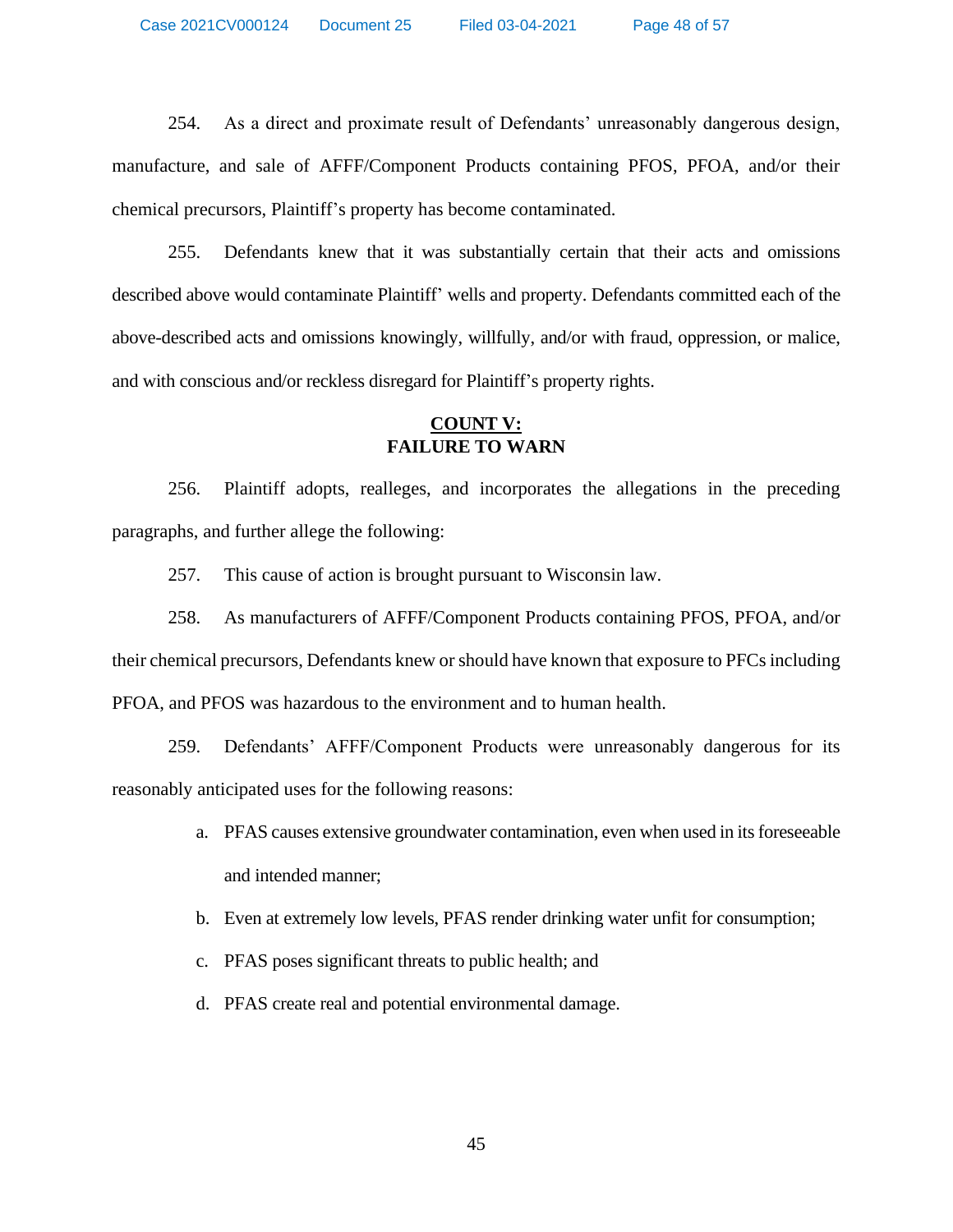Case 2021CV000124 Document 25 Filed 03-04-2021 Page 49 of 57

260. Defendants had the duty to warn of the hazards associated with AFFF entering and poisoning the environment and groundwater because they knew of the dangerous, hazardous and toxic properties of the AFFF containing PFCs.

261. Defendants knew of the health and environmental risks associated with their AFFF/Component Products and failed to provide a warning that would lead an ordinary reasonable user or handler of a product to contemplate the dangers associated with their products or an instruction that would have avoided Plaintiff's injuries.

262. Despite Defendants' knowledge of the environmental and human health hazards associated with the use and/or disposal of their AFFF/Component Products in the vicinity of drinking water supplies, including PFAS contamination of public drinking supplies and private wells, Defendants failed to provide sufficient warning that the use, testing and storage of Defendants' product would cause the product to be released into the environment and cause the contamination to the environment groundwater, and drinking water, with PFOA and PFOS.

263. Further, this contamination led to the exposure and bioaccumulation of PFOA and PFOS of the Plaintiff and increased their risk of developing numerous diseases as more fully set forth above.

264. Defendants' breach of their duty to timely notify the Plaintiff's community and act reasonably in warning of the presence of PFOA and PFOS in AFFF, Plaintiff was forestalled from undertaking effective and immediate remedial measures and Plaintiff have expended and/or will be forced to expend significant resources to test, monitor, and remediate the effects of Defendants' negligence for many years.

265. Adequate precautions, instructions and warnings could have reduced or avoided these foreseeable risks of harm to Plaintiff and its properties.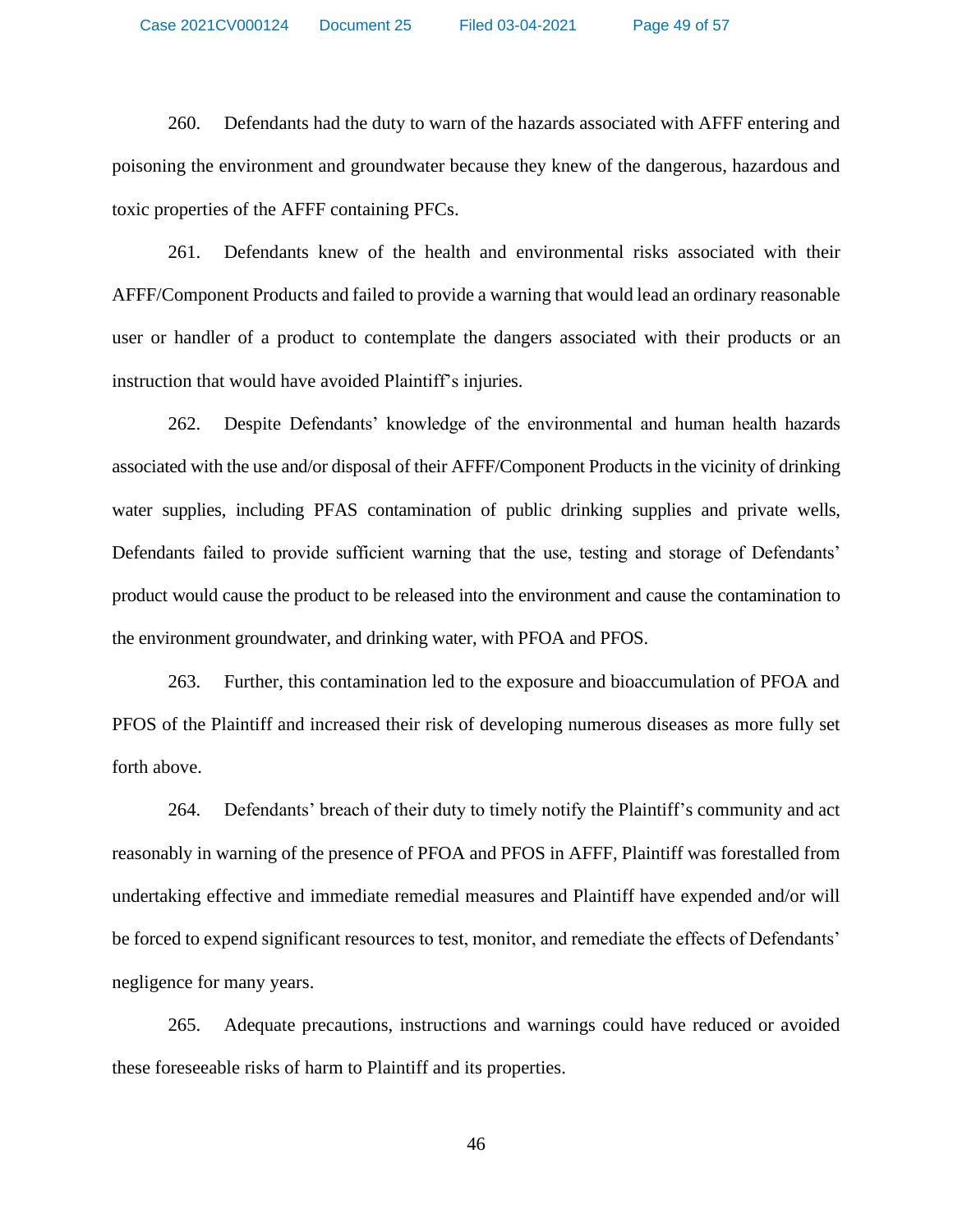Case 2021CV000124 Document 25 Filed 03-04-2021 Page 50 of 57

266. Had Defendants provided adequate warnings, Plaintiff could have taken measures to avoid or lessen their exposure.

267. Had Defendants provided adequate warnings to sensitive receptors, like those consumer water near its facilities, steps could have been taken to reduce or prevent the release of PFOA and PFOS into the environment, groundwater, and Plaintiff's drinking water. As a direct and proximate result of Defendants' failure to warn, Plaintiff's wells and property have become contaminated with PFAS chemicals.

268. As such, Defendants' failure to provide adequate and sufficient warnings for the AFFF that they manufactured, marketed, and sold, renders the AFFF a defective product and unreasonably dangerous to persons and to property. This defective state was present at the time the AFFF / Component Products left control of their respective manufacturers, and the AFFF / Component Products reached their end user without substantial change with regard to the defective warnings.

269. Defendants knew that it was substantially certain that their acts and omissions described above would contaminate Plaintiff's property. Defendants committed each of the abovedescribed acts and omissions knowingly, willfully, and/or with fraud, oppression, or malice, and with conscious and/or reckless disregard for Plaintiff's property rights.

### **COUNT VI : NEGLIGENCE**

270. Plaintiff adopts, realleges, and incorporates the allegations in the preceding paragraphs, and further allege the following:

271. As manufacturers of AFFF/Component Products containing PFOS, PFOA, and/or their chemical precursors, Defendants owed a duty to Plaintiff and to all persons whom its products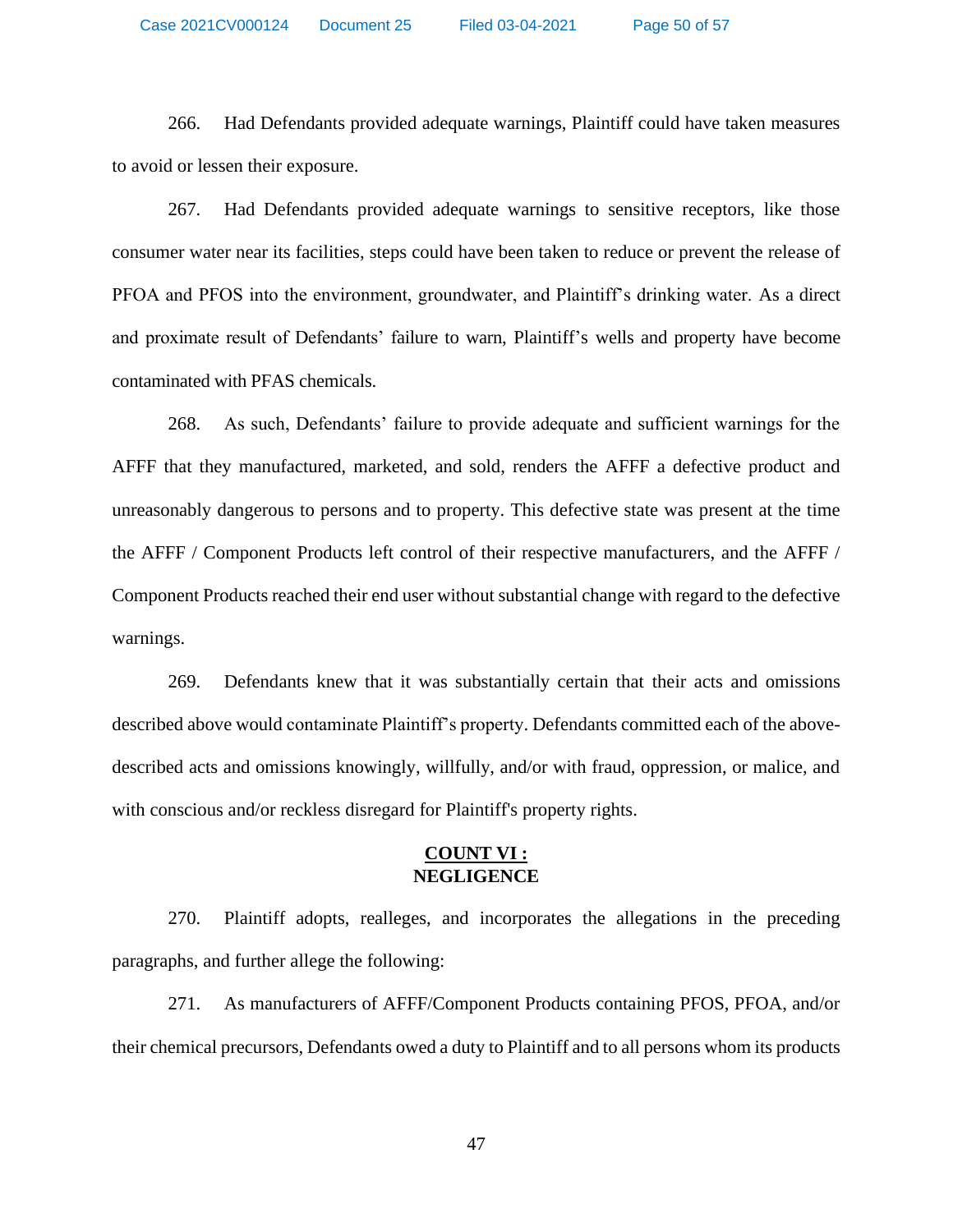might foreseeably harm and to exercise due care in the formulation, manufacture, sale, labeling, warning, and use of PFAS-containing AFFF.

272. Defendants owed a duty to Plaintiff to act reasonably and not place inherently dangerous AFFF/Component Products into the marketplace when its release into the air, soil, and water was imminent and certain.

273. Defendants knew or should have known that PFAS were leaching from AFFF used for fire protection, training, and response activities.

274. Defendants knew or should have known that PFAS are highly soluble in water, highly mobile, extremely persistent in the environment, and high likely to contaminate water supplies if released into the environment.

275. Defendants knew or should have known that the manner in which they were designing, manufacturing, marketing, distributing, and selling their AFFF/Component Products would result in the contamination of Plaintiff' wells and property with PFAS.

276. Despite the fact that Defendants knew or should have known that PFAS are toxic, can contaminate water resources and are carcinogenic, Defendants negligently:

- a. designed, manufactured, formulated, handled, labeled, instructed, controlled, marketed, promoted, and/or sold AFFF/Component Products containing PFOS, PFOA, and/or their chemical precursors;
- b. issued deficient instructions on how their AFFF/Component Products should be used and disposed of, thereby permitting PFAS to contaminate the groundwater in and around LSE;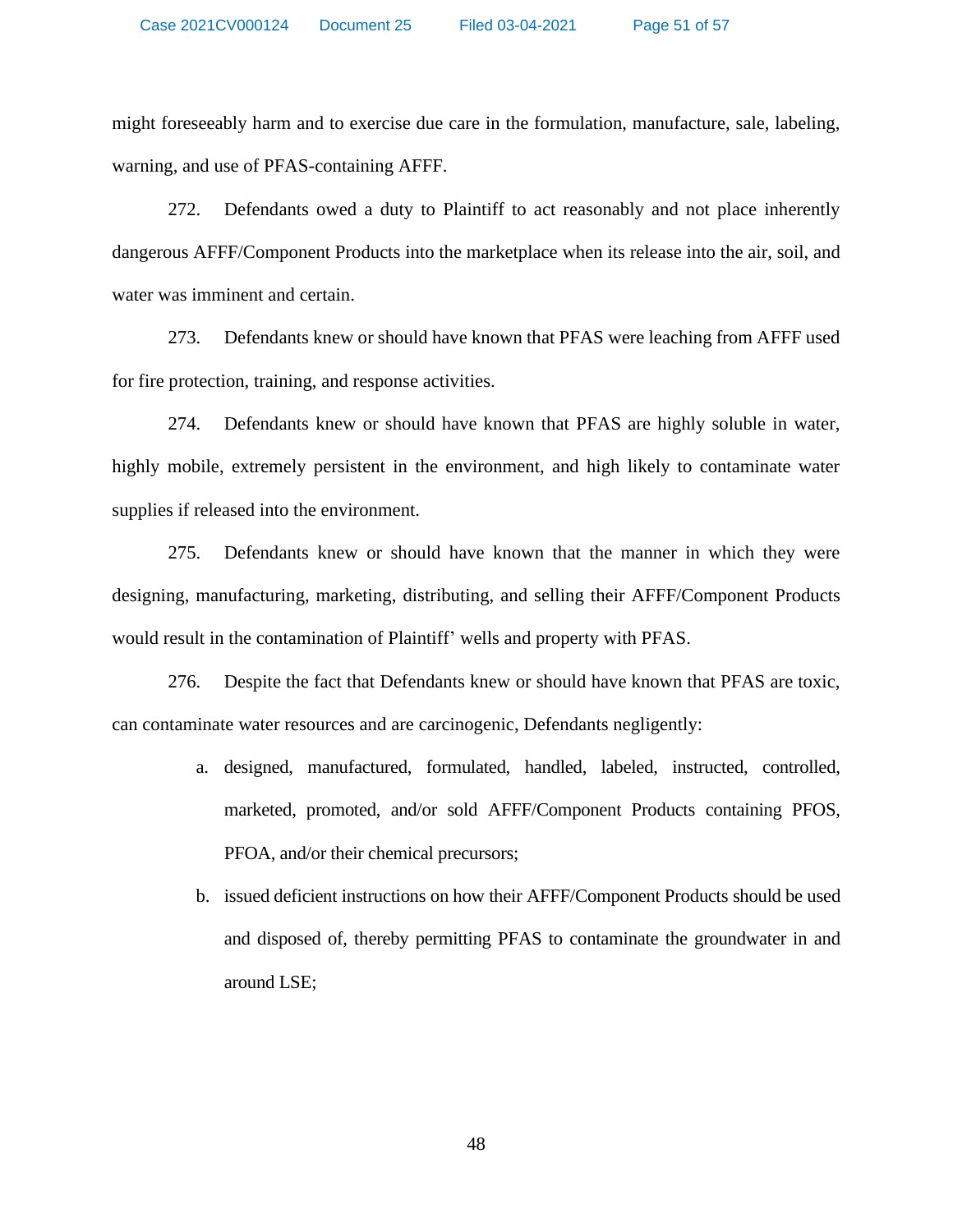- c. failed to recall and/or warn the users of their AFFF/Component Products of the dangers of groundwater contamination as a result of standard use and disposal of their products;
- d. failed and refused to issue the appropriate warning and/or recalls to the users of their AFFF/Component Products; and
- e. failing to take reasonable, adequate, and sufficient steps or actions to eliminate, correct, or remedy any contamination after it occurred.

277. The magnitude of the burden on the Defendants to guard against this foreseeable harm to Plaintiff was minimal, as the practical consequences of placing this burden on the Defendants amounted to a burden to provide adequate instructions, proper labeling, and sufficient warnings about their AFFF/Component Products.

278. As manufacturers, Defendants were in the best position to provide adequate instructions, proper labeling, and sufficient warnings about their AFFF/Component Products, and to take steps to eliminate, correct, or remedy any contamination they caused.

279. As a direct and proximate result of Defendants' negligence, Plaintiff' property has been contaminated with PFAS.

280. Defendants knew that it was substantially certain that their acts and omissions described above would contaminate Plaintiff's wells and property. Defendants committed each of the above-described acts and omissions knowingly, willfully, and/or with fraud, oppression, or malice, and with conscious and/or reckless disregard for Plaintiff's property rights.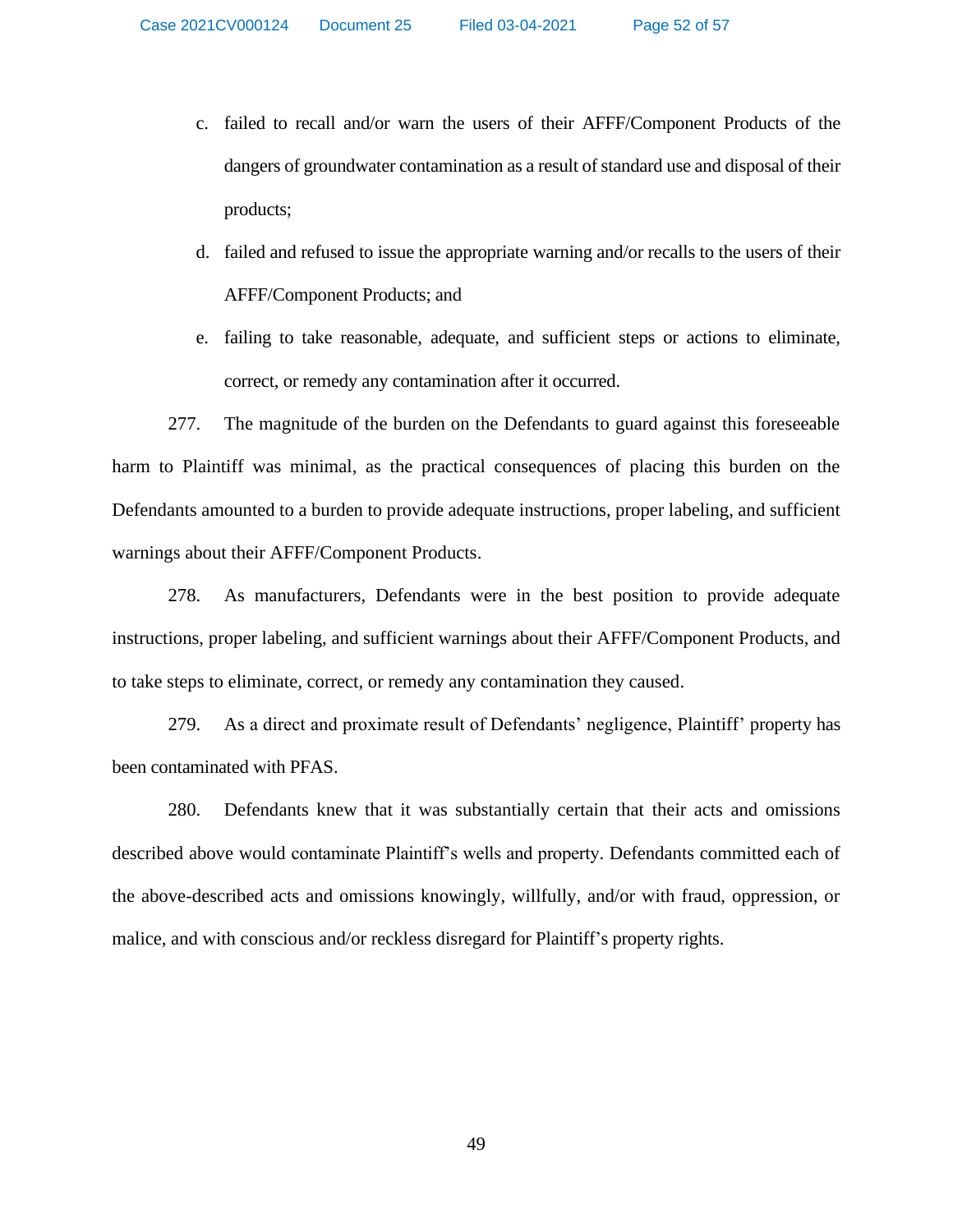# **COUNT VII: ACTUAL FRAUDULENT TRANSFER (DuPont and Chemours Co.)**

281. Plaintiff adopts, realleges, and incorporates the allegations in the preceding paragraphs, and further allege the following:

282. Through their effectuation of the Spinoff, Chemours Co. and DuPont (the "Fraudulent Transfer Defendants") caused Chemours Co. to transfer valuable assets to DuPont, including but not limited to the \$3.9 billion dividend (the "Transfers"), while simultaneously assuming significant liabilities (the "Assumed Liabilities").

283. The Transfers and Assumed Liabilities were made for the benefit of DuPont.

284. At the time that the Transfers were made and the Liabilities were assumed, and until the Spinoff was complete, DuPont was in a position to, and in fact did, control and dominate Chemours Co.

285. The Fraudulent Transfer Defendants made the Transfers and incurred the Assumed Liabilities with the actual intent to hinder, delay, and defraud the creditors or future creditors of Chemours Co.

286. Plaintiff has been harmed as a result of the conduct of the Fraudulent Transfer Defendants.

287. Plaintiff is entitled to avoid the Transfers and to recover property or value transferred to DuPont.

# **COUNT VIII: CONSTRUCTIVE FRAUDULENT TRANSFER (DuPont and Chemours Co.)**

288. Plaintiff adopts, realleges, and incorporates the allegations in the preceding paragraphs, and further allege the following: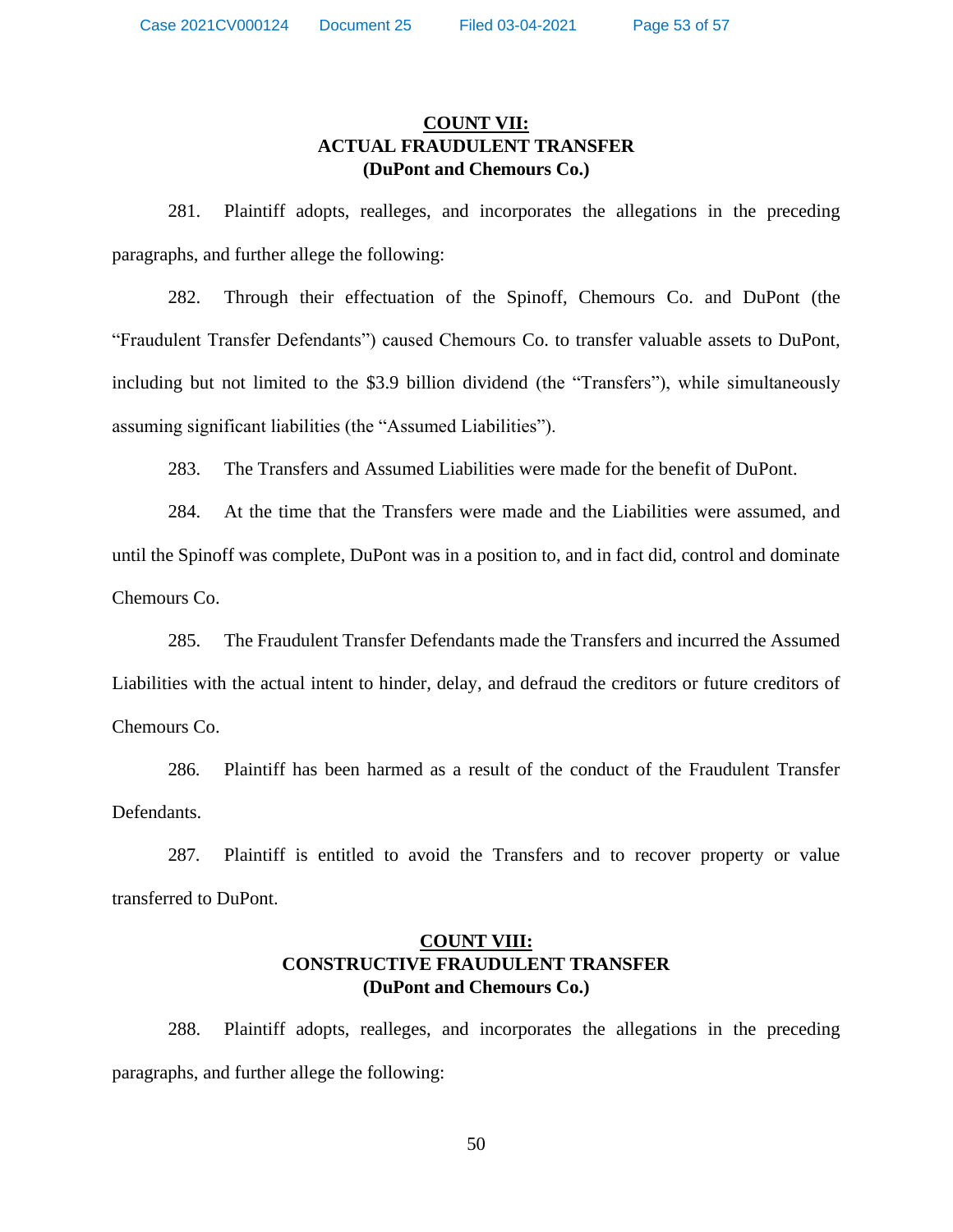289. Chemours Co. did not receive reasonably equivalent value from DuPont in exchange for the Transfers and Assumed Liabilities.

290. Each of the Transfers and the assumption of the Assumed Liabilities by Chemours Co. was made to or for the benefit of DuPont.

291. At the time that the Transfers were made, and the Assumed Liabilities were assumed, and until the Spinoff was complete, DuPont was in a position to, and in fact did, control and dominate Chemours Co.

292. The Fraudulent Transfer Defendants made the Transfers and assumed the Assumed Liabilities when Chemours Co. was engaged or about to be engaged in a business for which its remaining assets were unreasonably small in relation to its business.

293. Chemours Co. was insolvent or in contemplation of insolvency at the time of the Transfers or became insolvent as a result of the Transfers and its assumption of the Assumed Liabilities.

294. At the time that the Transfers were made, and Chemours Co. assumed the Assumed Liabilities, the Fraudulent Transfer Defendants intended to incur, or believed or reasonably should have believed, that Chemours Co. would incur debts beyond its ability to pay as they became due.

295. Plaintiff has been harmed as a result of the Transfers.

296. Plaintiff is entitled to avoid the Transfers and to recover property or value transferred to DuPont.

#### **CLAIM FOR PUNITIVE DAMAGES**

297. Plaintiff adopts, realleges, and incorporates the allegations in the preceding paragraphs, and further allege the following:

298. Defendants engaged in willful, wanton, malicious, and or/reckless conduct that caused the foregoing damage upon Plaintiff, disregarding its protected rights.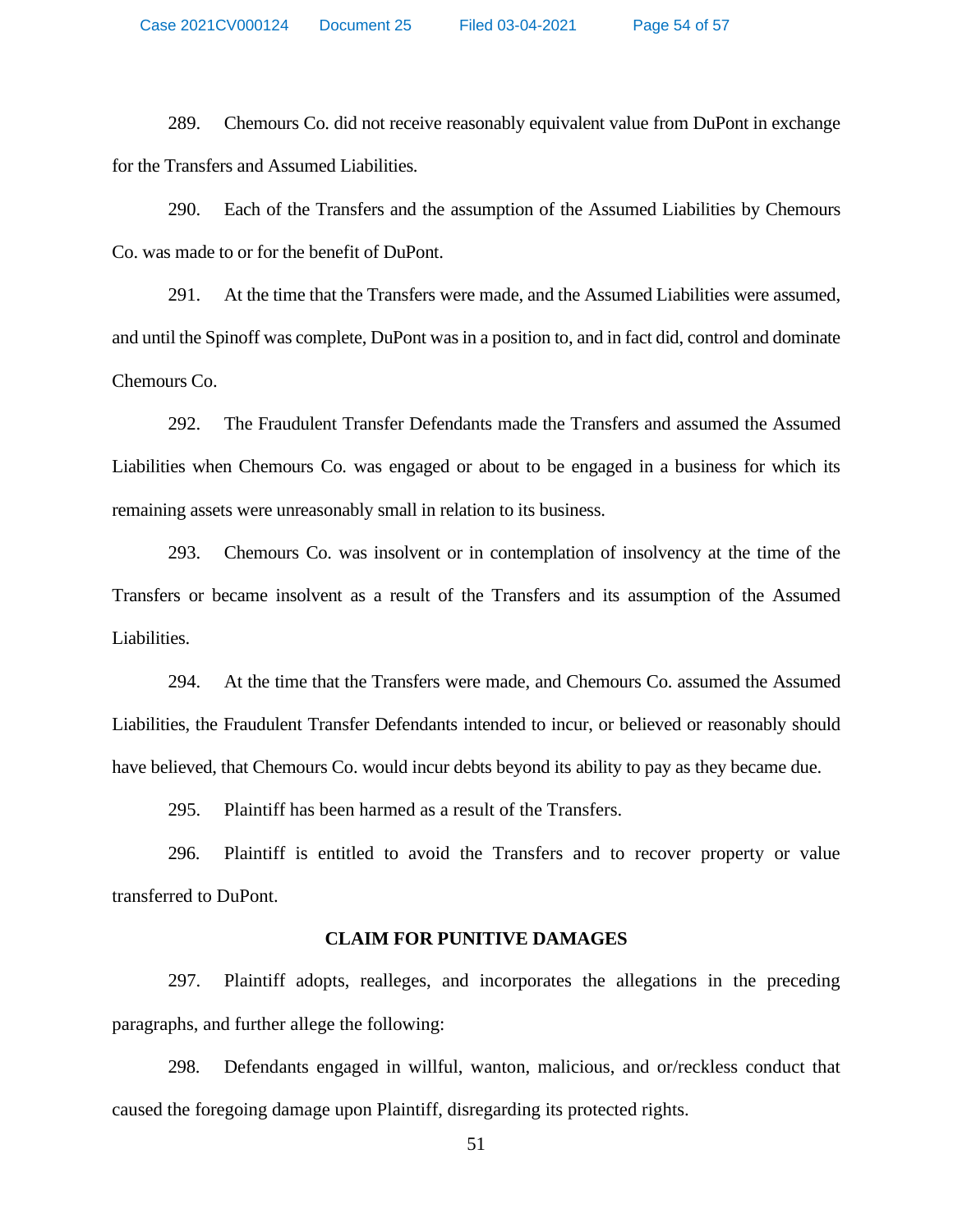299. Defendants' willful, wanton, malicious, and/or reckless conduct includes but is not limited to Defendants' failure to take all reasonable measures to ensure PFAS would not be released into the environment and inevitably contaminate Plaintiff's wells and property.

300. Defendants have caused great harm to Plaintiff, acting with implied malice and an outrageously conscious disregard for Plaintiff' rights and safety, such that the imposition of punitive damages is warranted.

#### **PRAYER FOR RELIEF**

WHEREFORE, Plaintiff, THE CITY OF LA CROSSE, demands judgment against Defendants, and each of them, jointly and severally, and request the following relief from the Court:

- a. A declaration that Defendants acted with negligence, gross negligence, and/or willful, wanton, and careless disregard for the health, safety and/or property of Plaintiff;
- b. an award to Plaintiff of general, compensatory, exemplary, consequential, nominal, and punitive damages;
- c. an order for an award of attorney fees and costs, as provided by law;
- d. pre-judgment and post-judgment interest as provided by law;
- e. equitable or injunctive relief;
- f. compensatory damages according to proof including, but not limited to:
	- i. costs and expenses related to the past, present, and future investigation, sampling, testing, and assessment of the extent of PFAS contamination at LSE;
	- ii. costs and expenses related to past, present, and future treatment and remediation of PFAS contamination at LSE; and
	- iii. costs and expenses related to past, present, and future installation and maintenance of filtration systems to assess and evaluate PFAS at LSE;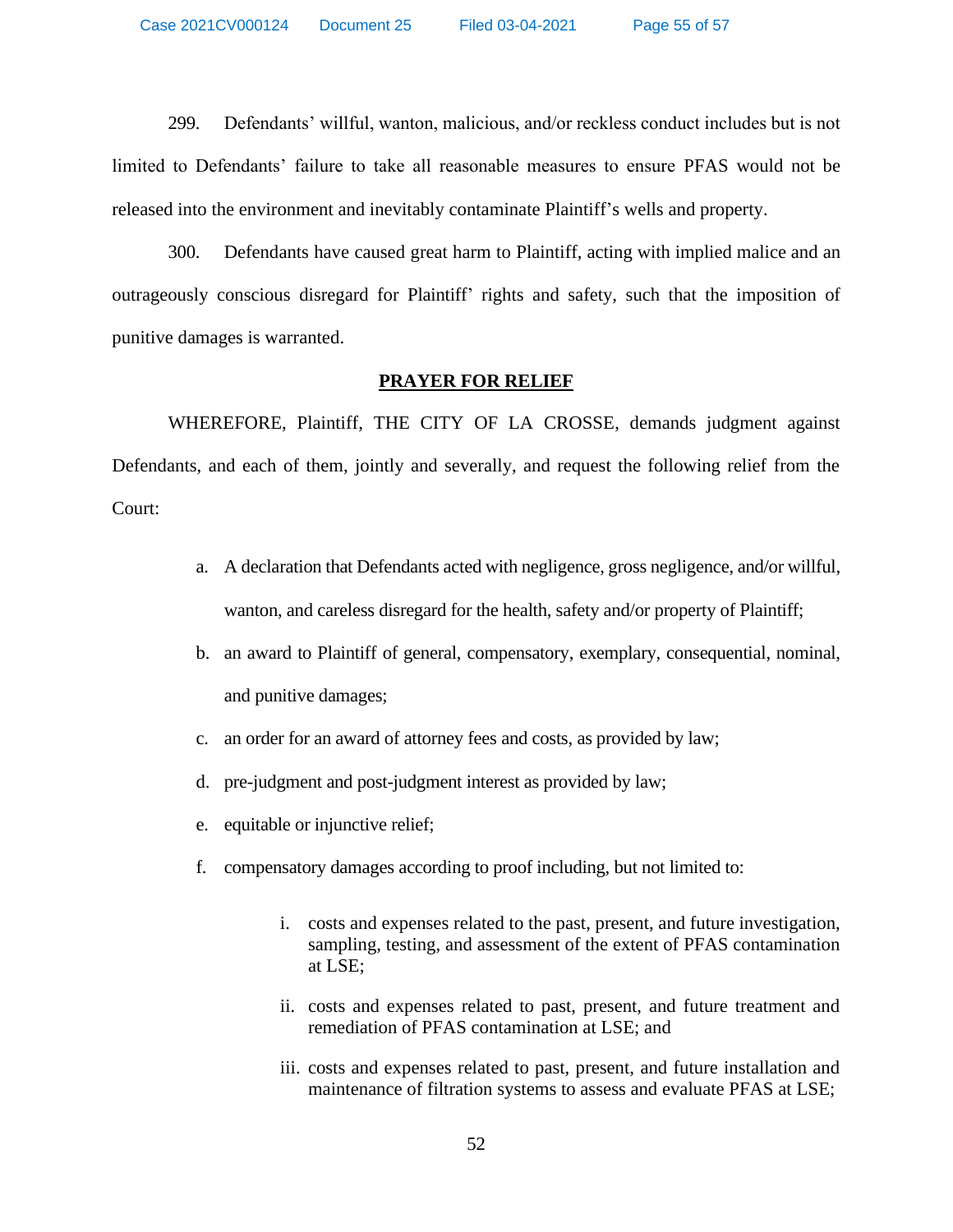- g. an order barring the transfer of DuPont's liabilities for the claims brought in this Complaint;
- h. an award of punitive damages in an amount sufficient to deter Defendants' similar wrongful conduct in the future;
- i. an award of consequential damages;
- j. an order for an award of attorney fees and costs, as provided by law;
- k. an award of pre-judgment and post-judgment interest as provided by law; and
- l. an order for all such other relief the Court deems just and proper.

### **DEMAND FOR JURY TRIAL**

Plaintiff, THE CITY OF LA CROSSE, demands a trial by jury of all issues so triable as a matter of right.

DATED this 4<sup>th</sup> day of March 2021.

Respectfully submitted,

# **CRUEGER DICKINSON, LLC**

Electronically Signed By: */s/ Erin Dickinson* \_\_\_\_\_\_\_

Charles J. Crueger, Esq. (SBN: 1029825) Erin K. Dickinson, Esq. (SBN: 1036707) Benjamin A. Kaplan, Esq. (SBN: 1082802) 4532 N. Oakland Ave, Whitefish Bay, WI 53211 (414) 210-3868 *[cjc@cruegerdickinson.com](mailto:cjc@cruegerdickinson.com) [ekd@cruegerdickinson.com](mailto:ekd@cruegerdickinson.com) [bak@cruegerdickinson.com](mailto:bak@cruegerdickinson.com)*

# **NAPOLI SHKOLNIK, PLLC**

Paul J. Napoli, Esq. Andrew W. Croner, Esq. Michelle Greene, Esq. 360 Lexington Avenue, 11th Fl.